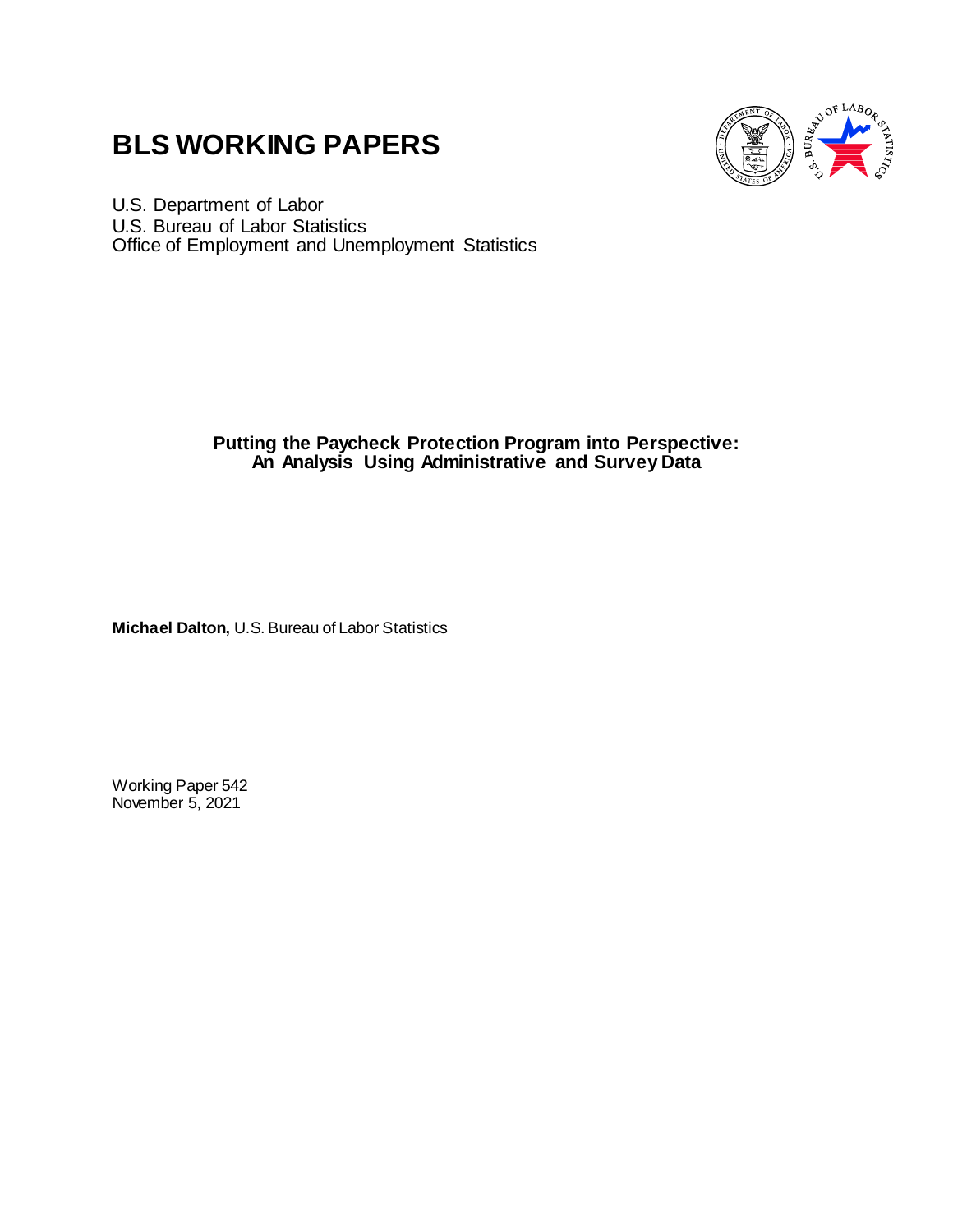# Putting the Paycheck Protection Program into Perspective: An Analysis Using Administrative and Survey Data

Michael Dalton U.S. Bureau of Labor Statistics<sup>∗</sup>

November 5, 2021

### Abstract

After matching over 3 million loans from the \$669 billion Paycheck Protection Program to administrative wage records, I estimate a doubly robust dynamic difference-in-difference event study showing robust, causal impacts of the loans on employment, wages, and opening status of establishments 7 months after PPP approval. Doing back-of-the-envelope calculations, I find a range of \$20,000 to \$34,000 of PPP spent per employee-month retained, with about 24% of the PPP money going towards wage retention in the baseline model. Small and low-wage establishments show the largest impact from PPP.

<sup>∗</sup>contact: dalton.michael@bls.gov

<sup>1</sup>Thank you to Brittany Borg, Trent Thompson, Elizabeth Handwerker, Mark Loewenstein, Anne Polivka, Jeremy Oreper, C.J. Krizan, Mina Kim, Emily Thomas, David Ratner, and seminar participants at the Small Business Administration and Bureau of Labor Statistics for helpful comments. The views expressed herein are those of the author and do not necessarily reflect the views of the United States Bureau of Labor Statistics.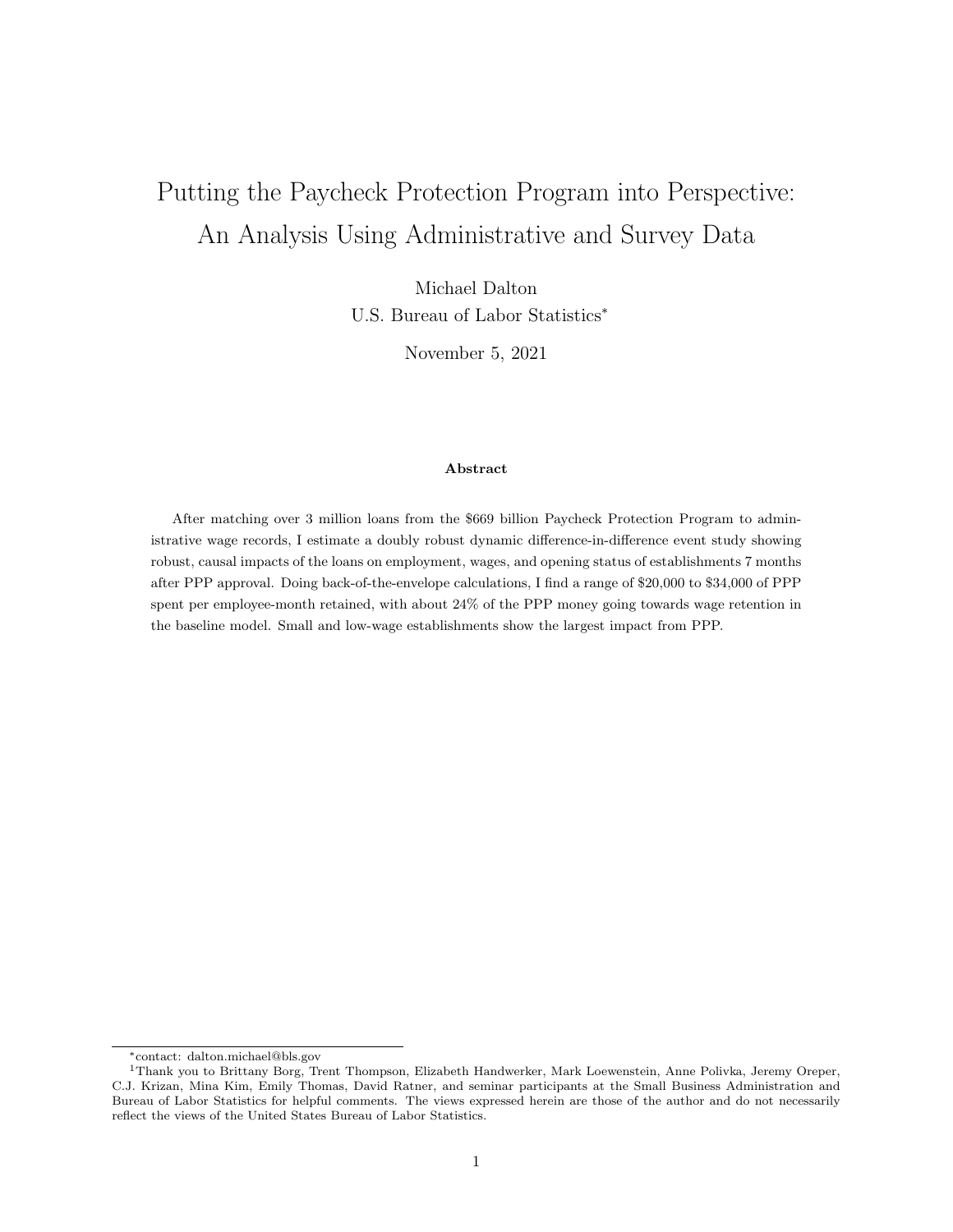# 1 Introduction

The Coronavirus Aid, Relief, and Economic Security Act (CARES Act) passed in March 2020 established the Paycheck Protection Program (PPP) administered by the Small Business Administration (SBA). Initially, \$349 billion was allocated to the program, followed by an additional \$320 billion authorized in April 2020. This \$669 billion for the PPP program alone amounted to approximately 85% of the initial estimated size of the entire American Recovery and Reinvestment Act of 2009 making it a remarkable program in both size and scope. The majority of employers in the United States were eligible for a loan through the program and the explicit objective of the program was to keep employers from terminating employees by allowing them to maintain the typical wages of their employees even when their businesses were adversely affected by the pandemic.

This paper provides a thorough analysis that answers the questions of how many jobs and how much in wages were protected by the PPP, the extent that businesses were able to remain open after PPP and for how long, and which employers benefitted the most from the program. Linking the full set of administrative PPP loan microdata to the Quarterly Census of Employment and Wages (QCEW) allows for observing monthly employment and quarterly wages before and after PPP approval. This paper is also able to contemporaneously observe employers who have not received PPP loans because the QCEW includes all employers that pay into the Unemployment Insurance system covering 95% of all employment in the United States. The other benefit to this linkage is that the QCEW is the sampling frame for all other Bureau of Labor Statistics employer surveys. This allows further linking of unique information for each establishment from other surveys—monthly hours worked reported in the Current Employment Statistics survey (CES), occupational employment composition in the Occupational Employment and Wage Statistics survey (OEWS), and information to confirm the quality of record linking using the 2020 Business Response Survey (BRS) that asked employers questions related to the pandemic. Combined, this offers a rich collection of data on employers to more fully and granularly understand the impact that PPP had on the labor market.

A number of papers have offered preliminary insight into the question of the impact of the PPP, and Section 5.2.1 and Table 5 consider these papers in detail. One common theme in these papers has been the use of the SBA employment cutoff for PPP eligibility,<sup>1</sup> and this has resulted in findings of null or smaller effects of PPP on employment. Another set of results using instrumental variables find larger local average treatment effect estimates<sup>2</sup>. These local average treatment effects can be identical to the average treatment effect if there is no heterogeneity in the effect of PPP across timing of PPP approval or employer characteristics. Furthermore, some of these papers have had to rely on geographically aggregating the data because they do not have access to both outcome data and PPP approval information for individual employers limiting the heterogeneity analysis that can be done on employer characteristics.

This paper expands on the previous research in some key ways. First, this is the first paper to rely on administrative wage records that covers more than 95% of employment in the United States. Second, this paper uses an econometric strategy based on Callaway and Sant'Anna (2020) and Sant'Anna and Zhao (2020) to estimate the effect of PPP via a doubly robust dynamic difference-in-difference routine, only Autor et al. (2021) have thus far made use of a similar strategy. This is an improvement because it provides estimates that are consistent in the presence of heterogeneity in the effect of PPP on employers, allows for an event study style estimate of parameters, and it allows for controlling for static characteristics of the employer to make the estimation more robust to selection into PPP approval. Third, this paper is the first to combine

 $1$ Autor et al. (2020), Chetty et al. (2020), Hubbard and Strain (2020)

 $2$ Bartik et al. (2021), Faulkender et al. (2020), Doniger and Kay (2021)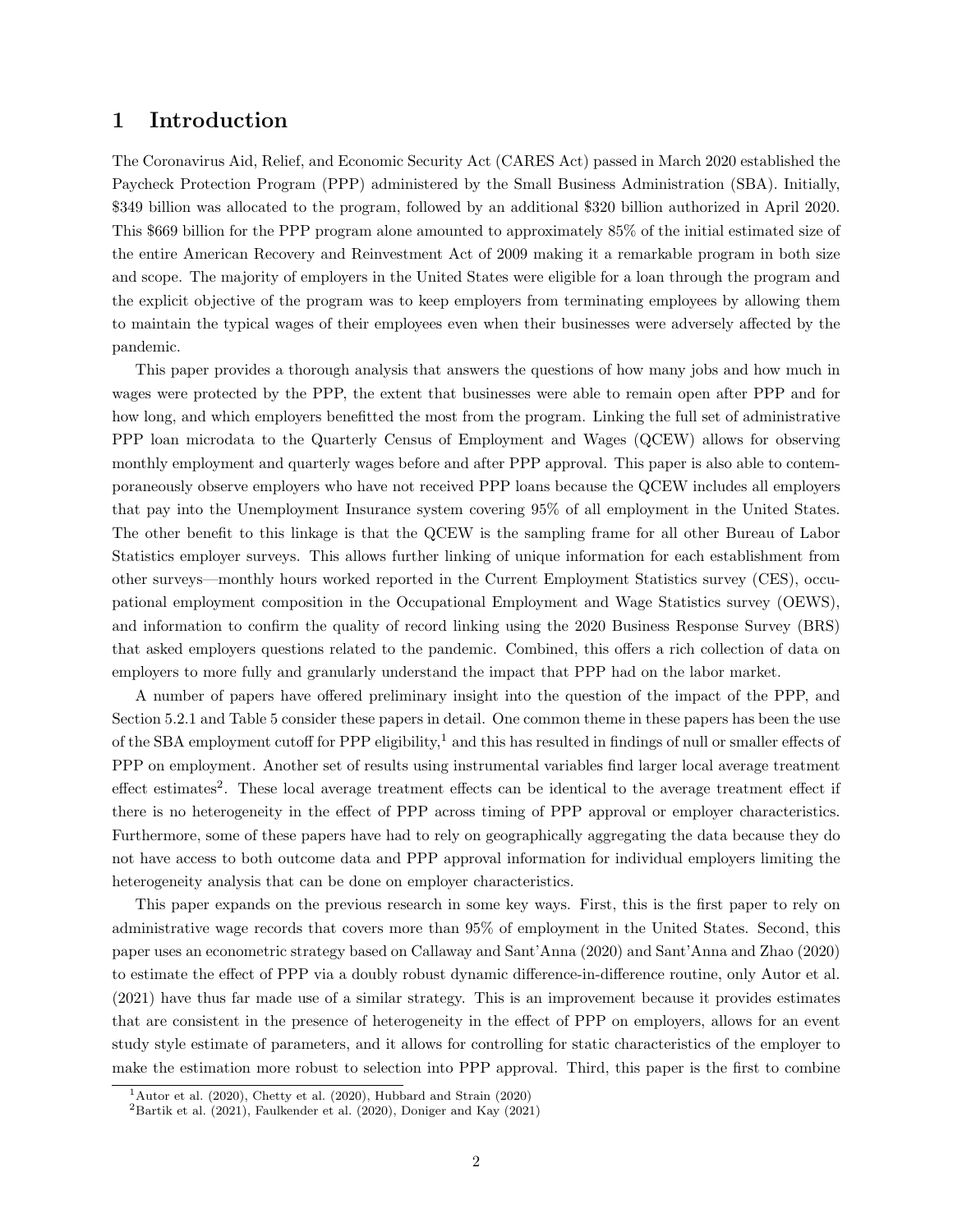estimates of the effect of PPP on employment, wages, and closure status simultaneously to paint a complete picture of what has happened to employers over the pandemic recession and how PPP has impacted those employer outcomes. Fourth, this paper translates the PPP program into dollars spent per employee-month retained as well as dollars-of-wages retained to better understand the impact of PPP. Lastly, due to the rich information related to employer characteristics and geography contained in the BLS wage records and related surveys, this paper is able to conduct a thorough heterogeneity analysis that prior research have not had the opportunity to do.<sup>3</sup> This heterogeneity analysis puts the full SBA program into perspective by identifying characteristics where PPP had the biggest impact.

This paper also contributes to the flood of findings assessing the impact of the COVID-19 pandemic on the labor market. Most relevant to this paper are findings in Cajner et al. (2020), which shows small employers and low-wage workers suffered the largest employment losses early in the pandemic; Crane et al. (2021) find significant closures for small employers, though, by the latter half of 2020, not drastically different than previous years; Dalton et al. (2020) which finds that the smallest employers had a deep dip in employment at the start of the pandemic but bounced back very quickly; and Dalton et al. (2021) , which finds disproportionate effects of the pandemic on employment for low-wage workers and employers through 2020 and into 2021. This paper places these findings in the context of the large-scale PPP program to understand how some of these patterns may have been influenced by it. The results in this paper show that PPP had a larger effect for smallest, young, and low-wage employers and these findings help explain some of the patterns found in prior research examining employment over the pandemic.

# 2 Data

# 2.1 Paycheck Protection Program Administrative Data

In December 2020, the Small Business Administration (SBA) began publishing data for all approved PPP loan applications including the loan amount, date that the loan was approved, business name, business type, address of business, reported industry, and reported number of jobs saved due to the loan. The key information used here is the date of the loan approval, the name and address of the business, and the loan amount. This analysis only considers loans approved in 2020 and future work will examine the loans approved in 2021.

# 2.2 Quarterly Census of Employment and Wages

The Quarterly Census of Employment and Wages (QCEW) is an administrative collection of monthly employment and quarterly wages for all establishments that pay into the unemployment insurance system, covering more than 95% of all employment. The data can be linked over time to follow any single establishment. Employment and wages can be tracked prior to the pandemic until the most recent month available in the data - March, 2021. In addition to employment levels, the QCEW also allows the tracking of closure status on a month-to-month basis. Closures are defined as an establishment having zero employment or returning an inactive code for a particular month, and the QCEW allows monthly tracking of an employer who, for example, moves from open to closed and back to open over the course of three months.

The QCEW also contains employer name and address information for every establishment, which allows for linking to the PPP. Lastly, since the QCEW is the sampling frame for all employer surveys conducted

 $3$ Outside researchers can apply for access to the microdata here: https://www.bls.gov/rda/home.htm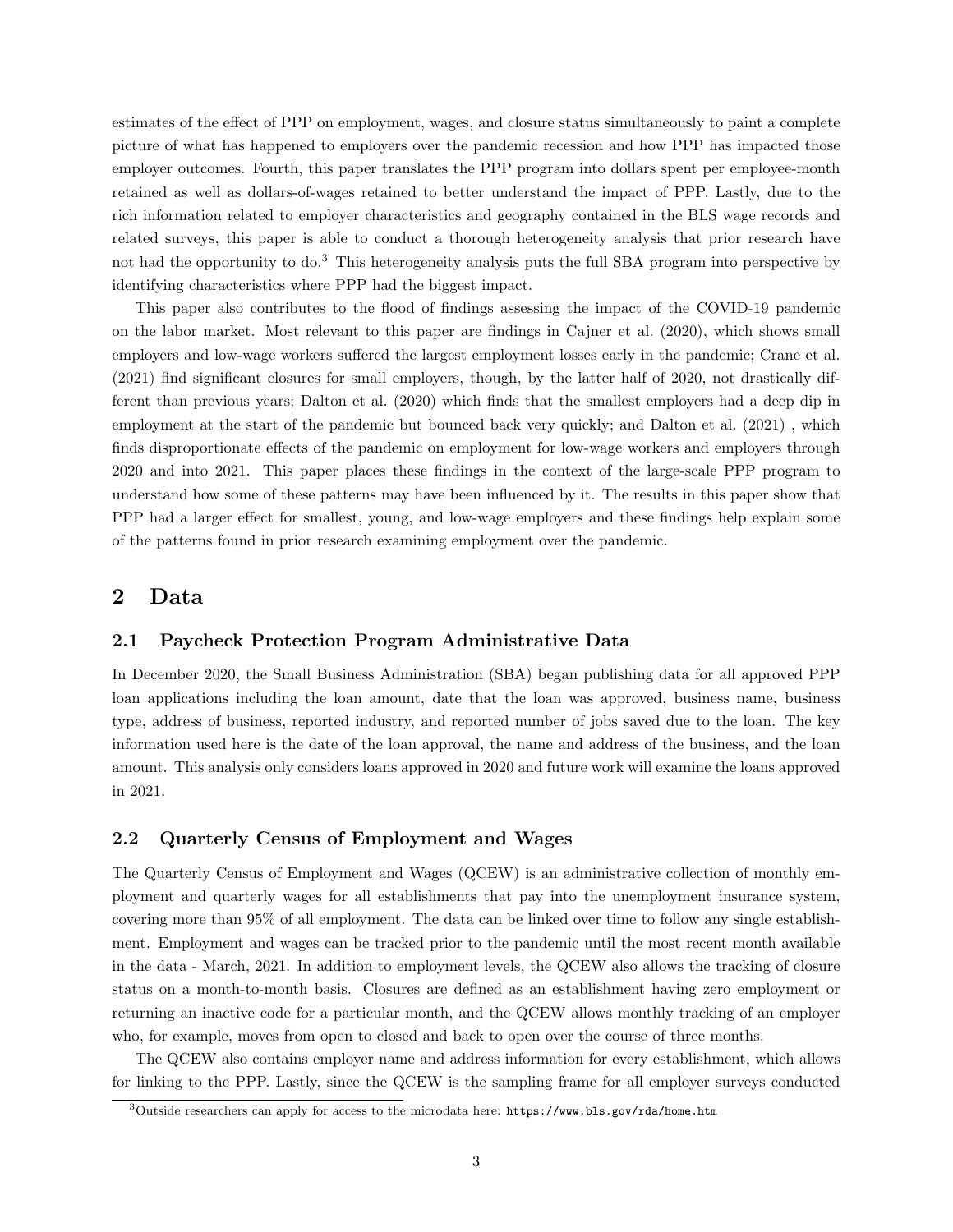by the Bureau of Labor Statistics, responses to other surveys that contain valuable additional information can be also be linked to the PPP data. The QCEW is therefore well-suited for assessing the effects of PPP on private businesses.

# 2.3 Business Response Survey

The Business Response Survey (BRS) was an online survey conducted during the summer of 2020 that asked businesses a series of questions related to the pandemic. This survey collected 162,000 responses from a nationally representative sample from July through September 2020. One question in the survey asks the establishment whether it had received a loan or grant from the federal government. Since there were a number of such programs enacted at the time and the question was not specific to PPP, affirmative answers are not sufficient for denoting that PPP was received, but replying yes to the question should be a necessary condition if the establishment had received a PPP loan.<sup>4</sup> After linking the PPP data to the QCEW, the data was then further linked to BRS survey responses to validate that a high proportion of BRS respondents who received a PPP loan are also reporting having received a loan or grant from the federal government.

### 2.4 Occupational Employment and Wage Statistics survey

The Occupational Employment and Wage Statistics survey (OEWS) is a semiannual survey of employers used to construct wage and employment estimates across detailed occupations. This is a unique survey both in terms of its focus on obtaining detailed occupation information from employers and the size of the survey–more than 300,000 responses per year. The information about occupational distribution within an establishment was linked to the PPP data to identify how PPP affected establishments with varying occupational compositions.

# 2.5 Current Employment Statistics survey

The Current Employment Statistics survey (CES) is a monthly survey of nearly 700,000 worksites used to construct monthly hours, wage and employment estimates. This survey is used as a robustness check against the results from the QCEW analysis and additional analysis on hours worked and pay per hour from CES add more nuance to the QCEW results.

# 3 Match Rate

Despite the PPP data including both employer names and addresses, it is still a nontrivial task to link the two datasets. The QCEW can contain multiple addresses for a particular business, and these addresses may not be the same as the one provided by the individual filing the PPP loan application with the bank. Furthermore, the QCEW has both trade and legal names of establishments, which may take a different format or be an entirely different name than what is used on the PPP loan application. For this reason, this paper employs a record-linking algorithm to identify the best match of an establishment in the QCEW to the information contained in the PPP loan application based on address, business name, and industry. Further details on the match are provided in Appendix Section A.1.

 $4$ Approximately 5% of the sample responded that they did not know whether a loan or grant was received. For the purposes of this analysis, these respondents are treated as missing and the percentages are relative to the pool of respondents answering "yes" or "no".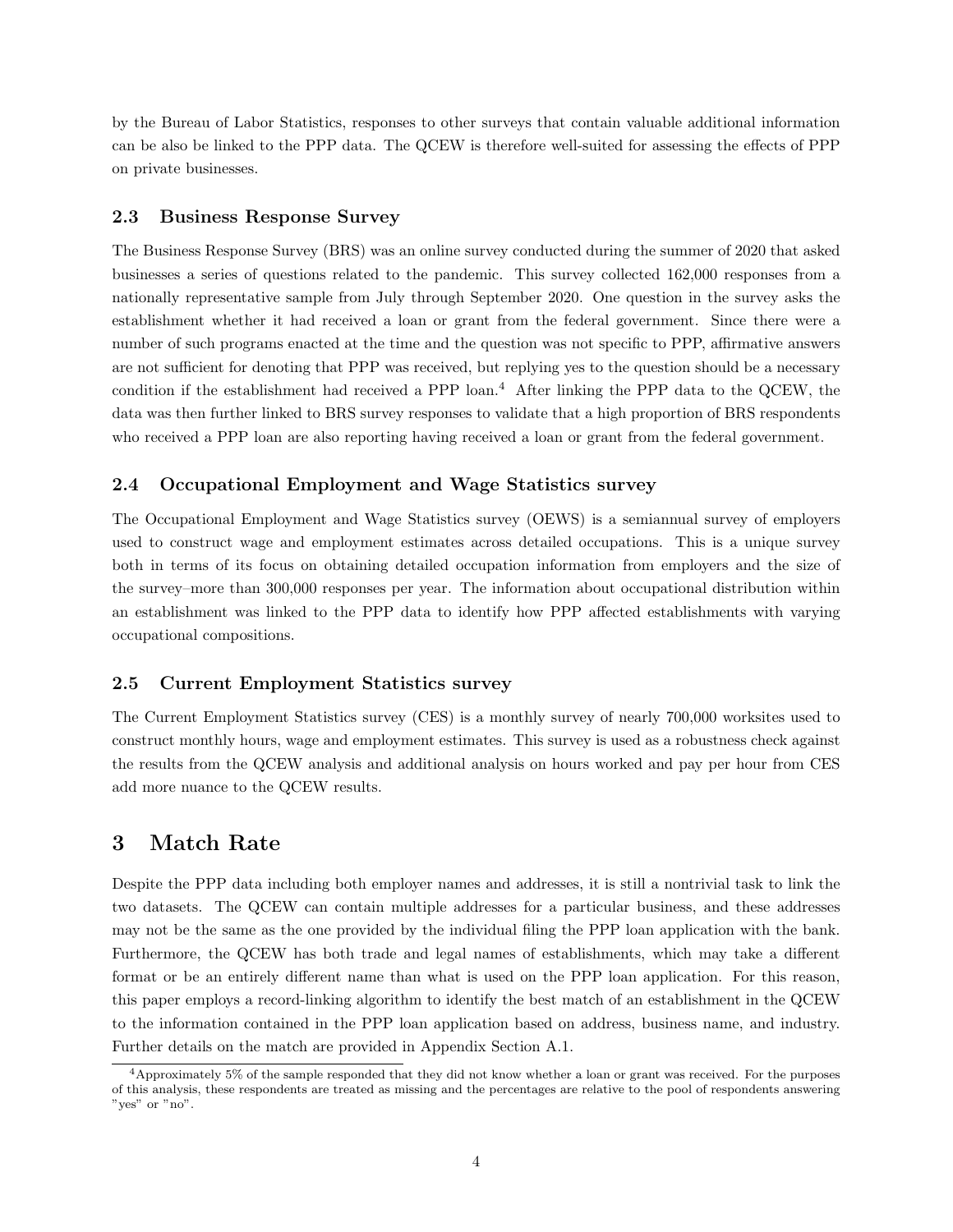Table 1 provides match details from linking the loan data to the Fourth Quarter of 2019 QCEW. From the overall set of PPP loans approved in 2020, 61% of the PPP loans and 85% of the PPP loan money is successfully matched to the QCEW. However, a number of business types reported on the loan applications are typically out of scope for the QCEW, such as "self-employed individuals", "independent contractors", "sole proprietorship", and "non-profits" in the Religious Organization industry. The second row in the table removes these loans. From the set of the remaining 3.8 million PPP loans, 88% of the dollars distributed are matched, which is for 76% of the loans. There are half-a-million PPP loans that state that only one job was saved on the application, potentially suggesting this was a single-employee business, which likely would not be included in the QCEW because they would not pay taxes into the UI system. After removing these establishments, the match rate improves to 81% of PPP loans and 89% of the PPP loan dollar amount.Another 600,000 PPP loans state that zero jobs were saved from the receipt of the loan, which could be a clerical error, or also indicative of the business having no employees besides the owner filling out the application. Removing these PPP loans further increases the match rate to 83% of PPP loans. Figure 1 shows the match rate, weighted by loan amount, by the number of jobs reported saved on the PPP application. As seen in the Figure, for applications reporting some jobs saved, there is a positive relationship between reported jobs saved and the match rate, moving well above a 90% match rate in PPP loan dollars for the largest categories.

| Descriptor                            | Total Number<br>of Loans<br>(millions) | Total Dollar<br>Amount<br>(\$billions) | $%$ of Loans<br>Matched | % of Loan \$<br>Amount<br>Matched |
|---------------------------------------|----------------------------------------|----------------------------------------|-------------------------|-----------------------------------|
| All Loans                             | 5.1                                    | 511                                    | 61.2                    | 84.8                              |
| After removing                        |                                        |                                        |                         |                                   |
| Out of Scope Business Types           | 3.84                                   | 483.5                                  | 76.3                    | 87.9                              |
| Out of Scope $+$ Reporting Only 1 Job | 3.3                                    | 476.7                                  | 80.5                    | 88.5                              |
| Out of Scope $+$ Reporting 0 or 1 Job | 2.7                                    | 412.2                                  | 82.5                    | 88.8                              |

Table 1: Match Rate of PPP to Wage Records

Notes: Matching between PPP data and the QCEW using record linking techniques identifying similar addresses and employer names. Details in Appendix A.1.

There are a number of reasons that a PPP loan may not match. In some cases, correct matches are removed because they do not meet the necessary threshold for a quality match by text of employer name and address; in cases where this was a mistake, this would be a standard type 2 (false negative) error. If the addresses do not match exactly between the PPP loan and the QCEW, and a business name provided in the PPP loan application is very different from either the legal or trade names in the QCEW, this will be rejected as a potential match. There may also be cases where the business that the PPP loan is intended for is simply not in the QCEW database, possibly because the establishment does not pay into the UI system. Since the unmatched PPP loans tend to skew towards smaller loan amounts and fewer reported jobs saved, this may imply that smaller establishments were more difficult to match. If smaller employers are more likely to have incomplete information on their loan application, then they may be less likely to match to the QCEW. Further, smaller employers may be less likely to pay into the UI system and therefore excluded from the QCEW.

Considering the overall high match rate in dollars disbursed, and the evidence that the unmatched loans may likely be out-of-scope for the QCEW, we move forward with the analysis and examine type 1 (false positive) errors in the matching.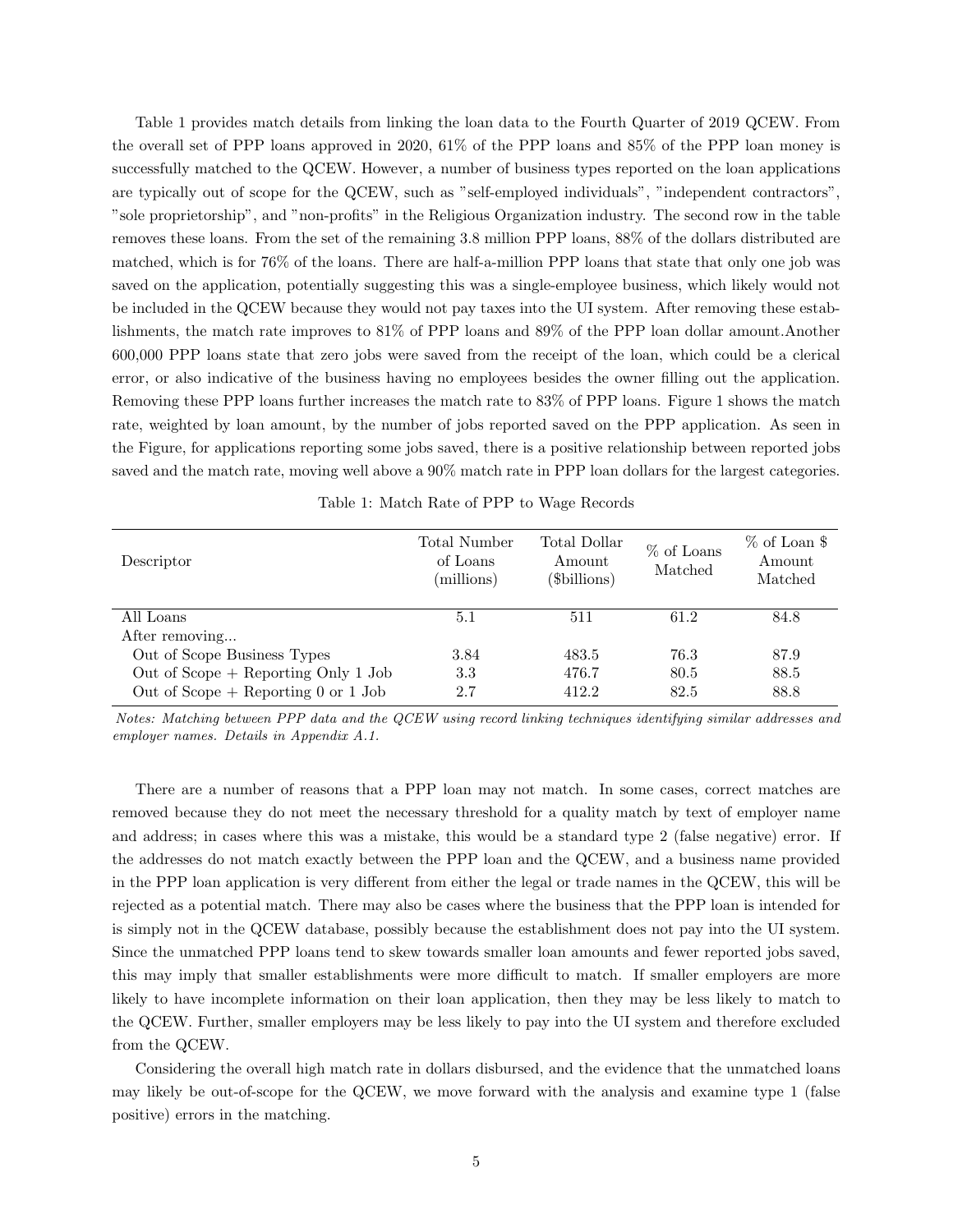

Figure 1: Match Rate by Number of Reported Jobs

# 3.1 Match Quality in the PPP-to-QCEW Linkage

Figure 2 displays the distribution of PPP loans based on match type, weighted by loan amount. The match type is defined by the geography level where a sufficient establishment match in the QCEW is found for the PPP loan. The second feature of the match type is whether it was an exact or fuzzy match on employer name<sup>5</sup>. Over 50% of the PPP loan amount falls into the highest quality match category - exact address and exact name match - and 70% of the \$511 billion in PPP loan amount have at least an exact address match.

Figure 3 gives a box plot of the ratio of jobs reported on the PPP application to the average monthly employment reported in the QCEW for 2019 for each of the match types. The dotted light blue line represents the expected median ratio of 1. However, the reporting of jobs saved on the PPP application was an imperfect measure, as it was left up to the interpretation of the applicant. Also, there were a large percentage of applications that left this question blank and zero was filled in for the applicant by the bank. Since applications reporting zero jobs made up 8% of the loan money disbursed (see Figure 1), this is enough to bring down the observed median ratio below the expected ratio of 1. Additionally, the employment may have changed from 2019 to the time of application submission in 2020. For these reasons, it should be expected that there is some variance around the median ratio. It is worth noting that as the match quality decreases, going left to right, the interquartile ranges get wider, which is further evidence of somewhat lower quality matches. Though, importantly, the box plots for the first three match types are fairly similar, and make up approximately 97% of the total PPP matches and have medians close to 1.

A measure that is less prone to mismeasurement on the application is the loan amount itself. One

Notes:Percentage of PPP loan amount matched to the QCEW using record-linking techniques described in Appendix A.1.

<sup>5</sup>"Fuzzy" match refers to the identification of employer names with similar text. Details are in Appendix A.1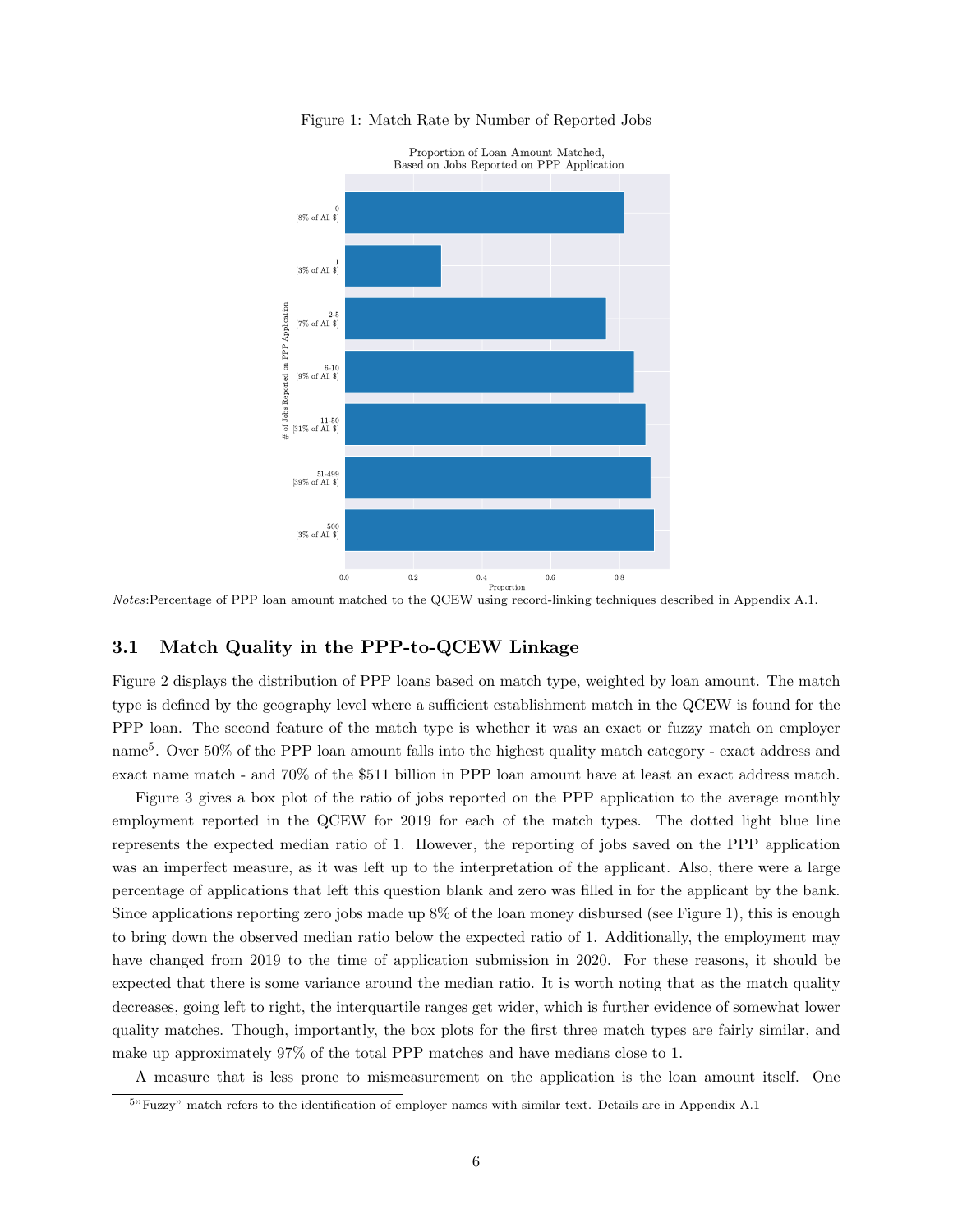

# Figure 2: Proportion of Loans Matched

Notes: The record-linking algorithm matching the PPP to the QCEW moves in successive steps in the order displayed in the graph. If a sufficient employer match is found at one stage of the match type, then that PPP observation is removed.

Figure 3: Match Rate by Number of Reported Jobs





Notes: Dotted blue line represents equal average employment in 2019 and number of jobs reported on PPP application. The green line is the median and the blue box shows the interquartile range.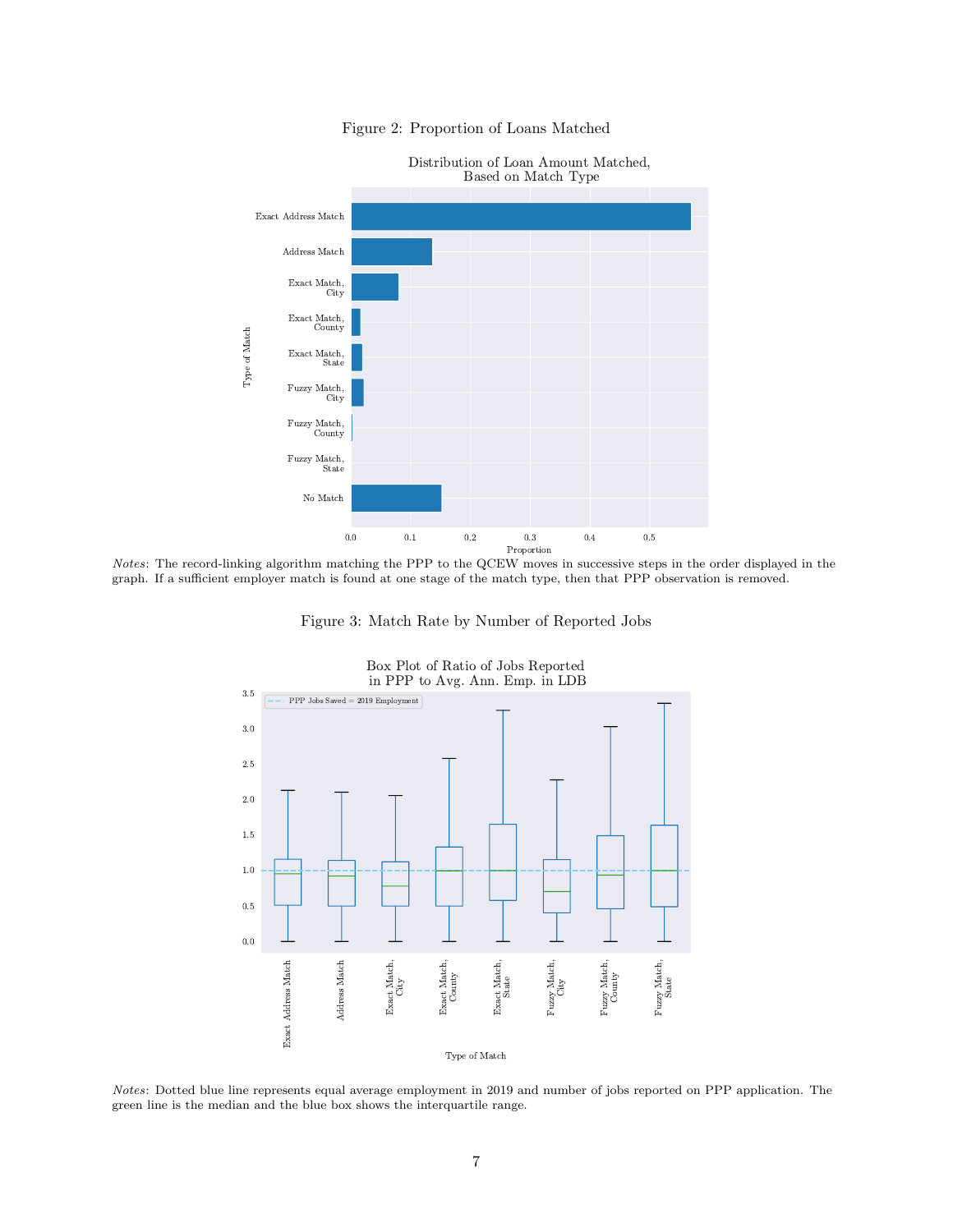

Figure 4: Match Rate by Number of Reported Jobs

Notes: The dotted blue line represents 10 weeks of wages relative to a full year's wages. The green line is the median and the blue box shows the interquartile range.

restriction on the PPP loan amount was that it could not exceed 10 weeks of wages for establishments prior to the pandemic. This should give a ratio of approximately 0.19 for the PPP loan amount to the 2019 wages reported by the establishment. Figure 4 shows the box plots for this measure. The light blue dotted line represents a ratio of 0.19, or a loan equal to 10 weeks of year's wages. Each of the match types have a median near the 19% mark, with interquartile ranges around 13% to 22% at every geography level, which is more refined than the state level. This provides evidence that many of the matches are of high quality.

As a final test for quality of matches, Table 2 displays a test for false positives using data obtained from the Business Response Survey (BRS). Each row represents a different match type in the record-linking process, based on type of employer name match (column 1), geography where the match was identified (column 2), and the quality of text match between employer names (column 3). Column 4 reports the number of BRS respondents for each row, and the final column reports the percentage of respondents reporting in the BRS that they had received a loan or grant from the government as of the time of the survey, which was collected from end of July 2020 through September 2020. The most relevant comparison is the last column in each row relative to the bottom row - the percent of establishments not matched to a PPP loan that reported having received a loan or grant from the government in the BRS. As is clear from the table, having been matched to a PPP loan correlates very strongly to a much higher percentage reporting having received a loan or grant. Additionally, the three highest quality match types making up the largest percentage of matches, all have at least a 94% affirmative response to the BRS question.

Combined, this evidence suggests that the accepted matches are of very high quality, and justifies continuing forward with identifying the effect of PPP on employment and closures.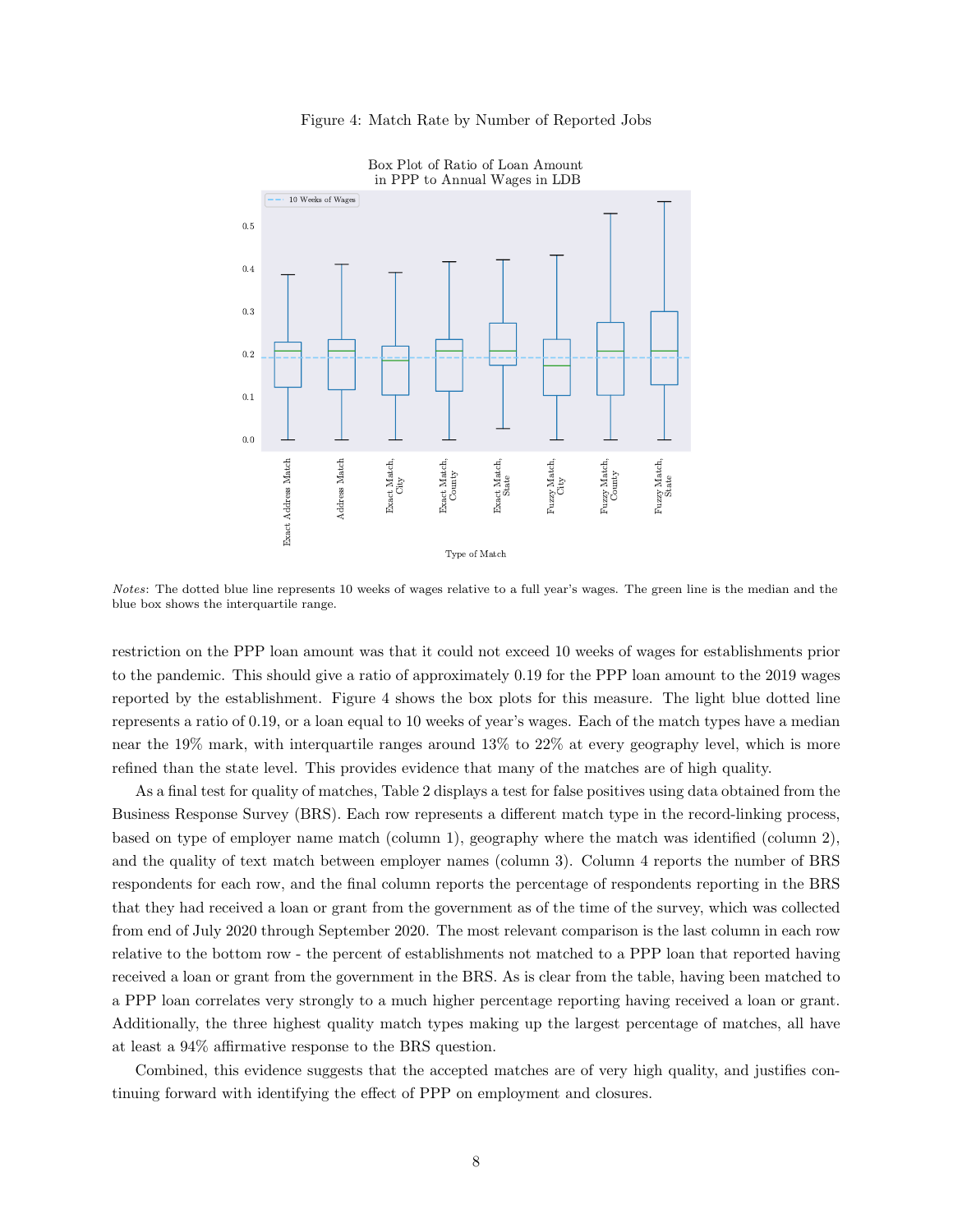| Match Type         | Geography                         | Fuzzy Match<br>Score | Number of BRS<br>Respondents | Percent Reporting<br>Received Loan/Grant<br>in BRS of Any Type |
|--------------------|-----------------------------------|----------------------|------------------------------|----------------------------------------------------------------|
| Exact Match        | Address                           | Exact                | 45714                        | 97.7%                                                          |
| <b>Fuzzy Match</b> | Address                           | $\overline{a}$       | 11024                        | 94.6%                                                          |
| Exact Match        | City                              | Exact                | 6485                         | 97.0%                                                          |
| <b>Fuzzy Match</b> | City                              | High                 | 341                          | 92.8%                                                          |
| Fuzzy Match        | City                              | Medium               | 471                          | 91.4%                                                          |
| <b>Fuzzy Match</b> | City                              | Low                  | 531                          | 86.4%                                                          |
| <b>Fuzzy</b> Match | City                              | Lowest               | 235                          | 80.0%                                                          |
| Exact Match        | County                            | Exact                | 1126                         | 96.4%                                                          |
| Fuzzy Match        | County                            | High                 | 64                           | 95.3%                                                          |
| Fuzzy Match        | County                            | Medium               | 58                           | 91.4\%                                                         |
| Exact Match        | State                             | Exact                | 997                          | 92.3%                                                          |
|                    | BRS Respondents with no PPP Match |                      | 95338                        | 39.0%                                                          |

Table 2: Confirming Successful Data Linkage Using the Business Response Survey (BRS)

Notes: Record linking between PPP administrative data and the QCEW using matching techniques identifying similar addresses and employer names. Business Response Survey was an online survey of employers fielded between July and September 2020. Details in Appendix.

# 4 PPP Take-up Rate

The take-up rate is the set of establishments that received PPP loans divided by the eligible set of establishments. For the denominator, the number of eligible establishments in the QCEW, where eligibility is based on industry, establishment employment, and firm-level links between establishments. Typically, the SBA defines small businesses according to industry-specific employment cutoffs, where employment levels are based on all affiliated establishments. One caveat to this definition is that firms that are officially designated as franchises have their employment determined at the establishment level.<sup>6</sup> Employers in the QCEW are matched to the franchise database to identify which EINs (employer identification numbers) fall under the franchise designation. This is an imperfect measure as there is no geography that allows for identifying quality matches - only employer name. This means there is both a higher likelihood of false positives, as well as a higher proportion of franchises that are not matched to the QCEW because of employer names that are too different to find quality matches.

One significant change that the SBA made to the eligibility criteria for PPP is allowing all employers with NAICS code 72 (the Accommodation and Food Services sector) to be eligible if the establishment-level employment is below 500, regardless of the firm-level employment or franchise status.<sup>7</sup>

The last key point for eligibility determination is that EIN is an imperfect link of establishment affiliates. The SBA defines entities as affiliated "if one has the power to control the other or a third party has the power to control both" establishments.<sup>8</sup>For a variety of reasons, establishments that are in the same firm are not guaranteed to have the same EIN. This makes determining firm-level employment, or affiliate-summed employment, and therefore eligibility an imperfect process. This would most likely lead to incorrectly assigning eligibility status to an establishment because the EIN employment is undercounting the true

 $^6$ https://www.sba.gov/sba-franchise-directory

<sup>7</sup>The intention of this eligibility change was to be less restrictive on qualifications for the hardest-hit sector.

 $8$ https://www.sba.gov/sites/default/files/bank\_eligibility\_questionnaire\_0.pdf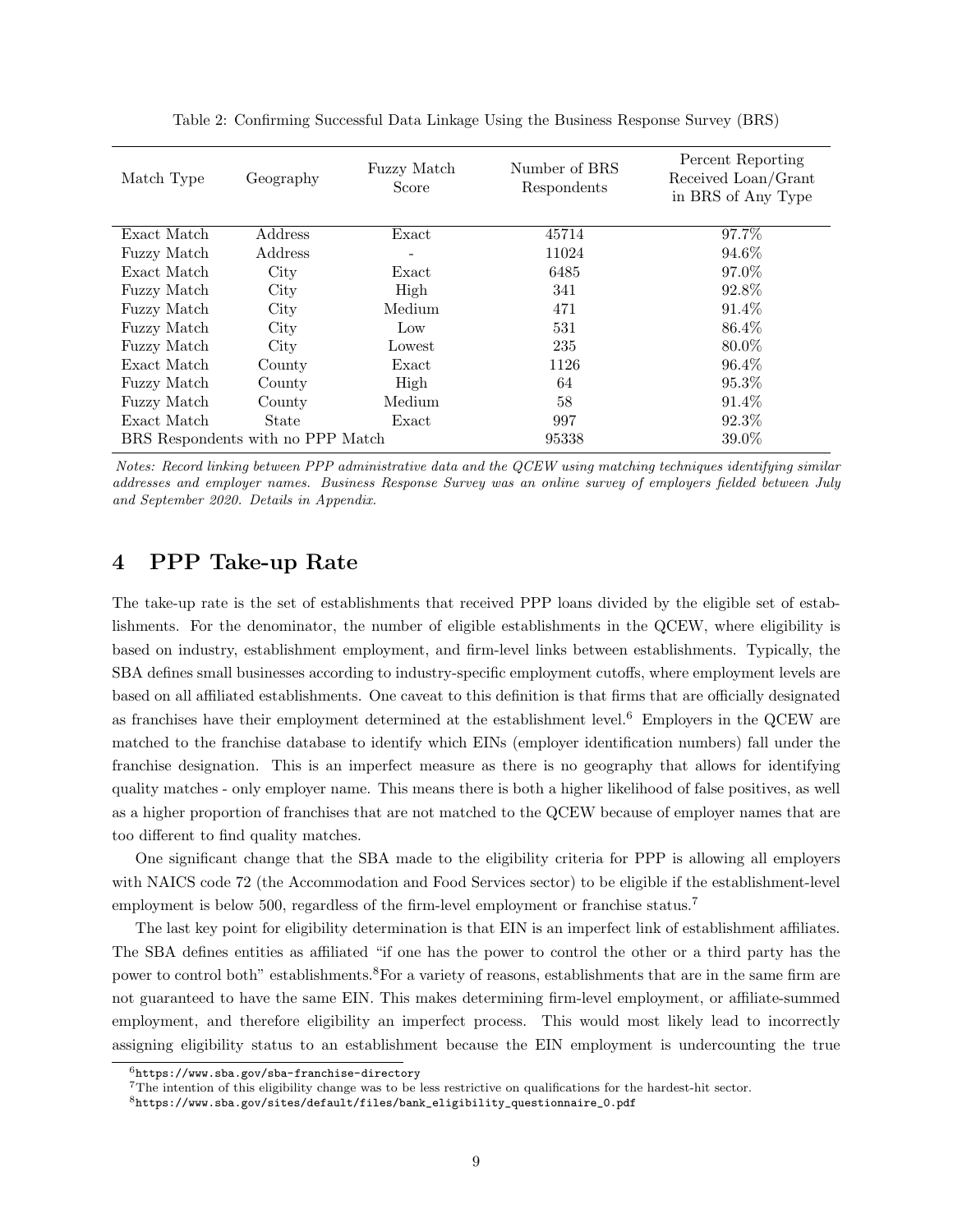firm-level employment. This would increase the denominator and result in undershooting the true take-up rate.

For the numerator, PPP receipt is defined similarly as eligibility: if a PPP loan is matched to an EIN that is not a franchise or NAICS 72 (the Accommodation or Food Services sector), all establishments with that same EIN are determined to have received the PPP loan. For franchisees and NAICS 72 establishments, PPP receipt is determined at the establishment level. One ad hoc imposed additional criteria: if the average loan amount per employee at the EIN-level is less than \$500, then that loan is instead treated as an establishmentlevel loan. This somewhat arbitrary cutoff is an attempt to identify loans that may have been misidentified as applying to an entire firm when they were more likely applied for by the single establishment. 9% of those matched to an EIN-level PPP loan are instead treated as an establishment-specific PPP loan.

Overall, the take-up rate among eligible establishments is 45%, and 54% when weighted by employment. As 24% of in-scope loans are not matched, this take-up rate is an underestimate. Though, as described in the previous section, a number of these unmatched loans are likely out of scope for the QCEW. Specifically, there are about 1.2 million loans that report having an employment of 1 on the PPP application, and many of these PPP applicants are likely not in the QCEW frame.

Another reason why this may be an underestimate of the true take-up rate is the imperfect, undercounted measure of affiliate-summed employment, which increases the denominator by identifying ineligible establishments as eligible. However, when the sample is focused only on NAICS 72 establishments where PPP eligibility is determined by employment at the establishment level thus sidestepping the affiliate-linked issue, a 48% take-up rate is observed, only a slight increase above the overall take-up rate.

These take-up rate estimates are noticeably lower than other estimates. One example is the Census Pulse Small Business Survey, which consistently found that approximately 72% of eligible establishments reported having received PPP.<sup>9</sup> One notable difference is that the Census Pulse survey targeted single-unit establishments with employment less than 500, and a number of industries are out-of-scope for the Census Pulse. When the QCEW sample is restricted to a comparable definition, the take-up rate is 49% (and 66% when employment weighted). Adding to the numerator the 640,000 loans that are a) in scope, based on reported business type, b) reported jobs saved greater than 1 or equal to 0 on the PPP application, and c) remain unmatched to the QCEW, this would increase the take-up rate to 61% for the subset of establishments that meet the Census Pulse sample definition.

Even conditional on an underestimate of the true take-up rate, it is still of interest to examine how the take-up rate varies across different employer characteristics. Figure 5 displays eligibility and PPP approval by sector, where the blue bar is the overall proportion of employment among eligible establishments and the orange line is the proportion of employment among establishments receiving PPP. In cases where the orange bar exceeds the blue bar, this shows that the group has a higher take-up rate than average. Retail trade has a higher take-up rate than average, and leisure and hospitality has a lower take-up rate than average. The other sectors all manage to stay approximately near the average.

Figure 6 breaks establishments down by their average wage in 2019. The very lowest wage establishments had a slightly lower-than-average take-up rate, and the 2nd lowest wage establishments (where the average employee makes between \$20,000 and \$40,000 a year) had a somewhat higher-than-average take-up rate.

Table 7 examines take-up by establishment size, determined as the average monthly employment in 2019. The majority of eligible establishments are very small - slightly more than 50% had an average of fewer than 3 employees in 2019. However, there is also a big gap in the take-up rate, as only about one-third of PPP

 $^{9}\rm{Based}$  on percentages from September through November 2020. https://portal.census.gov/pulse/data/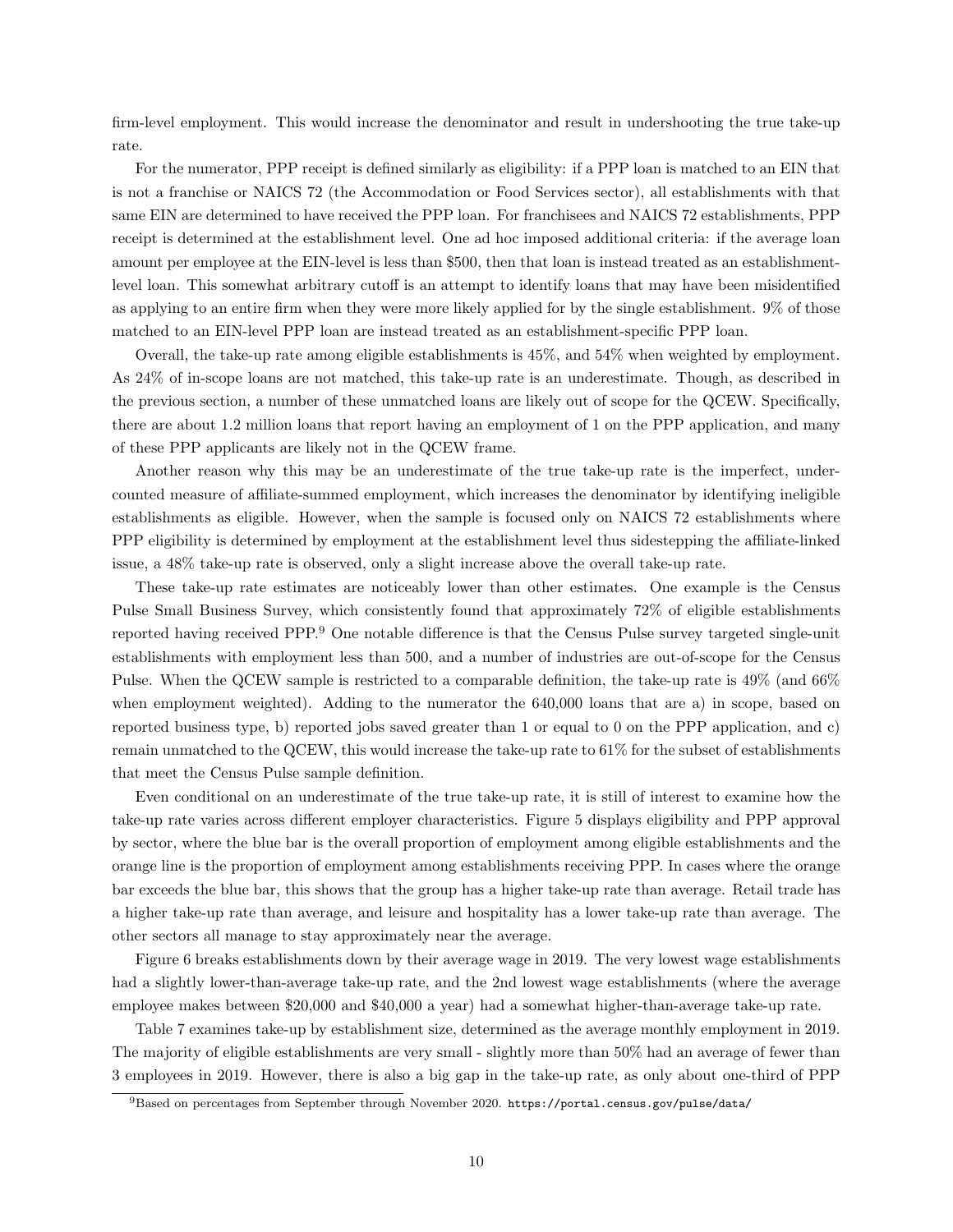

# Figure 5: Take-up Rate by Sector

Figure 6: Takeup Rate by Avg. Wage at Establishment in 2019

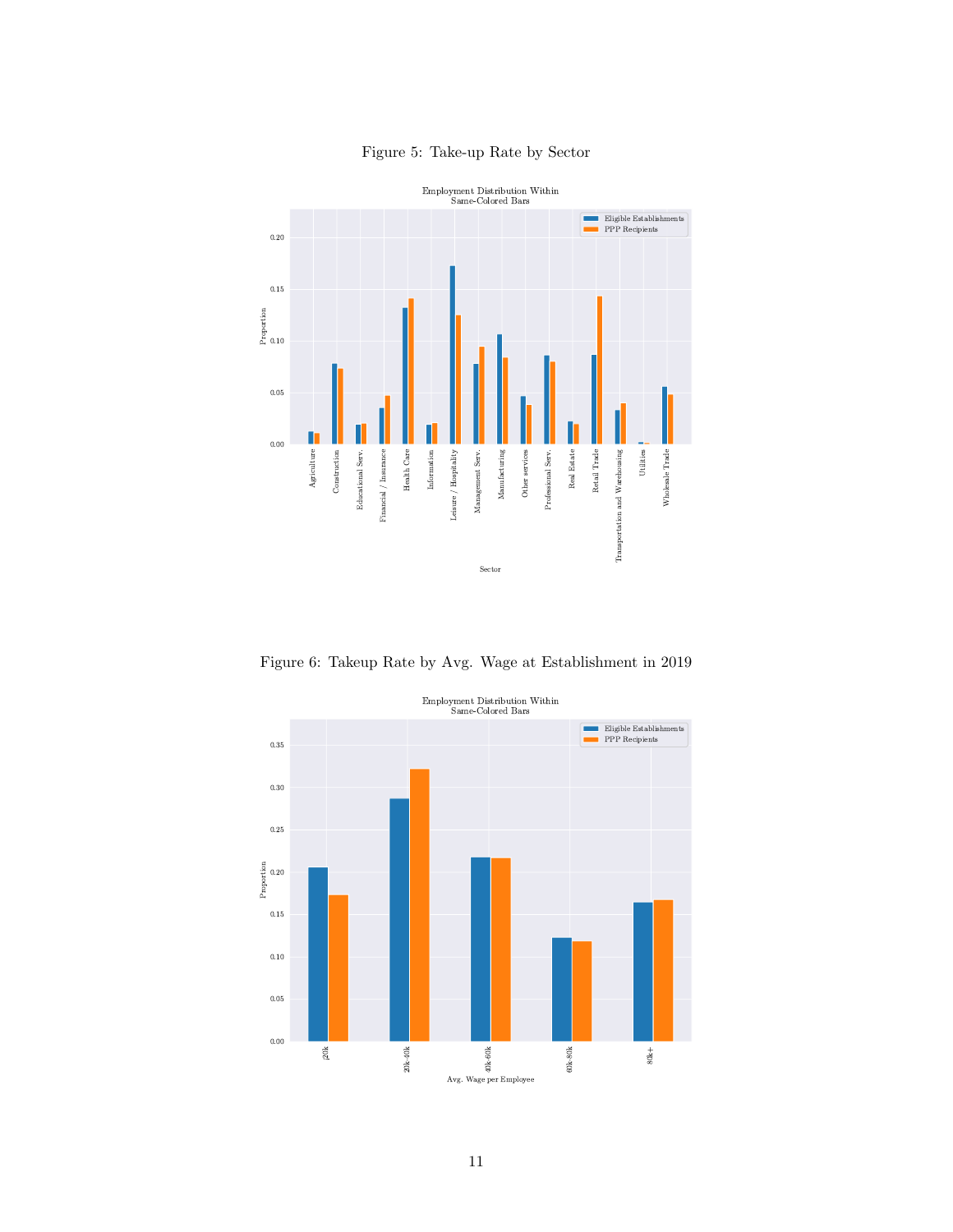

Figure 7: Takeup Rate by Establishment Size in 2019

receiving establishments are in the smallest size class. This can be interpreted in two competing ways: either it is evidence of poorer linking between the PPP and QCEW of the smallest establishments (demonstrated in Figure 1), or it may simply be that the smallest UI-paying employers had the lowest take-up rate. All other size classes show a larger-than-average take-up rate.

Table 8 shows take-up by occupation employment in establishments. This sample is conditional on also being surveyed in the 2017-2019 OEWS. Establishments employing sales occupations had the highest relative take-up rate, though food preparation occupations also had a larger-than-average take-up rate. Production and construction occupations seemed to be underrepresented in PPP take-up relative to their share of employment in eligible establishments.

Overall, take-up rates are fairly similar across a variety of employer characteristics, but the lower-thanaverage take-up rate among the smallest employers is notable, which may be an artifact of higher false negative matches to PPP loans among these employers. This homogeneity in take-up likely speaks to the expansive scope of the PPP, which allowed a variety of employers access to the program.

# 5 The Effect of PPP on Employer Outcomes

# 5.1 Estimation Strategy

One reason this paper is unique is because of its ability to rely on an analytical sample that represents the entire universe of UI-paying establishments through the QCEW, which covers more than 95% of employment in the United States. This is an improvement over other datasets that rely on subsamples of establishments in particular industries or size classes, or where a selection bias into those samples may confound any estimates.

Another improvement is relying on a dynamic difference-in-difference (DDID) estimation strategy based on Callaway and Sant'Anna (2020), referred to as CS from this point forward. This estimation routine has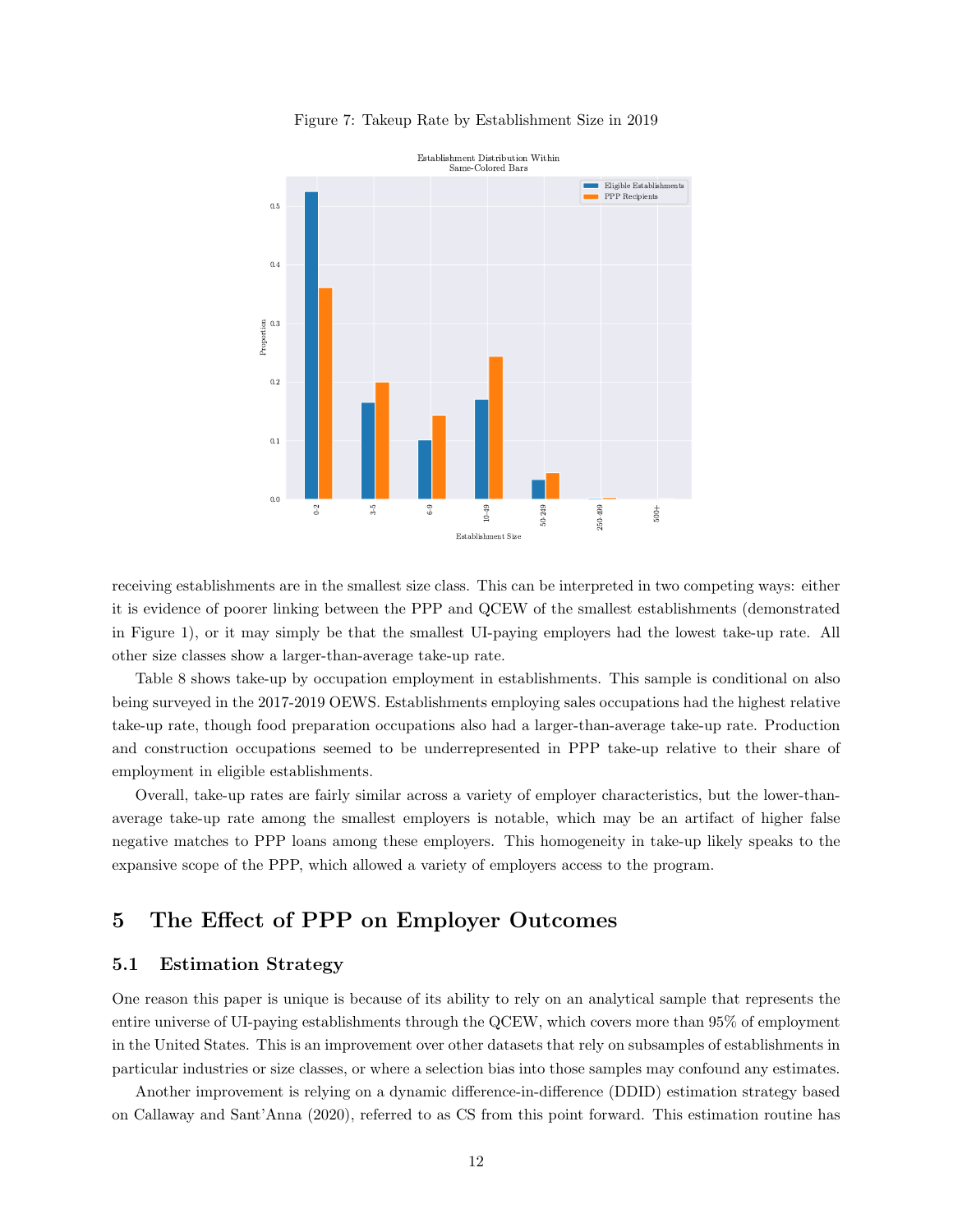

### Figure 8: Takeup Rate by Occupational Employment

Notes: Distribution based on 2019 employment in QCEW, where occupational composition for the establishments comes from the 2017-2019 OEWS.

many useful features that are valuable to this context. First, it allows for estimating an average treatment on the treated effect (ATT). The treatment effect of interest is the impact of receiving a PPP loan on establishment outcomes, such as employment, the probability of closure, and wages. The ATT is the causal parameter of primary interest with regards to the impact of PPP.

Second, DDID allows for estimating dynamic treatment effects. This is important for constructing an event study analysis that follows the path of employer outcomes of an establishment from prior to the start of the pandemic through March 2021. The nature of the pandemic shifted throughout 2020, on both a local and global scale, and the PPP has the ability to influence employer behavior over time. The PPP loans could be large enough to cover 10 weeks of wages, so the effects of PPP may reasonably be observed for three months, or more. Additionally, businesses may have used the PPP loan as a supplement for maintaining wages as businesses were only partially closed. This may extend the impact of PPP to many months beyond 10 weeks. Lastly, the PPP can have longer-term impact if it explicitly allowed a business to remain open. All of these impacts should be studied in a dynamic framework, which DDID allows for.

Estimates of ATT using two-way fixed effects (TWFE) are very common in the scientific literature. Recently, researchers have identified issues with TWFE that may give misleading ATT estimates<sup>10</sup>. When there are heterogeneous treatment effects between the treatment groups, TWFE can give coefficient estimates that are different from the true ATT. In the PPP context, the month of PPP receipt defines discrete treatment groups.<sup>11</sup> Given the timing of the first round of PPP loans, there is one treatment group for each month from April 2020 through August 2020. Since the labor market was very fluid through 2020 as the pandemic

<sup>10</sup>See Goodman-Bacon (2021).

 $11$ The reported monthly employment level in the QCEW is for the pay period including the 12th of the month. The establishment is determined to have received a PPP loan in month t if the date of the PPP approval was before or on the 12th of the month. If it comes after the 12th, then the treatment group will be  $t + 1$ .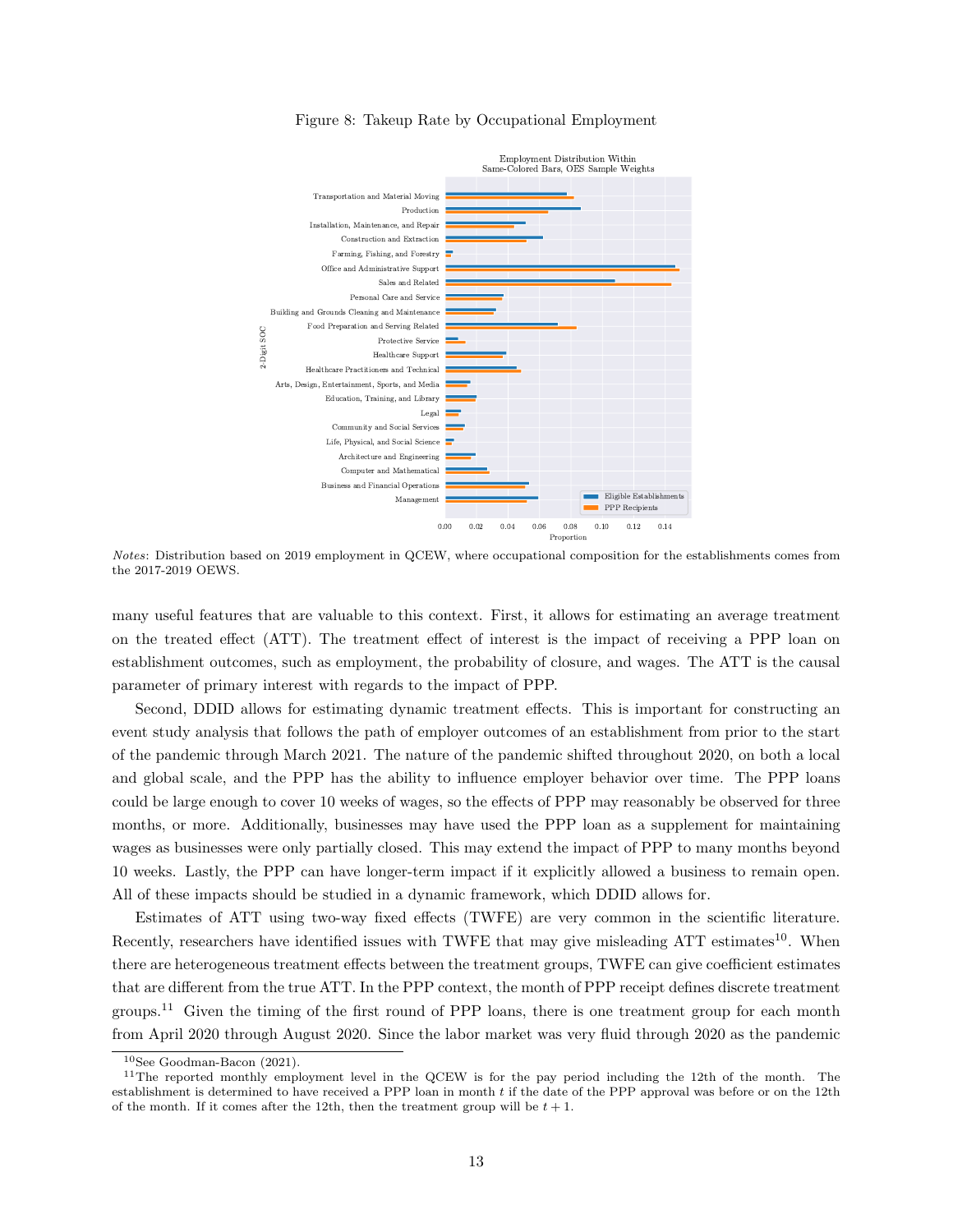spread across the country, there is reason to think receiving a PPP loan in August may have had a different impact on employment than receiving the loan in the first tranche of loans in April. Estimating separate dynamic treatment effects allows for an event study that considers ATT effects that differ based on when the loan was approved.

The following notation closely follows the one used by CS. The key benefit of this strategy is that it allows for different treatment timing, heterogeneous treatment effects, and controlling for time invariant covariates to estimate an uncontaminated ATT from the regression.

$$
ATT_{p,t} = E[Y_t(1) - Y_t(0)|X, PPP_p = 1]
$$
\n(1)

where the  $ATT_{p,t}$  is the ATT effect of PPP on employment  $Y_t$  in month t for establishments receiving PPP in month p. There is a unique  $ATT_{p,t}$  for each calendar month t from February 2020 through March 2021 and for each treatment group (defined by month of PPP approval) p from April 2020 through August 2020.<sup>12</sup>

One implication is the assumption that  $ATT_{p,t} = 0$  for all  $t < p - \delta$ , conditional on the time invariant covariates X and  $\delta$  is the number of periods of anticipation of treatment. This simply states that there should be no effect of PPP on employment in months before the establishment anticipates receiving PPP.  $Y_t(1)$  is the outcome when PPP is received, compared to  $Y_t(0)$ , the counterfactual outcome when PPP is not received. In this context<sup>13</sup>, contemporaneous counterfactual outcomes remain unobserved. As an alternative, assuming that the time trend for untreated establishments is comparable to what the counterfactual time trend would have been for treated establishments, then untreated establishments are a sufficient control group. Testing for  $ATT_{p,t} = 0$  where  $t < p-\delta$  becomes an informative test of the conditional parallel trends assumption needed for unbiased estimates of  $ATT_{p,t}$  where  $t \geq p$ .

$$
E[Y_t(0) - Y_{t-1}(0)|X, PPP_p = 1] = E[Y_t(0) - Y_{t-1}(0)|X, C = 1] \quad \forall \ t > p - \delta
$$
\n<sup>(2)</sup>

Equation 2 represents the conditional parallel trends assumption, which says that conditional on a set of time invariant covariates X, the employment change from month  $t - 1$  to t for establishments receiving PPP in month  $p$  in the counterfactual world where they never received PPP equals the same change in employment for the control establishments who have not received PPP,  $C = 1$ . Note that the control group can both be establishments that never receive PPP and the group of establishments that eventually receive PPP but have not as of time t. In order words, establishments treated at month  $p' > t$ . Equation 2 is the key assumption necessary for estimating unbiased ATT.<sup>14</sup>

The initial rush to obtain PPP by businesses led to a quick depletion of the initial funding. There was a gap of 11 days in April where no loans were approved, as the second round of funding was approved for the program. Businesses that submitted applications during the first tranche but were not approved until the second round of funding was approved, may have made payroll decisions in anticipation of receiving PPP a number of days before PPP approval. Furthermore, the dates that are used for this analysis are the date of PPP approval - which may come a number of days after application submission. In both scenarios, business

 $12$ To avoid collinearity, January 2020 is the reference group in the estimates.

<sup>13</sup>Time-travel machines are not publicly available.

<sup>14</sup>Additional assumptions are i.i.d. data and common support among the control variables and receipt of PPP.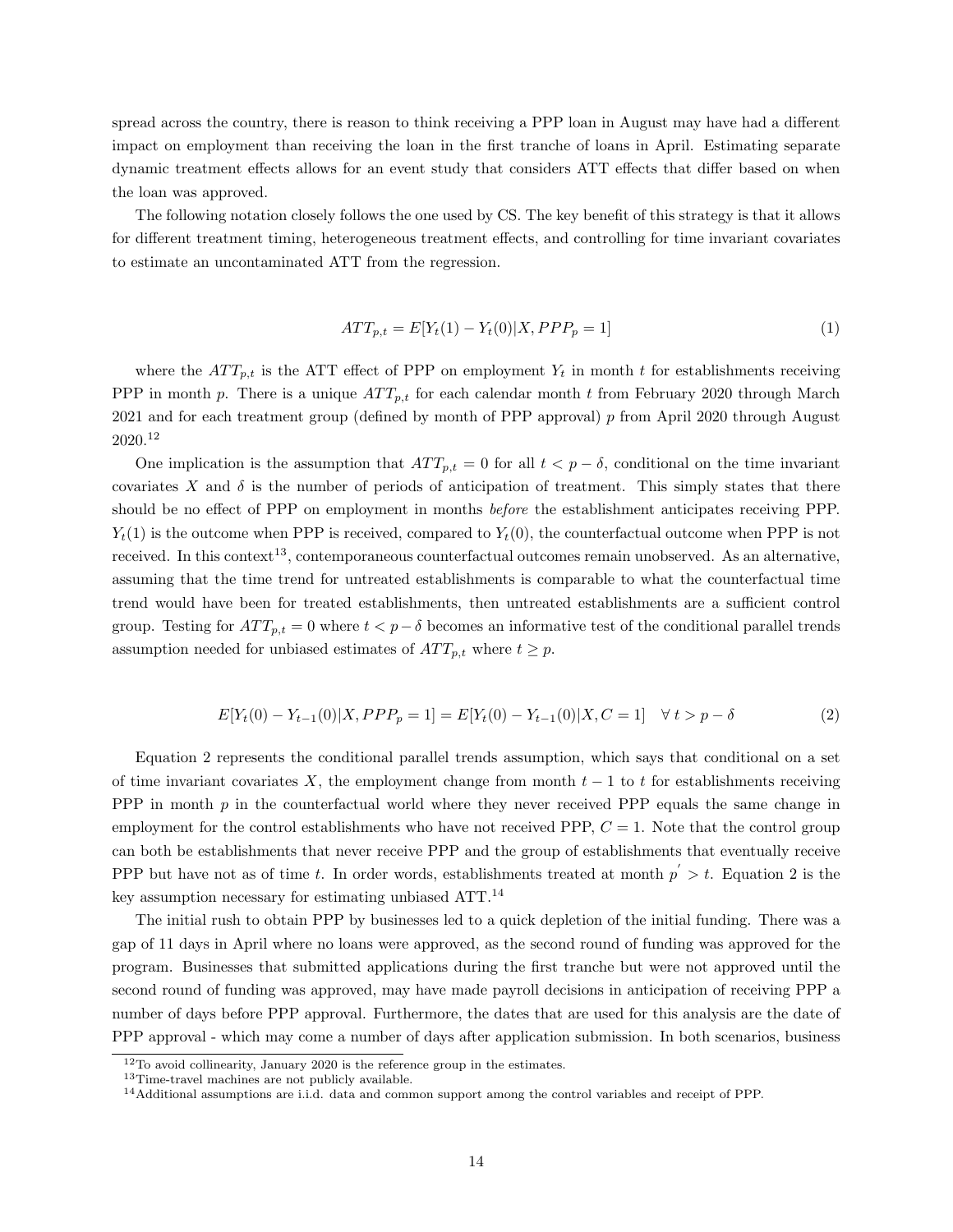behavior may change prior to actually getting approval. Lastly, because QCEW employment is reported as a pay period including the 12th of the month, it is possible for PPP approval to occur after the 12th but employment in that pay period is still directly impacted by PPP approval.<sup>15</sup> For these reasons, anticipation, represented by  $\delta$ , needs to be considered in this analysis. I assume one month of anticipation, or  $\delta = 1$ .

CS show that the  $ATT_{p,t}$  for each period can be semi-parametrically estimated from the product of a propensity score matching weight predicting the probability an establishment is in treatment group p and the difference-in-difference estimate for each period t and each PPP receipt month  $p$ :

$$
ATT_{p,t} = \mathbb{E}\left[\frac{\frac{\text{Inverse Probability Weight}}{\mathbb{E}(PPP_p)} - \frac{\frac{Prob_{p,t+\delta}(X)(1-D_{t+\delta})}{1-Prob_{p,t+\delta}(X)}}{\mathbb{E}[\frac{Prob_{p,t+\delta}(X)(1-D_{t+\delta})}{1-Prob_{p,t+\delta}(X)}]\right)} \frac{\text{Outcome Regression}}{(Y_t - Y_{p-\delta-1} - c_{p,t,\delta}(X))}\right],\tag{3}
$$
  
where  $c_{p,t,\delta}(X) = \mathbb{E}[Y_t - Y_{p-\delta-1}|X, D_{t+\delta} + PPP_p = 0]$   

$$
Prob_{p,t+\delta}(X) = \mathbb{E}(PPP_p|X, PPP_p + (1 - D_{t+\delta}) = 1)
$$

The third line of Equation 3 is the propensity score prediction for receiving PPP in month  $p$ , predicted on the group of establishments receiving PPP in month  $p$  (or,  $PP_p = 1$ ) and those that either never receive PPP or receive PPP no earlier than period  $t + \delta + 1$  (or,  $D_{t+\delta} = 0$ ). This is also referred to as the "inverse probability weight" (see Abadie (2005)). The second line is the observed change from  $p - \delta - 1$  to t in outcome  $Y_t$  for the group never receiving PPP or receiving PPP no earlier than period  $t + \delta + 1$ , conditional on covariates X. The change in outcome  $Y_t$  over the same period for the establishments receiving PPP in month  $p$  minus the second line, and times the inverse proportion of establishment-months observed for establishments receiving PPP in month p (this is  $\frac{PPP_p}{\mathbb{E}(PPP_p)}$ ) would be the "outcome regression" (Heckman et al. (1998)). Combining the inverse probability weighting with the outcome regression gives an estimate that is "doubly robust" (Sant'Anna and Zhao (2020) and Sun and Abraham (2020)) in the sense that only either the propensity score function needs to be properly specified \*or\* the outcome regression for the control observations needs to be properly specified for the  $ATT_{p,t}$  estimate to be valid (Sant'Anna and Zhao (2020)).

Once each  $ATT_{q,t}$  is estimated, a weighted average of each  $ATT_{p,t}$  is constructed to create a set of results reflecting an event study -  $ATT_e$  - identifying the effect of PPP for each period e relative to the period of PPP approval  $p$ , providing a set of parameters for:

$$
ATT_e = \sum_{e=0}^{\tilde{T}} ATT_{p,p+e} \mathbb{E}(PPP_p|p+e \leq T, C \neq 1)
$$
\n(4)

where  $\mathbb{E}(PPP_p|p+e\leq T, C\neq 1)$  is the fraction of all PPP-approved establishments-months that were

<sup>&</sup>lt;sup>15</sup>Mapping the timing of PPP approval to reported employment in the QCEW and the CES can be tricky. The QCEW employment measure is for the pay period containing the 12th of the month - a pay period could be a week, 2 weeks (ending in the week of the 12th or the week after) or even a monthly pay period. For this reason, it is possible that the month classification of assigning establishment i to treatment group  $p = t + 1$  if the PPP loan was approved after the 12th of month t may not reflect reported employment prior to PPP approval in month t. For this reason, I allow for one month of anticipation of PPP receipt. Returning to Equation 3, this sets  $\delta = 1$ , or one period of anticipation. This may also reflect the reality that there is a lag between when the PPP application is submitted and when it is actually approved. If the establishment has taken action with regards to employment decisions in anticipation of an approval, then there may be a treatment effect "seeping" into the period prior. For the purposes of estimation, all this does is change the comparison pre-treatment period to be p − 2 instead of  $p-1$  when calculating each  $ATT_{p,t}$ .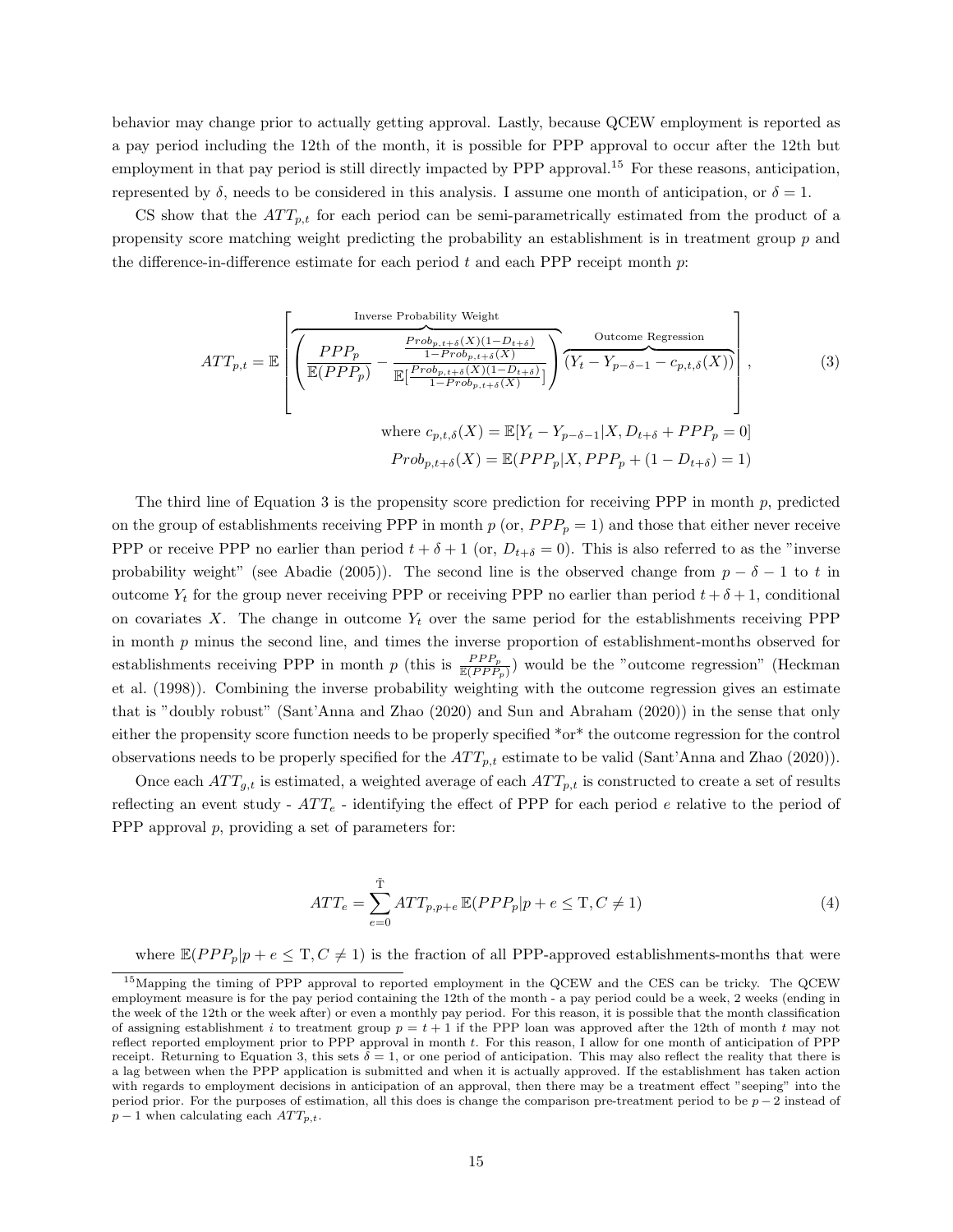approved for a PPP loan in month p, and  $\tilde{T}$  is 7 months, the last date for which data is available for each month of PPP receipt.<sup>16</sup> Although balancing the analytical sample removes establishment-observations from the estimation (for instance, all months after November 2020 are dropped for establishments receiving PPP in April 2020), there is an upside: when comparing  $ATT_e$  of different time periods, there is no concern of a compositional effect. For example, for the estimate  $ATT_{e=11}$ , the only set of establishments where there are observations 11 months post-PPP approval are those loans approved in April 2020. Thus, the sample composition used to estimate  $ATT_{e=11}$  would be different than the sample composition for estimating  $ATT_{e=1}$ . For this reason, the panel is balanced such that  $ATT_{e=7}$  is the farthest out estimate from PPP approval that will be estimated on the full sample. Lastly, likely due to reporting errors, there are a fraction of observations reporting extreme increases in employment. For this reason, .01% of the observations are removed for having employment or wage changes exceeding 100 times the baseline.<sup>17</sup>

The R package publicly provided by CS is used for all displayed estimates<sup>18</sup>. These estimates result from using the doubly robust method (which relies on the propensity score match estimates for weighting), with bootstrapped standard errors that are clustered at both establishment level and county level. All reported confidence intervals are the 95% simultaneous confidence band, which are more robust to multiple hypothesis testing. Lastly, to reduce computational burden, a 5% random sample of all establishments with 15 months of non-missing reporting in the QCEW make up the analytical sample.

### 5.2 Effects of PPP on Employment

Table 3 presents the ATT effects along with 95% simultaneous confidence bands for the full event study going from five months prior to PPP approval to 7 months after. The dependent variable is establishment employment in month  $t$  relative to average employment in the same calendar month from 2017-2019 for that establishment, so that the estimates can be viewed as a percentage change in employment.<sup>19</sup> Using the same calendar month as the baseline helps avoid issues with seasonality. Controlling for seasonality is important in this context because Accommodation and Food Services establishments, which were targeted for PPP, are more likely to be affected by seasonality. Additionally, bonuses are often paid at the end of the year, which are also important to control for.<sup>20</sup>

The first column of Table 3 displays the DDID estimates with no control variables and the second column includes the control variables.<sup>21</sup> Comparing the columns without controls to the columns with controls, there is an attenuation towards zero for each month where  $e \ge 0$  in the event study for almost every month. Additionally, the change in estimates after adding in the controls gets larger the further from PPP approval, potentially suggesting that long-term effects observed may be due to some selection that is captured by the time invariant controls. For this reason, the estimates with controls are the preferred specification.

Focusing on estimates with controls, within the first month of being approved for a PPP loan, there is an increase of between 6.7 to 8 percent in employment absent PPP loan approval. The effect slowly tapers

<sup>&</sup>lt;sup>16</sup>This would be November 2020 for PPP approval in April 2020, December 2020 for PPP approval in May 2020,...,March 2021 for PPP approval in August 2020.

<sup>&</sup>lt;sup>17</sup>Cutoffs of 5 and 10 times the baseline yield nearly identical results.

<sup>18</sup>https://www.rdocumentation.org/packages/did/versions/2.0.0

 $19$ Only years where the establishment exists are included in the average. For months in establishments that have an average of zero employment in prior years, the employment percentage is imputed as 100. The number of observations where this is imputed is 2%. The results are unaffected whether these observations are included or excluded.

 $^{20}$ Results using average employment for the establishment across all 2019 calendar months as the baseline are slightly larger but follow the same patterns and statistical significance as the results shown here.

 $21$ Appendix A.2 gives detail about the control variables chosen. Since the sample is sufficiently large, the choice of control variables is not particularly parsimonious, which is another benefit of using the QCEW.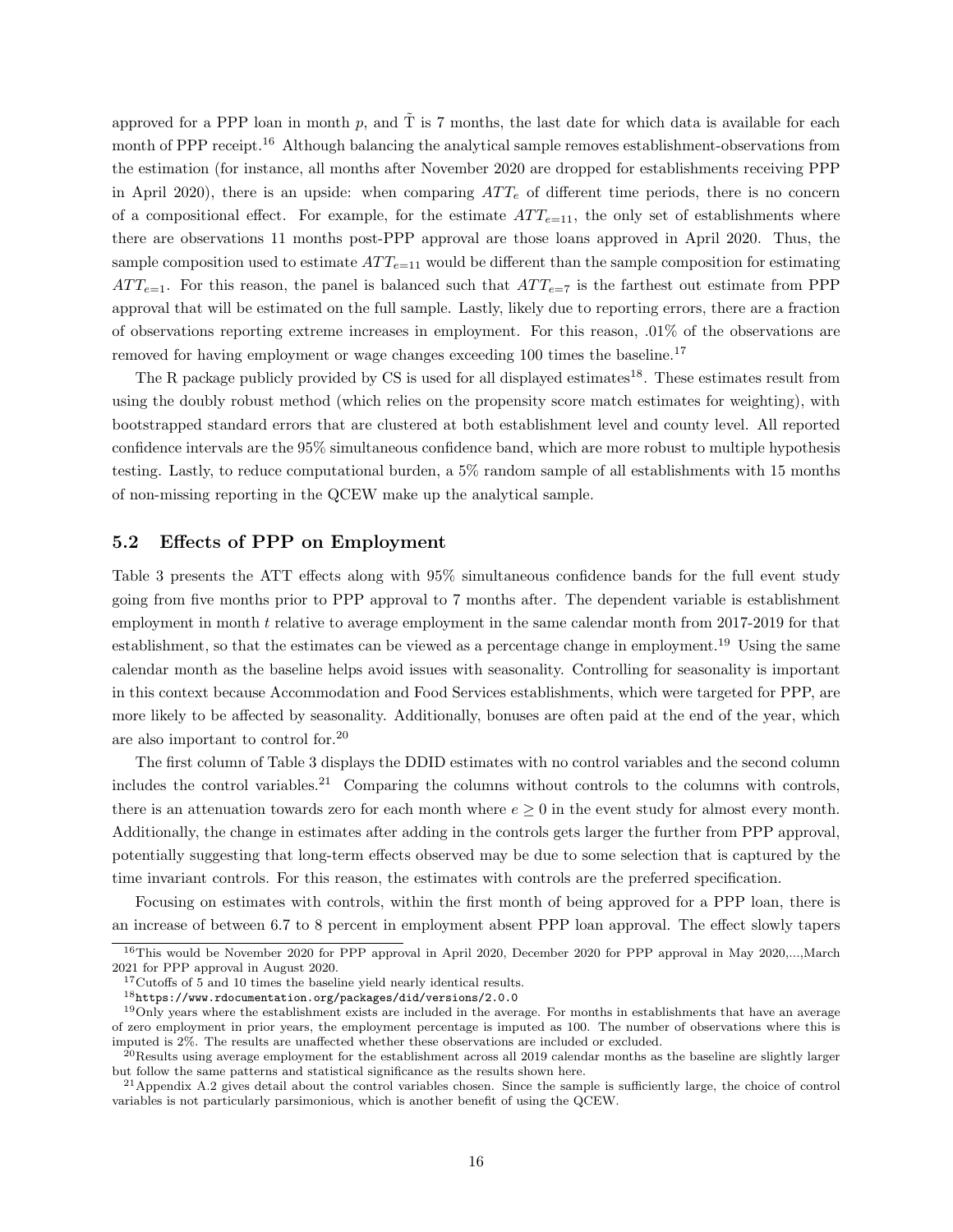Figure 9: Average Treatment on the Treated (ATT) of PPP Loan Approval on Employment Outcomes for Establishments near Eligibility Cutoff



Notes: Based on a random sample of 5% of establishments in the QCEW. Visualization of Column 2 of Table 3.

as the months progress, though have statistically significant and positive effects through seven months after PPP loan approval. This is a particularly interesting result as it provides some evidence of the longer-term impact of being approved for a PPP loan. As observed in Figure 4 and according to the rules governing maximum PPP loan amount, the loan amounts were intended to be up to 10 weeks of wages. Ten weeks of wages implies an employment effect that should completely dwindle after three months in the event study if all wages are being covered using PPP. Many businesses simply had reduced demand without fully closing, suggesting that PPP may cover a portion of wages over a longer time period than just 10 weeks. Also, the effects may be longer-lasting because one of the stipulations for converting the loan to a grant are that the employment and compensation levels pre-pandemic must be maintained for 24 weeks following PPP receipt, through the end of the calendar year of 2020.

Figure 9 visualizes the ATT effects displayed in Column 2 of Table 3. The months prior to being approved for a PPP loan all have estimates close to zero, and mostly statistically indistinguishable from zero. A key test of the primary assumption of parallel trends displayed in Equation 2 is that the ATT in months prior to being approved for PPP should be zero. In all months prior to  $e = 0$ , the estimated ATT is indistinguishable from zero. Overall, there is no evidence of pre-treatment selection after controlling for time invariant regressors.

Given evidence shown previously that may indicate a low match rate for PPP applications with 1 employee, there may be concern that the poor match rate for these employers is affecting the results in some way. Column 3 in Table 3 shows the results removing all employers with 2019 monthly employment less than 2. Going from Column 2 to Column 3, the coefficients attenuate by a few tenths of a percent but do not meaningfully impact the results.

Overall, the results show a strong, persistent effect on employment of PPP receipt. As an additional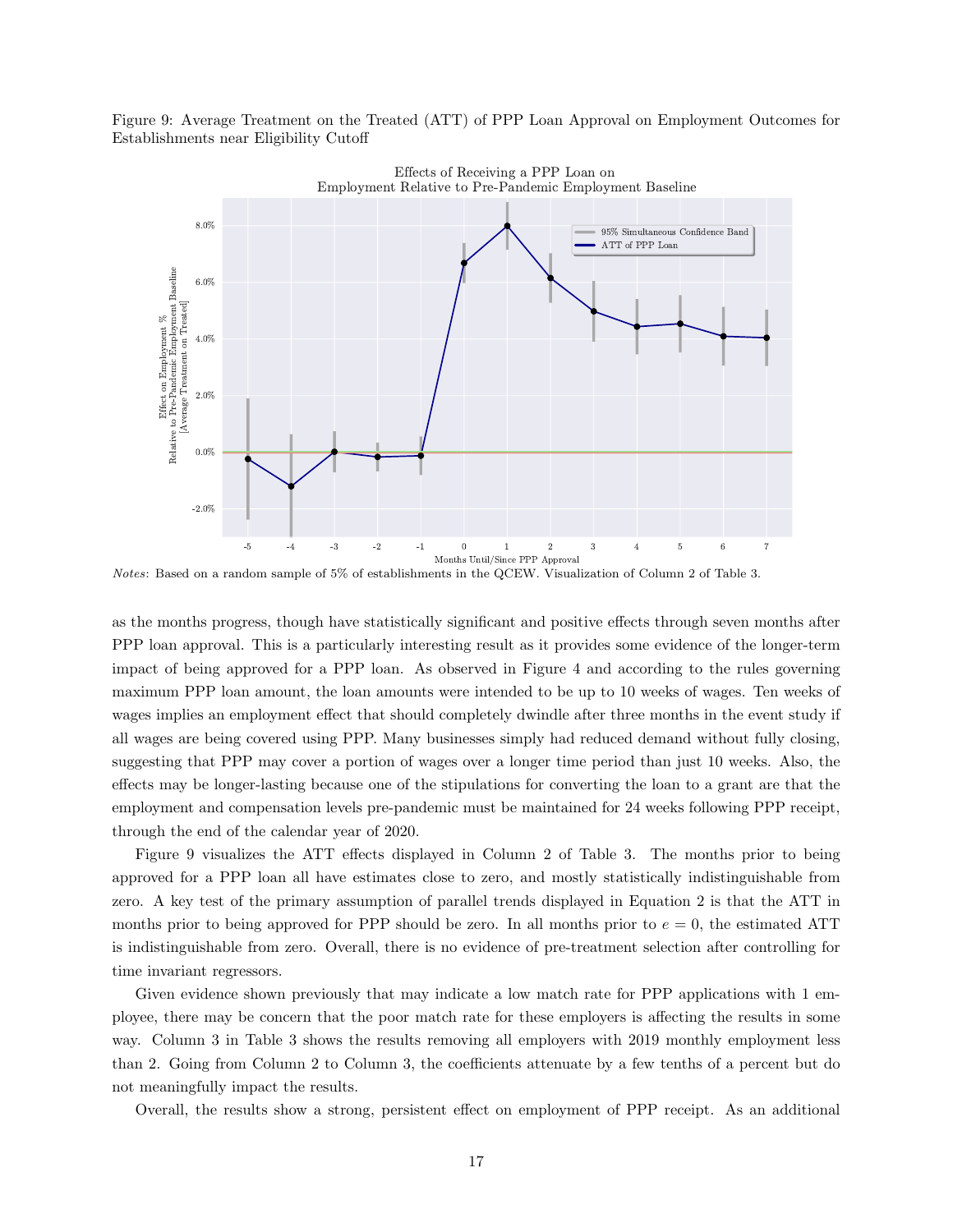|                                              |                       |                  | Dependent Variable       |                             |
|----------------------------------------------|-----------------------|------------------|--------------------------|-----------------------------|
|                                              |                       |                  | % of Employment Baseline |                             |
| Months Until /<br>After PPP<br>Loan Approval | Estimate              | Without Controls | With Controls            | Removing Small<br>Employers |
|                                              |                       | (1)              | (2)                      | (3)                         |
| $-5$                                         | <b>ATT</b>            | $-0.75$          | $-0.24$                  | 0.18                        |
|                                              | [95% C.I.]            | $[-2.9, 1.4]$    | $[-2.4, 1.9]$            | $[-1.1, 1.5]$               |
|                                              | <b>ATT</b>            | $-2.48$          | $-1.2$                   | $-1.16$                     |
| $-4$                                         | [95% C.I.]            | $[-4.3, -0.6]$   | $[-3.0, 0.6]$            | $[-2.3, -0.0]$              |
| $-3$                                         | <b>ATT</b>            | $-0.73$          | 0.02                     | $-0.03$                     |
|                                              | [95% C.I.]            | $[-1.4, -0.1]$   | $[-0.7, 0.7]$            | $[-0.4, 0.3]$               |
|                                              | <b>ATT</b>            | $-1.04$          | $-0.17$                  | 0.12                        |
| $-2$                                         | [95% C.I.]            | $[-1.5, -0.6]$   | $[-0.7, 0.3]$            | $[-0.2, 0.4]$               |
|                                              | <b>ATT</b>            | $-2.82$          | $-0.12$                  | $-0.05$                     |
| $-1$                                         | [95\% C.I.]           | $[-3.4, -2.2]$   | $[-0.8, 0.6]$            | $[-0.6, 0.5]$               |
| $\theta$                                     | <b>ATT</b>            | 4.42             | 6.69                     | 5.93                        |
|                                              | [95\% C.I.]           | [3.8, 5.0]       | [6.0, 7.4]               | [5.4, 6.5]                  |
|                                              | <b>ATT</b>            | 5.87             | 8.0                      | 7.52                        |
| 1                                            | [95% C.I.]            | [5.2, 6.5]       | [7.2, 8.8]               | [6.9, 8.1]                  |
|                                              | <b>ATT</b>            | 4.37             | 6.16                     | 5.79                        |
| $\overline{2}$                               | [95% C.I.]            | [3.7, 5.0]       | [5.3, 7.0]               | [5.1, 6.5]                  |
|                                              | <b>ATT</b>            | 3.39             | 4.98                     | 4.87                        |
| 3                                            | [95\% C.I.]           | [2.7, 4.1]       | [3.9, 6.0]               | [4.1, 5.6]                  |
|                                              | <b>ATT</b>            | 3.22             | 4.44                     | 4.28                        |
| 4                                            | $[95\% \text{ C.I.}]$ | [2.5, 3.9]       | [3.5, 5.4]               | [3.6, 5.0]                  |
|                                              | <b>ATT</b>            | 3.35             | 4.54                     | 4.13                        |
| 5                                            | [95% C.I.]            | [2.6, 4.1]       | [3.5, 5.6]               | [3.4, 4.8]                  |
|                                              | <b>ATT</b>            | 2.9              | 4.1                      | 4.14                        |
| 6                                            | [95\% C.I.]           | [2.1, 3.7]       | [3.1, 5.1]               | [3.4, 4.9]                  |
|                                              | <b>ATT</b>            | 2.71             | 4.04                     | 4.09                        |
| 7                                            | [95% C.I.]            | [1.9, 3.6]       | [3.0, 5.0]               | [3.3, 4.8]                  |

Table 3: Estimates of the Effect of PPP Approval on Employment

Notes: These are estimates from a dynamic difference-in-difference semi-parametric estimation, based on Callaway and Sant'anna (2020). Results displayed are aggregate group-time average treatment on the treated (ATT) effects, showing simultaneous 95% confidence bands via bootstrapping over 1000 iterations. The standard errors are clustered at the establishment level and the county level. Controls included are described in Appendix A.2. The unit of observation is an establishment month in the QCEW. This was estimated on 5,548,635 observations, or a 5% random sample of private establishments in the QCEW with positive employment in 2019. The pre-pandemic employment baseline is the average employment for that establishment in the same calendar month from the years 2017-2019.

robustness check that offers additional nuance to the results, Table 4 shows results from an analogous analysis using monthly microdata from the CES. The CES has a panel structure that allows the use of survey responses from prior months to be the baseline outcome to compare the month  $t$  outcome. Furthermore, CES contains information about hours worked that can help understand the effect of PPP on employment. The sample is restricted to respondents that give a valid response for the entire 2020 calendar year. To avoid any compositional bias in the estimates, the ATT estimates are produced only for 4 months after PPP approval - the last value of  $e$  where all groups  $p$  can be estimated.

For Table 4, the dependent variables are month  $t$  values relative to the reported January 2020 values.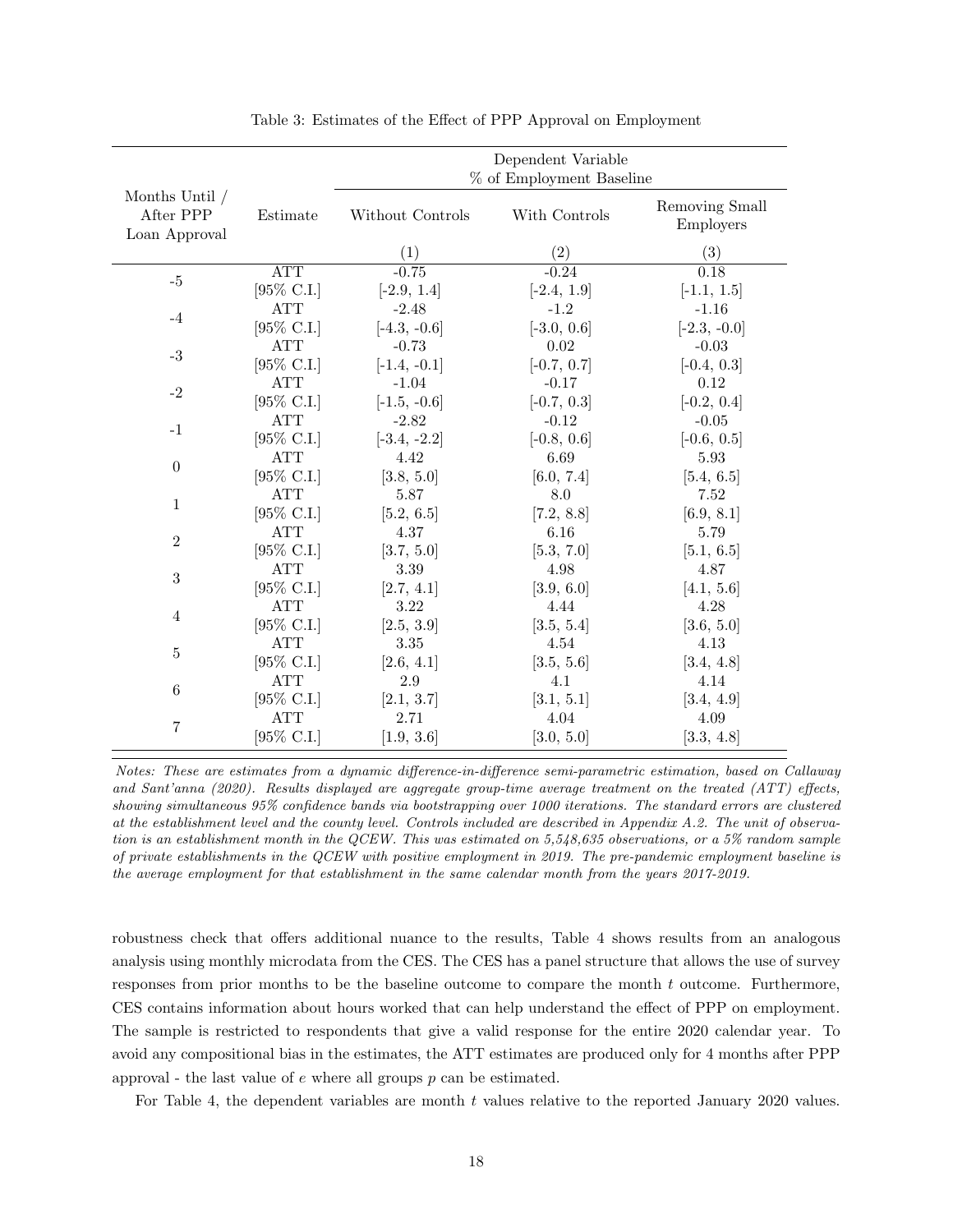Column 1 shows results very similar to Column 2 in Table 3. Each month's 95% confidence bands overlap despite being statistically different from zero, suggesting that the CES - an entirely different source of establishment employment information - corroborates the results found using the QCEW. Interestingly, the hours estimates in column 2 suggest that employers were not simply paying employees while they did not work. To the extent that PPP may have been used to keep businesses afloat while employees stayed home without working during the pandemic, this does not seem to be common enough to show in the average estimates. The effect of PPP on hours is again comparable to the effect on employment. The last column looks at the effect on the ratio of hours per employee each month relative to the reported value in January 2020. One month after PPP approval shows a statistically significant 1.3% positive effect, but that dissipates quickly int he following months. Compared to the employment estimates, this suggests that the effect of PPP seem to only hinge on the extensive margin of keeping employees on payrolls, and not the intensive margin of how many hours those workers were paid for.

One thing to note about the CES results is that they are subject to nonresponse bias in a way that the QCEW results are not. In particular, the CES is more subject to a nonresponse being the result of a closure22. For this reason, it may bias the results from the CES downward as some closed establishments are not included in the analytical sample.

One final robustness check is to do a placebo test, doing the exact same analysis but for years prior to the pandemic. Specifically, looking at establishments in existence in 2018 and estimating the employment trajectory through March, 2019 for establishments approved for PPP in 2020. The sample is restricted to establishments that also continue to exist in 2020, so as to not bias the estimates on PPP approval upward. Month of PPP approval is the same calendar month as approval the establishment received in 2020.

Figure 10 shows the same estimates for a 5% sample of establishment-months from January 2018-March 2019, where the employment baseline is the same calendar month employment average from 2015-2017. The results show small, positive coefficients with point estimates less than 1 and indistinguishable through zero up to five months after the calendar month that they received PPP. Based on the estimates from the placebo, any potential bias is small relative to estimates presented above, as all confidence bands exist outside of the confidence bands shown in Table 3. This is strong evidence that the baseline results are not an artifact of seasonality or some other patterns of recent growth correlated to PPP application and approval.

In the next section, these estimates are put into context compared to estimates from other research projects.

#### 5.2.1 Comparison to Previous Results

Table 5 shows estimates from previous research estimating the effects of PPP on employment and business outcomes. The results presented in previous research so far have been varied, both in terms of results and methodology. Nearly all of the papers have found at least some positive impact of PPP on employment, though a number of them amount to an economically small effect. Chetty et al. (2020), Hubbard and Strain (2020), and Granja et al. (2020) find effects on employment that do not exceed 2%. Autor et al. (2020) finds a central effect of a little more than 3%. These results are all notably smaller than the effects identified in the baseline results presented thus far. Faulkender et al. (2020) find a large 12% effect on employment of increased PPP access, though that number is not an ATT effect and therefore not an apples-to-apples comparison to the results presented.

 $22Documented$  in Dalton et al. (2021).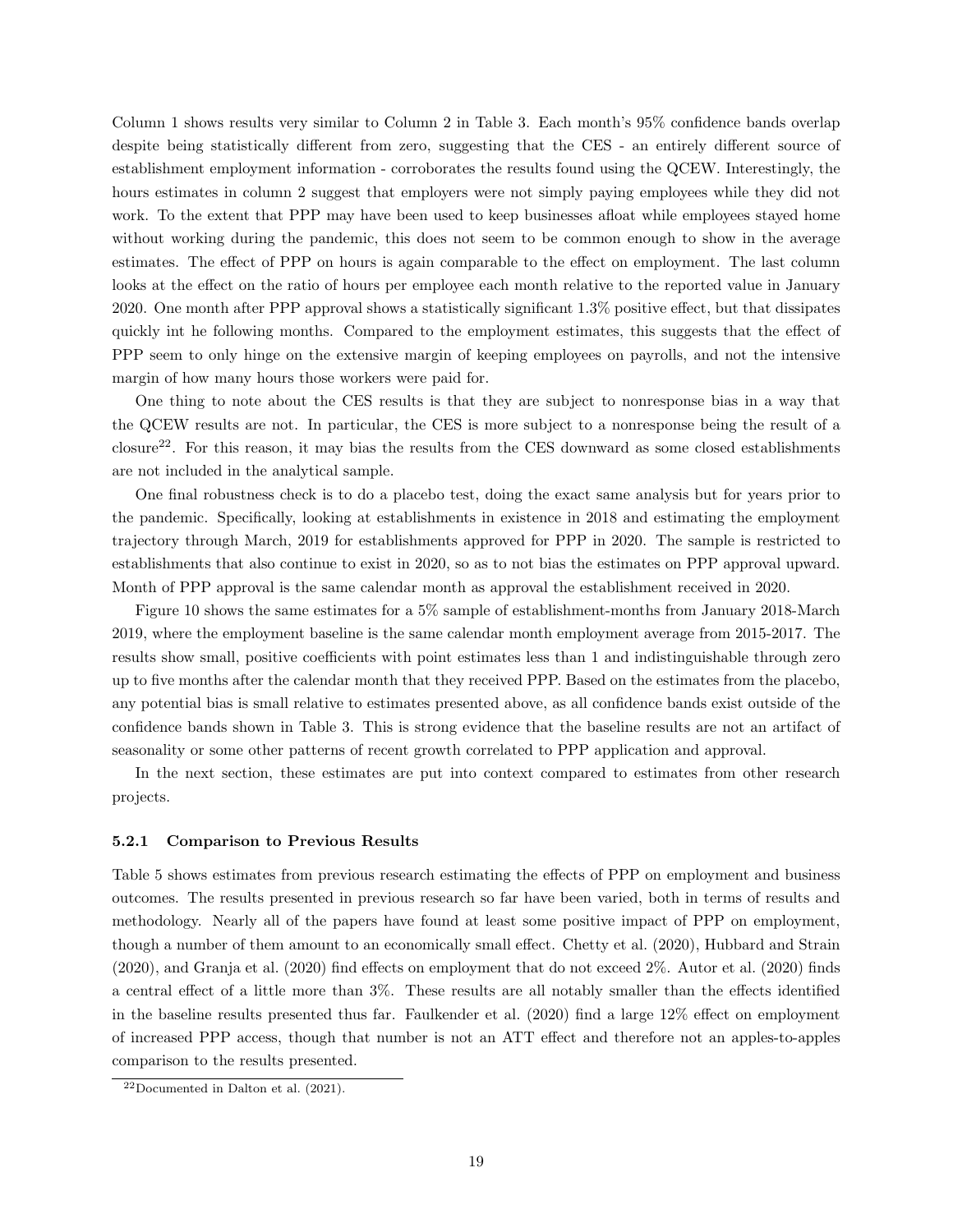|                                              |                       |                                    | Dependent Variable           |                                                          |
|----------------------------------------------|-----------------------|------------------------------------|------------------------------|----------------------------------------------------------|
| Months Until /<br>After PPP<br>Loan Approval | Estimate              | $\%$ of January 2020<br>Employment | $%$ of January 2020<br>Hours | $%$ of Hours per<br>Employee Relative<br>to January 2020 |
|                                              |                       | $\left( 1\right)$                  | (2)                          | $\left(3\right)$                                         |
| $-5$                                         | <b>ATT</b>            | $-2.7$                             | $-2.43$                      | $-1.1$                                                   |
|                                              | [95\% C.I.]           | $[-7.3, 1.9]$                      | $[-13.2, 8.3]$               | $[-7.9, 5.7]$                                            |
| $-4$                                         | <b>ATT</b>            | $-3.21$                            | $-5.54$                      | $-0.52$                                                  |
|                                              | $[95\% \text{ C.I.}]$ | $[-6.8, 0.4]$                      | $[-13.0, 1.9]$               | $[-4.6, 3.6]$                                            |
| $-3$                                         | ATT                   | $-2.14$                            | $-1.06$                      | 0.35                                                     |
|                                              | $[95\% \text{ C.I.}]$ | $[-4.8, 0.5]$                      | $[-6.4, 4.3]$                | $[-2.2, 2.9]$                                            |
| $-2$                                         | ATT                   | 0.73                               | 0.17                         | 0.04                                                     |
|                                              | [95\% C.I.]           | $[-0.2, 1.7]$                      | $[-1.2, 1.6]$                | $[-0.9, 1.0]$                                            |
| $-1$                                         | <b>ATT</b>            | 0.84                               | 1.41                         | 0.11                                                     |
|                                              | [95\% C.I.]           | $[-0.3, 2.0]$                      | $[-0.3, 3.1]$                | $[-0.9, 1.1]$                                            |
|                                              | <b>ATT</b>            | 5.87                               | 6.98                         | 0.88                                                     |
| $\overline{0}$                               | [95\% C.I.]           | [4.7, 7.1]                         | [5.1, 8.9]                   | $[-0.1, 1.9]$                                            |
|                                              | ATT                   | 8.11                               | 9.85                         | 1.31                                                     |
| $\mathbf{1}$                                 | [95\% C.I.]           | [6.7, 9.5]                         | [7.6, 12.1]                  | [0.1, 2.5]                                               |
|                                              | <b>ATT</b>            | 6.34                               | 6.97                         | 0.19                                                     |
| $\overline{2}$                               | [95\% C.I.]           | [4.9, 7.8]                         | [4.6, 9.3]                   | $[-1.5, 1.9]$                                            |
|                                              | ATT                   | 5.2                                | 5.55                         | $-0.24$                                                  |
| 3                                            | [95\% C.I.]           | [3.7, 6.7]                         | [3.2, 7.9]                   | $[-1.7, 1.2]$                                            |
|                                              | <b>ATT</b>            | 4.52                               | 5.14                         | 0.41                                                     |
| $\overline{4}$                               | [95% C.I.]            | [3.1, 5.9]                         | [2.7, 7.6]                   | $[-1.0, 1.8]$                                            |

Table 4: Estimates of the Effect of PPP Approval on Employment in the CES

Bartik et al. (2021) also find a large increase on employment, where their focus is on the delay in funding caused in the few weeks between the first tranche of PPP in April 2020 running out due to demand and the second tranche opening up again. The effect that they estimate is limited to a specific subset of the establishments—those that were unable to access PPP loans in the first tranche because of the inability of nearby banks to deal with an influx of PPP applications.

Doniger and Kay (2021) find positive effects of PPP going through September - up to five months after the first PPP loans were disbursed, consistent with this paper's findings on the seven post-PPP approval months of effects as shown in Table 3.

In a recent paper, Autor et al. (2021) employ a similar methodology to this paper estimating cohortspecific average treatment effects but using payroll processor data. The baseline estimates between the papers are comparable: they find an overall employment effect of 6% across the size distribution, which is very similar to the overall effect estimated here of 5.3% averaged across months-since-PPP-approval. More comparisons will be made to this paper in later sections.

While it is difficult to reconcile all of the different results given their unique methodological approaches,

Notes: These are estimates from a dynamic difference-in-difference regression, based on Callaway and Sant'anna (2020). Results displayed are aggregate group-time average treatment on the treated (ATT) effects, showing simultaneous 95% confidence bands via bootstrapping over 1000 iterations. The standard errors are clustered at the establishment level. Controls included are described in Appendix A.2. The unit of observation is an establishment month in the Current Employment Statistics survey (CES). The dependent variable is the establishment's reported value in the month relative to their report in January 2020.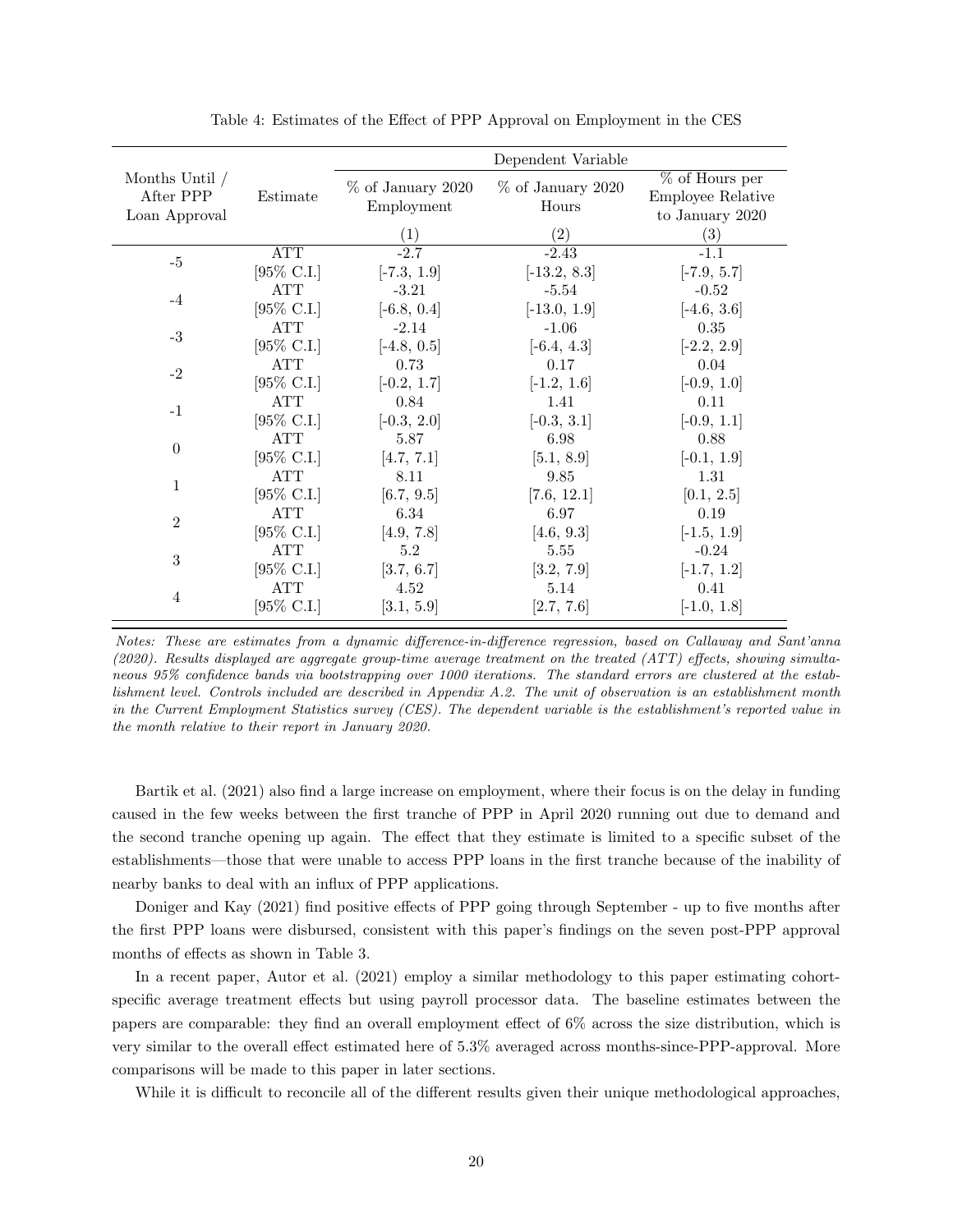Figure 10: Average Treatment on the Treated (ATT) of PPP Loan Approval on Employment Outcomes in Years Prior to Pandemic (Placebo Effect)



Notes: Based on a random sample of 5% of establishments from the year 2018. Same estimation as Table 3.

there are some common elements that can be examined alongside the methodology in this paper to help understand the varying results. First, Chetty et al. (2020), Autor et al. (2020), Hubbard and Strain (2020), and Granja et al. (2020) all rely on the variation for the largest establishments, or largest loans (which is a proxy for establishment size), when analyzing the microdata. For Chetty et al. (2020) and Autor et al. (2020), they explicitly rely on a discontinuity design based around the employment cutoff SBA sets for determining whether an employer fits the definition of a "small business" for the purposes of PPP. The benefit of this restriction is that the eligibility criteria is set exogenously, but this necessarily means estimates are derived from the group of establishments getting PPP just below the employment threshold compared to the group of establishments immediately above the employment threshold. To the extent that the effect of PPP is the same for larger employers (those near a size of 500, for instance) as it is for small employers, then this strategy is valid. Similarly, Hubbard and Strain (2020) and Granja et al. (2020) rely on loans greater than \$150,000, which is a small subset of all of the PPP loans more likely to have been received by larger employers as it is for small employers, then these strategies are valid.

However, if the effects vary for small and large employers, then applying the results from the large employers to all eligible establishments may be a misleading interpretation of the impact of PPP on employment.

To better understand these results, Figure 11 shows the  $ATT<sub>e</sub>$  estimates after reducing the sample to only employers where the employment is between .5 and 1.5 times the SBA industry-specific employment cutoff. This sample is close in spirit to the samples used for estimates in Chetty et al. (2020), Autor et al. (2020), Hubbard and Strain (2020), and Granja et al. (2020). Furthermore, these papers tend to use a specific month in 2020 as the employment baseline. For that reason, the employment baseline used here is January 2020. When the sample is limited in this way, the effects on employment as seen in Figure 11 become notably similar to the results in those papers - 2% increase in employment in the third month after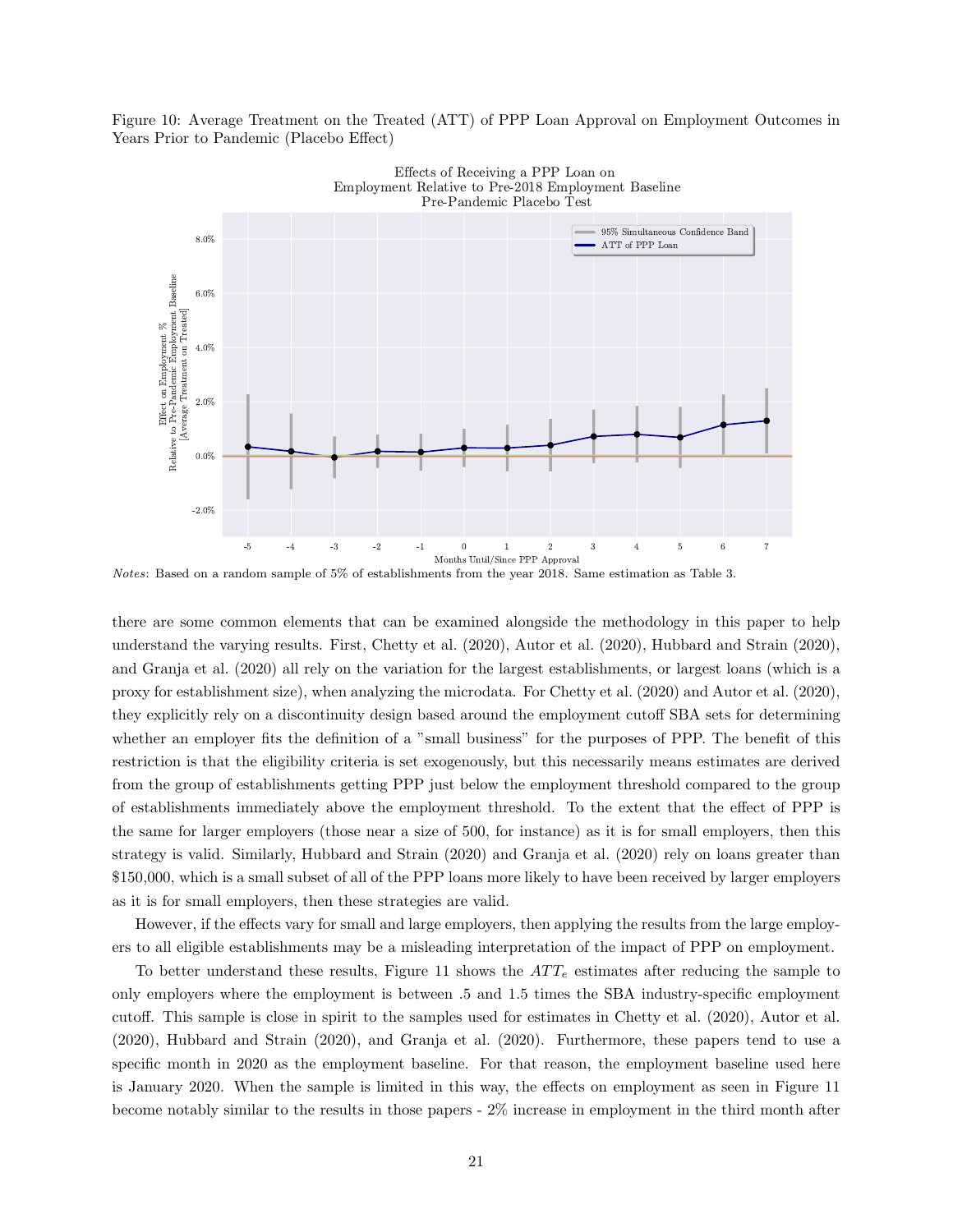| Paper                          | Effect of PPP<br>on Employment                       | Identification<br>Strategy                    | Limitations                                                                                         |
|--------------------------------|------------------------------------------------------|-----------------------------------------------|-----------------------------------------------------------------------------------------------------|
| Chetty et al.<br>(2020)        | $2\%$                                                | Diff-in-Diff<br>around cutoff                 | Focuses only on employers with $100+$<br>employees; Specific Industries                             |
| Autor et al.<br>(2020)         | 3.25%                                                | Diff-in-Diff<br>around cutoff                 | Focuses only on employers with $100+$<br>employees                                                  |
| Autor et al.<br>(2021)         | $6\%$                                                | Robust<br>Diff-in-Diff                        | No wage analysis and Limited<br>heterogeneity analysis with ADP data                                |
| Hubbard and<br>Strain $(2020)$ | $.9\%$                                               | Diff-in-Diff                                  | Only identifies establishments with<br>PPP loan of \$150k+                                          |
| Granja et al.<br>(2020)        | $1-2\%$ decline in<br>closure                        | Instrumental<br>Variables                     | Aggregated local effects; only uses<br>\$150k+ loans; Relies on Homebase                            |
| Bartik et al.<br>(2021)        | 16-35%                                               | Instrumental<br>Variables                     | Uses first tranche of loans from April;<br>small sample size so harder to identify<br>heterogeneity |
| Doniger and<br>Kay (2021)      | $+$ Effects on<br>Employment<br>through<br>September | Instrument<br>using delay in<br>first tranche | Aggregated to location; no<br>heterogeneity analysis besides size                                   |
| Faulkender<br>et al. (2020)    | 12%                                                  | Instrumental<br>Variables                     | Not an ATT effect                                                                                   |
| Bartlett and<br>Morse $(2020)$ | 4.7% increase in<br>survival for size<br>3           | Control for<br>application<br>success         | One metropolitan area; small sample;<br>not using observed closures                                 |

Table 5: Estimates of the Effect of PPP on Employment from Prior Research

PPP approval though the estimates have large standard errors and are not statistically different from zero. This is in the same ballpark as the 2% estimate in Chetty et al. (2020), and smaller than the 3.3% estimate in Autor et al. (2020) and larger than the .9% estimate in Hubbard and Strain (2020).

Overall, the sample differences help explain the inconsistent results among a number of papers in assessing PPP. Understanding these limitations emphasizes the importance of doing a more detailed heterogeneity analysis

# 5.3 Closures and Wages

Table 6 presents results examining the effect of PPP on establishment closures and wages. A closure in this context is when an establishment reports 0 employment for the month or receives an inactive status in the QCEW.

The following formula translates reported quarterly wages in the QCEW into monthly wages: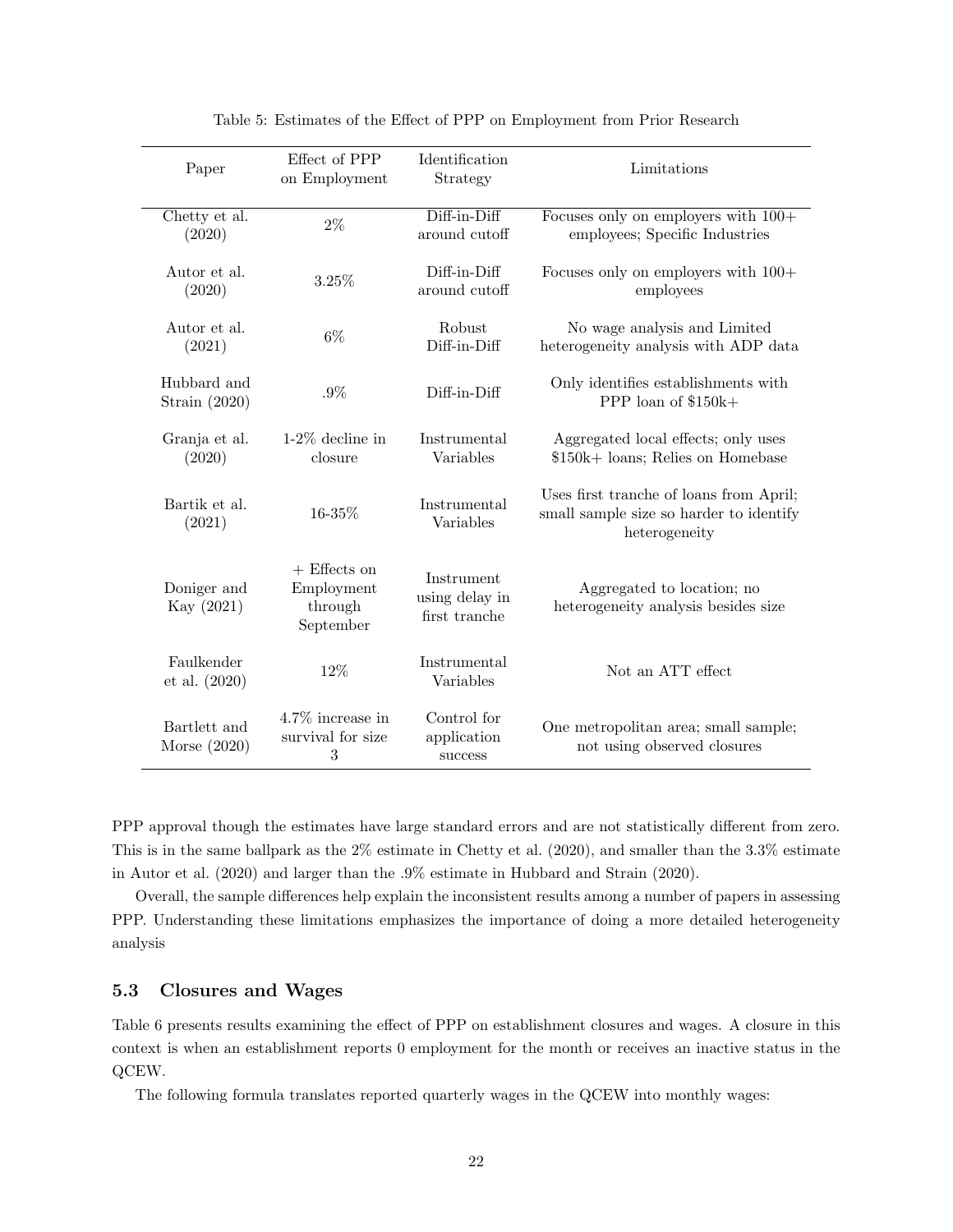Figure 11: Average Treatment on the Treated (ATT) of PPP Loan Approval on Employment Outcomes for Establishments near Eligibility Cutoff



Notes: Based on a random sample of 25% of establishments. Same estimation as Table 3 but with a sample reduced to the establishments between .5 and 1.5 times the SBA industry-specific employment cutoff for PPP eligibility.

$$
wage_{i,t}^y = wage_{i,q}^y * \frac{emp_{i,t}^y}{\sum_{t^{'} \in q} emp_{i,t^{'}}^y}
$$

where  $wage_{i,q}^y$  are the wages reported in the quarter q in year y for establishment i, proportioned to each month in that quarter, weighted by the proportion of total employment across each of the three months of that quarter in month t.

Similar patterns seen in Table 3, which examines the effects of PPP loans on employment, emerge for PPP loans' effects on closures as well—a post-PPP ATT effect that maintains statistical significance in reducing the likelihood of closure through 7 months post-PPP. Within the first month of PPP approval, an establishment is about 5.8% less likely to close relative to an establishment that did not receive approval for a PPP loan. One interesting pattern is that the employment effect seems to dissipate faster than the reduction in closures—as the employment effect goes from 8% in month 1 to 4% in month 7, closures go from a 5.8% drop in month 1 to a 3.5% drop in month 7. These results suggest that PPP loans had a long-term impact in keeping businesses from closing, too.

The ATT effect on wages also shows a statistically significant jump at PPP approval of 11.5% - a few percentage points higher than the employment effect. Furthermore, the effect on wages also had a quicker decline as the months progress, maintaining a 3.8% increase of wages 7 months after PPP approval. There are a few possible interpretations of these results.

One key caveat to this analysis on wages is that by using reported wages for the entire establishment, this does not control for compositional changes to employment. In other words, the translation from quarterly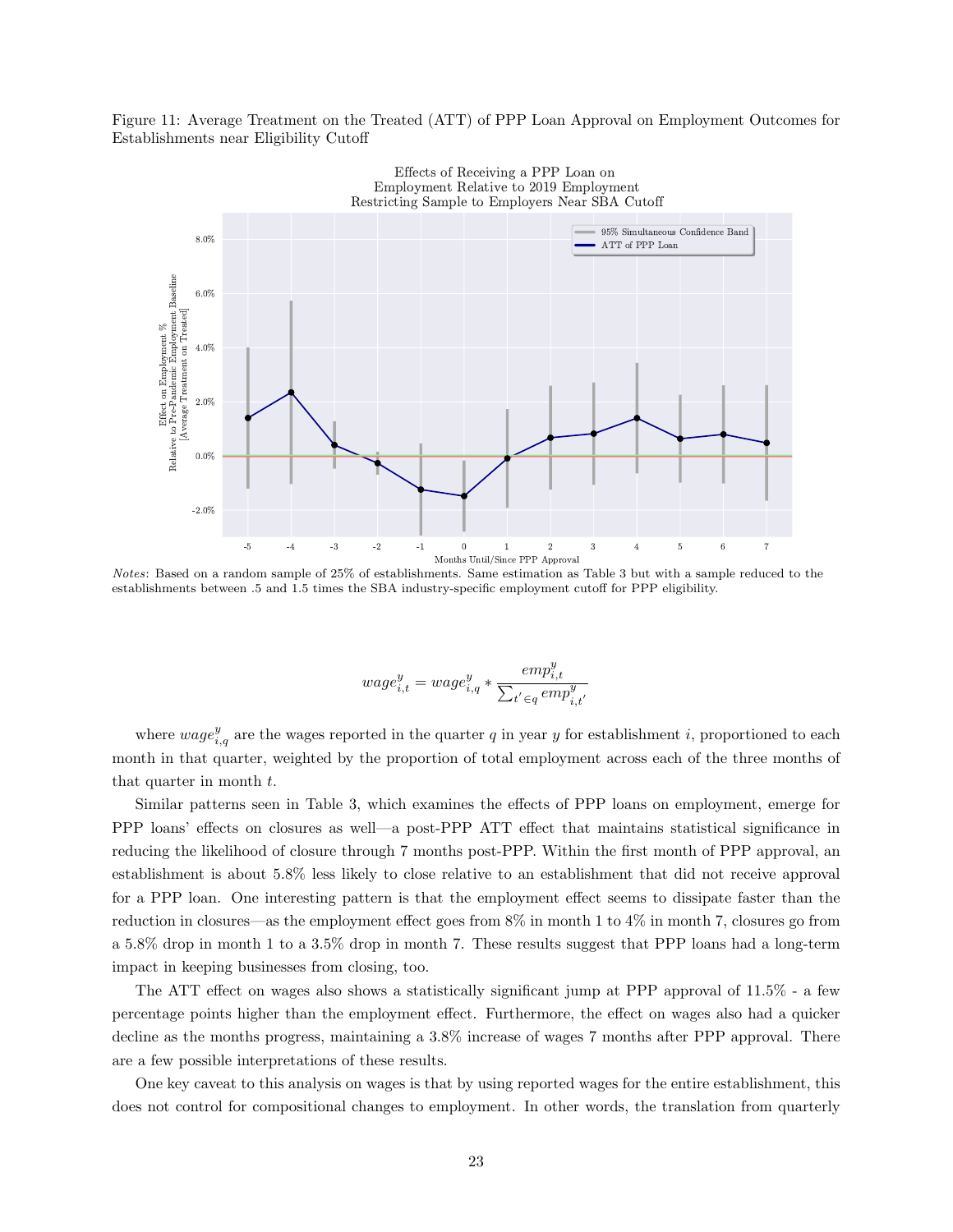

Figure 12: Average Treatment on the Treated (ATT) of PPP Loan Approval on Business Operating Status and Wages

Notes: Visualization of estimates and 95% confidence bands shown in Table 6.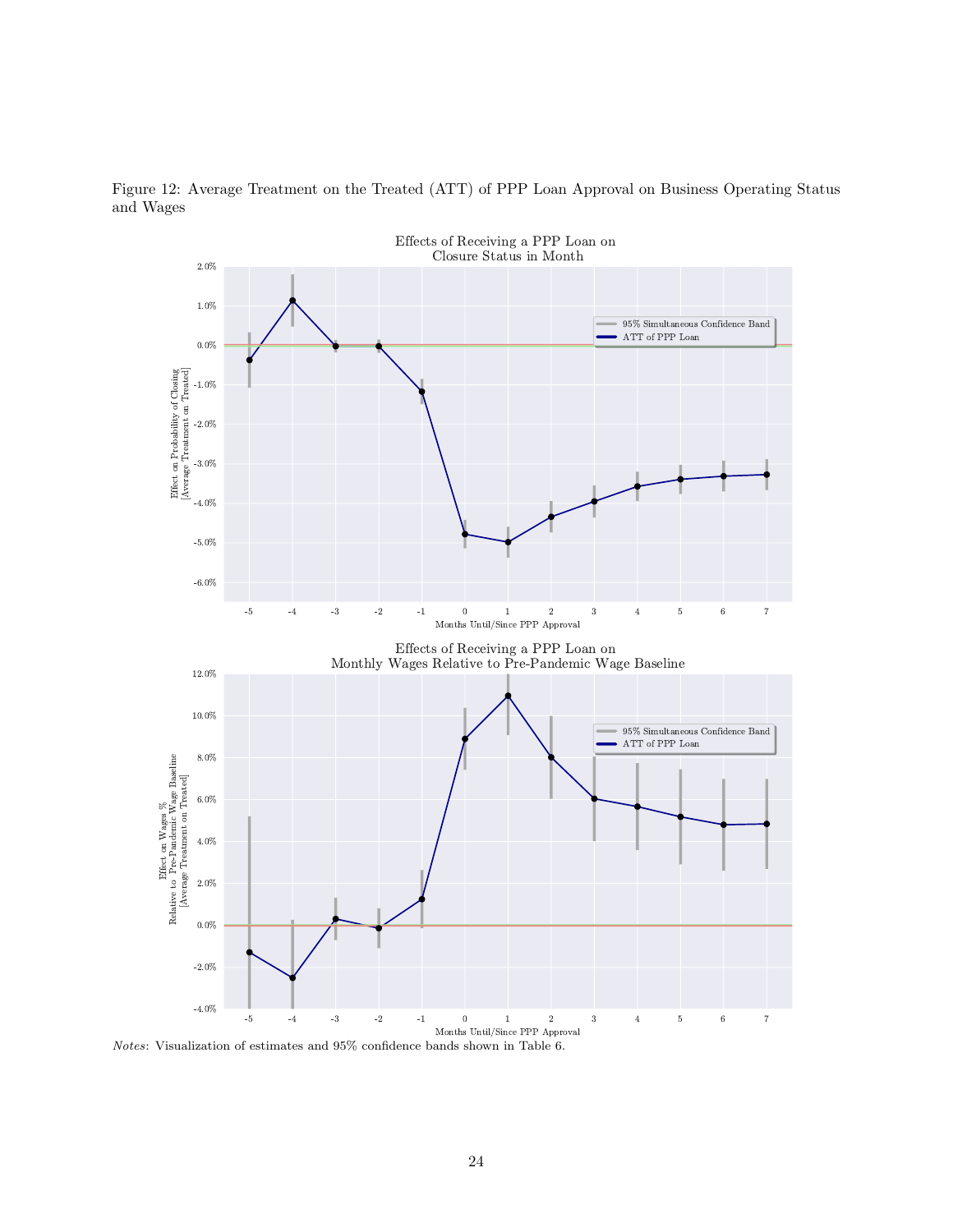|                |                                 | Dependent Variable     |                    |  |  |  |
|----------------|---------------------------------|------------------------|--------------------|--|--|--|
| Months Until / |                                 |                        |                    |  |  |  |
| After PPP      | Estimate                        | $Y/N$ : Closure Status | % of Wage Baseline |  |  |  |
| Loan Approval  |                                 |                        |                    |  |  |  |
|                |                                 | (1)                    | (2)                |  |  |  |
| $-5$           | $\overline{\operatorname{ATT}}$ | $-0.05$                | $-1.95$            |  |  |  |
|                | [95% C.I.]                      | $[-0.7, 0.6]$          | $[-7.1, 3.2]$      |  |  |  |
| $-4$           | ATT                             | 1.07                   | $-2.32$            |  |  |  |
|                | [95\% C.I.]                     | [0.5, 1.7]             | $[-4.8, 0.1]$      |  |  |  |
| $\text{-}3$    | <b>ATT</b>                      | $0.01\,$               | $0.12\,$           |  |  |  |
|                | [95\% C.I.]                     | $[-0.2, 0.2]$          | $[-1.0, 1.2]$      |  |  |  |
| $-2$           | <b>ATT</b>                      | $\,0.03\,$             | $-0.26$            |  |  |  |
|                | [95% C.I.]                      | $[-0.1, 0.2]$          | $[-1.1, 0.5]$      |  |  |  |
| $-1$           | <b>ATT</b>                      | $-1.42$                | 1.48               |  |  |  |
|                | [95% C.I.]                      | $[-1.7, -1.1]$         | [0.3, 2.7]         |  |  |  |
| $\theta$       | <b>ATT</b>                      | $-5.44$                | $9.5\,$            |  |  |  |
|                | [95% C.I.]                      | $[-5.7, -5.2]$         | [8.2, 10.8]        |  |  |  |
| 1              | ATT                             | $-5.76$                | 11.48              |  |  |  |
|                | [95\% C.I.]                     | $[-6.1, -5.5]$         | [10.0, 13.0]       |  |  |  |
| $\overline{2}$ | <b>ATT</b>                      | $-4.88$                | 7.86               |  |  |  |
|                | [95\% C.I.]                     | $[-5.2, -4.6]$         | [6.3, 9.4]         |  |  |  |
| 3              | <b>ATT</b>                      | $-4.4$                 | 5.8                |  |  |  |
|                | [95% C.I.]                      | $[-4.8, -4.0]$         | [4.0, 7.6]         |  |  |  |
| 4              | <b>ATT</b>                      | $-4.01$                | 5.5                |  |  |  |
|                | [95\% C.I.]                     | $[-4.4, -3.7]$         | [3.8, 7.1]         |  |  |  |
| $\overline{5}$ | $\operatorname{ATT}$            | $-3.71$                | 4.46               |  |  |  |
|                | [95% C.I.]                      | $[-4.1, -3.3]$         | [2.8, 6.2]         |  |  |  |
| 6              | ATT                             | $-3.62$                | 3.91               |  |  |  |
|                | [95% C.I.]                      | $[-4.0, -3.3]$         | [2.2, 5.6]         |  |  |  |
| $\overline{7}$ | <b>ATT</b>                      | $-3.48$                | 3.8                |  |  |  |
|                | [95% C.I.]                      | $[-3.9, -3.1]$         | [1.9, 5.7]         |  |  |  |

Table 6: Estimates of the Effect of PPP Approval on Business Operating Status and Wages

Notes: These are estimates from a dynamic difference-in-difference semi-parametric estimation, based on Callaway and Sant'anna (2020). Results displayed are aggregate group-time average treatment on the treated (ATT) effects, showing simultaneous 95% confidence bands via bootstrapping over 1000 iterations. The standard errors are clustered at the establishment level and the county level. Controls included are described in Appendix A.2. The unit of observation is an establishment month in the QCEW. This was estimated on 6,164,370 observations, or a 5% random sample of private establishments in the QCEW with positive employment in 2019. The pre-pandemic wage baseline is the average monthly wage for that establishment in the same calendar month from the years 2017-2019.

wages to monthly wages is assuming each employee-month is earning the same salary in that quarter. For instance, if an establishment temporarily reduces staffing of low-wage employees, and then the following month in the same quarter they are all hired back, the estimated wages for the last month may be an overestimate because the below-average employees are returning, though they are treated as "average wage" employees within the establishment. The CES, which is a monthly report of wages, as opposed to the QCEW, which requires extrapolation from a quarterly report to a monthly report, is not subject to this specific form of error. Table 7 shows the effects of PPP on closures and wages using the CES monthly reported data on wages paid. Column 1 in Table 7 shows similar patterns to column 2 in Table 6 and also each of the post-PPP  $ATT_e$  estimates have overlapping 95% confidence bands, suggesting no statistically significant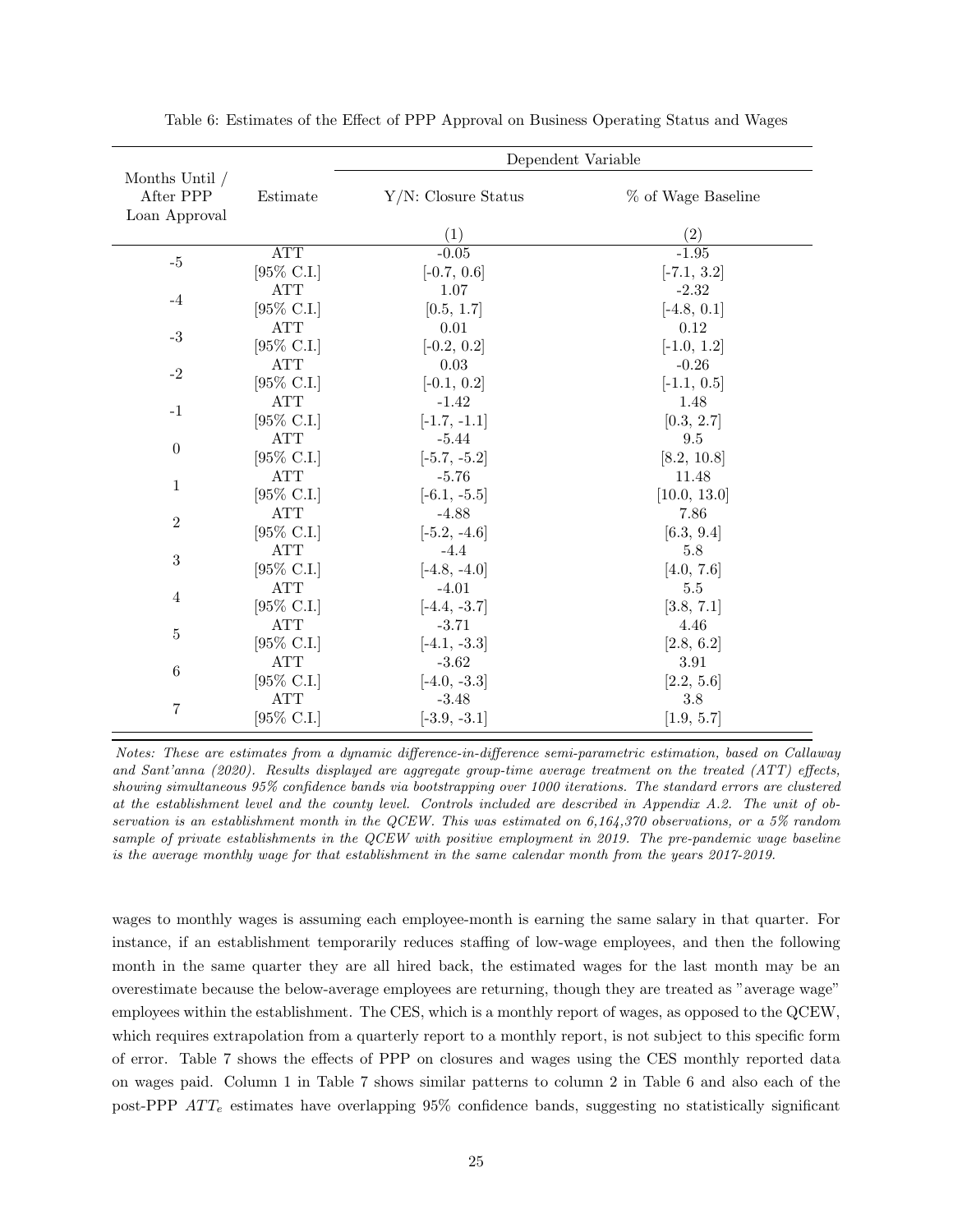difference. This helps rule out the theory that mismeasurement of monthly wages in the QCEW is driving the results.

|                                                |                       | Dependent Variable    |                                               |  |  |
|------------------------------------------------|-----------------------|-----------------------|-----------------------------------------------|--|--|
| Months Until $/$<br>After PPP<br>Loan Approval | Estimate              | % of January 2020 Pay | % of Pay per Hour Relative to<br>January 2020 |  |  |
|                                                |                       | $\left(1\right)$      | $\left( 2\right)$                             |  |  |
|                                                | ATT                   | $-5.57$               | 0.76                                          |  |  |
| $-5$                                           | [95\% C.I.]           | $[-15.8, 4.7]$        | $[-3.0, 4.5]$                                 |  |  |
| $-4$                                           | ATT                   | $-5.4$                | $-0.89$                                       |  |  |
|                                                | [95% C.I.]            | $[-12.5, 1.7]$        | $[-4.4, 2.6]$                                 |  |  |
| $-3$                                           | <b>ATT</b>            | $-1.14$               | 1.01                                          |  |  |
|                                                | [95\% C.I.]           | $[-6.9, 4.7]$         | $[-1.0, 3.0]$                                 |  |  |
| $-2$                                           | ATT                   | 0.03                  | $-0.64$                                       |  |  |
|                                                | [95% C.I.]            | $[-1.5, 1.5]$         | $[-1.4, 0.1]$                                 |  |  |
| $-1$                                           | <b>ATT</b>            | 1.28                  | $0.25\,$                                      |  |  |
|                                                | [95\% C.I.]           | $[-0.8, 3.4]$         | $[-0.8, 1.3]$                                 |  |  |
| $\boldsymbol{0}$                               | <b>ATT</b>            | 7.87                  | 1.35                                          |  |  |
|                                                | [95\% C.I.]           | [5.7, 10.0]           | [0.4, 2.3]                                    |  |  |
| 1                                              | $\operatorname{ATT}$  | 11.47                 | 1.48                                          |  |  |
|                                                | $[95\% \text{ C.I.}]$ | [8.9, 14.1]           | [0.5, 2.5]                                    |  |  |
| $\overline{2}$                                 | ATT                   | 7.98                  | 0.96                                          |  |  |
|                                                | [95\% C.I.]           | [5.5, 10.5]           | $[-0.2, 2.1]$                                 |  |  |
| 3                                              | ATT                   | 6.02                  | 0.41                                          |  |  |
|                                                | [95\% C.I.]           | [3.5, 8.6]            | $[-0.7, 1.5]$                                 |  |  |
|                                                | ATT                   | 5.55                  | 0.8                                           |  |  |
| 4                                              | [95% C.I.]            | [2.9, 8.2]            | $[-0.1, 1.7]$                                 |  |  |

Table 7: Estimates of the Effect of PPP Approval on Business Operating Status and Wages

Notes: These are estimates from a dynamic difference-in-difference regression, based on Callaway and Sant'anna (2020). Results displayed are aggregate group-time average treatment on the treated (ATT) effects, showing simultaneous 95% confidence bands via bootstrapping over 1000 iterations. The standard errors are clustered at the establishment level. Controls included are described in Appendix A.2. The unit of observation is an establishment month in the Current Employment Statistics survey (CES). The dependent variable is the establishment's reported value in the month relative to their report in January 2020.

After checking for the measurement issue, I considered whether this pattern might actually be a result of how employers receiving PPP loans avoided cutting wages for their employees. The 2020 BRS showed that 11% of employers reported decreasing wages for at least some employees in response to the pandemic, which highlights the importance of considering the PPP's effects on wages in addition to employment.<sup>23</sup> Column 2 of Table 7 shows the effect on pay per hour worked. All post-PPP estimates are positive, though of small size, and with only statistically significant effects within the first month after PPP approval. A 1.5% increase in pay per hour is observed for employers in the month following PPP approval, which suggests that there is modest evidence that employers receiving PPP loans actually paid higher wages for retained workers.

However, it is important to note that these findings could be a result of employers explicitly retaining or hiring back higher-wage employees and not hiring back lower-wage employees. If true, this would give the appearance of an increase in wages even though workers are simply receiving the same wage they were

<sup>23</sup>https://www.bls.gov/brs/, Table 6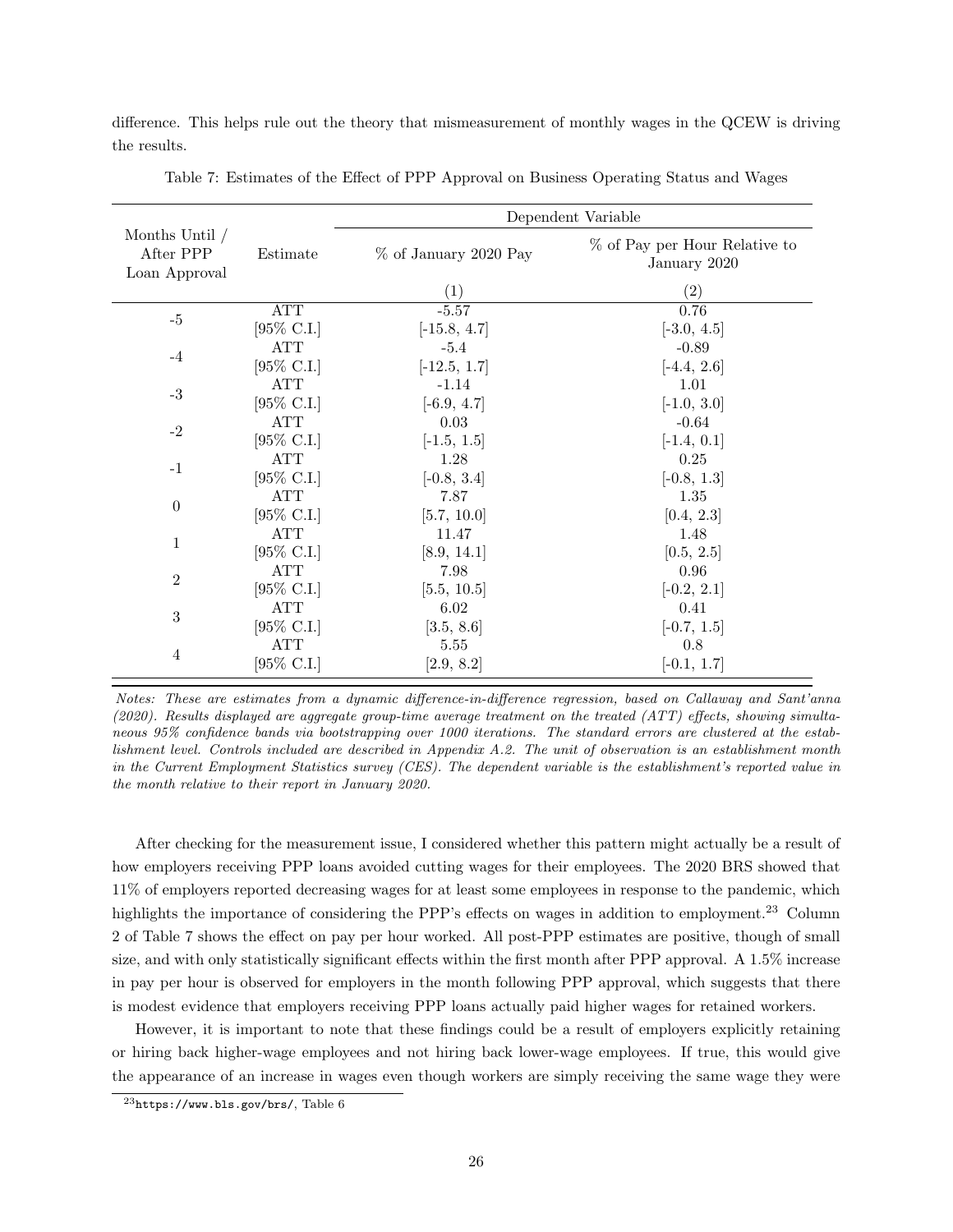receiving before. There is no information contained in any employer survey about which employees were hired or retained. However, one of the stipulations for being eligible for converting the PPP loan to a grant is for all employees to be hired back over the 8 or 24-week period following receipt of the PPP loan.<sup>24</sup> There is a caveat in the forgiveness rules that states that if an employee quits or refuses to return after an offer is made by the employer, then the employee count to determine eligibility for loan forgiveness will not include that worker. If low-wage workers are more likely to turn down an offer from their employer to return to work, then this may explain the pattern of a slight increase in wages per hour.

One way to test this last hypothesis is to do a heterogeneity analysis where the employers are broken into two groups - states with high median replacement unemployment insurance rates and low median replacement unemployment insurance states. The replacement rate varies from state-to-state in normal times, and, even with the federally implemented Pandemic Unemployment Compensation (PUC), there remains some variation across states in terms of the midpoint of replacement rates due to unemployment insurance among the claimants. Ganong et al. (2020) provide estimates for the median replacement rate across states. Figure 13 shows estimates from the same baseline estimation but separately estimated for the 15 states with the highest replacement rates and then again for the 15 lowest rates. The test in this case is to see if high replacement states saw a statistically significant lower impact of PPP on employment and wages than in low replacement states. If unemployment insurance is keeping employees from accepting offers to return to their previous jobs, there should be a divergence between the ATT effect on employment compared to wages for the high replacement states versus the low replacement states. Although the point estimates for the high UI replacement rate states (the second column of graphs) are consistently smaller than the low UI replacement rate states (the first column), the confidence bands all overlap, suggesting no statistically different estimate of effects of PPP based on state-specific UI replacement rates. This result is consistent with results showing only a small impact of expanded UI on job finding rates of workers (Greig et al. (2021)).

# 6 Estimating Employment and Wages Retained per PPP Dollars Spent

This analysis can also be expanded to include matched loan amounts to each establishment in order to identify how much PPP money went to each of the outcomes estimated. Table 8 provides a back-of-theenvelope calculation for the amount of PPP money spent per job saved. Columns (1) and (2) are the  $ATT<sub>e</sub>$ estimates displayed in Tables 3 and 6. Column (3) takes the number of employees at establishments that matched to a PPP loan (47.6 million) and multiplies that number by the estimates in column (1). Column (4) does the same but for total wages of the establishments matched to a PPP loan (\$196 billion) times column (2). Columns (5) and (6) are then the sum of columns 3 and 4, respectively - for a total of  $\$20$ million employee-months and \$103 billion in monthly wages retained seven months after PPP approval. Lastly, columns 7 and 8 are the amount of PPP money in the matched sample (\$426 billion) divided by columns 5 and 6, respectively. This gives an overall estimate of \$20,737 of PPP loans per employee-month retained and \$4.13 of PPP loans per dollar-wage retained. The \$4.13 estimate can also be inverted to say how much of the PPP money went to wage retention: 24%. This estimate may be a lower-bound because it does not include employee or wage retention after March 2021. However, it is close to the bounds shown by

<sup>&</sup>lt;sup>24</sup>The PPP loan forgiveness terms were altered which extended loan forgiveness timeline to 24 weeks from 8 weeks.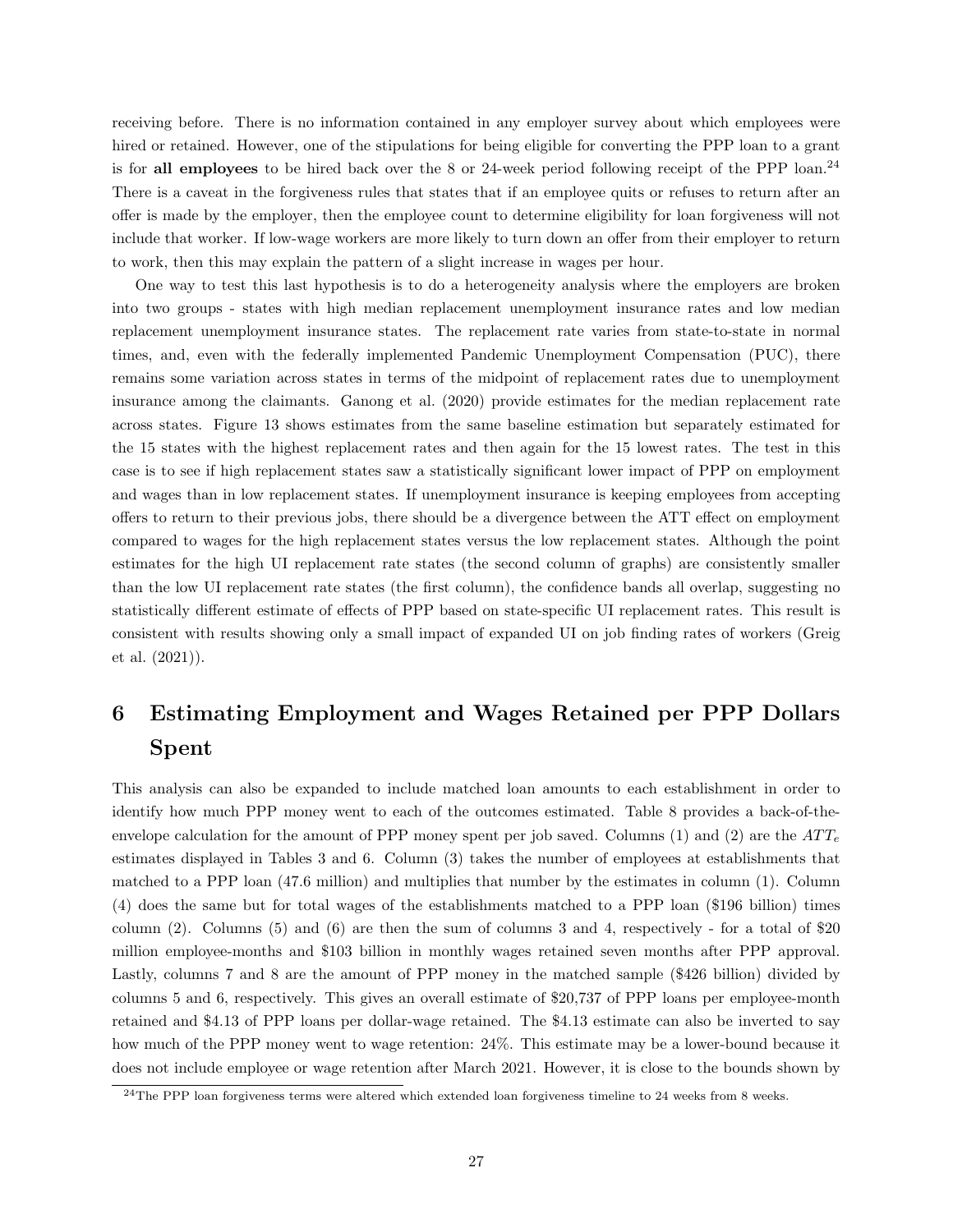

Figure 13: Average Treatment on the Treated (ATT) of PPP Loan Approval Employment and Wages, by State UI Replacement Rates

numbers in Ganong et al. (2020).

Autor et al. (2021), which are that 25-40% of PPP dollars went to workers' wages.

To put the 24% into a broader economic context, it is first worth noting that, in order to be eligible for forgiveness, only 60% of the loan amount needs to be spent on payroll costs; the rest can be spent on recurring business expenses. Another aspect to consider is the amount that a firm saves by not dealing with the churn associated with letting a worker go and then hiring a new worker to fill their place. Boushey and Glynn (2012) estimate that the cost to an employer of turnover is about 20% of the salary of the lost employee. This 20% is due to costs of recruitment, training, and loss of production from sub-optimal employment. To the extent that this estimate holds in the context of the pandemic, this would mean \$20 billion of the \$102 billion in retained wages 7 months after PPP approval would have otherwise been a cost to the employer. Another point is the financial cost of employees losing their jobs during times of high unemployment. Davis and von Wachter (2011) find workers lose an average of \$78,000 in lifetime earnings as a result of unemployment during a mass layoff, and that amount increases with high unemployment, like seen during 2020. Also, there are other benefits that are harder to put a dollar amount on - the benefit to communities from keeping businesses from permanently closing, the societal costs avoided by keeping workers from potentially experiencing long-term unemployment, and the government-cost savings from the employees not moving to unemployment insurance.

Lastly, since there is an anticipation effect estimated for establishments prior to PPP approval, observed in the  $ATT_{-1}$  estimate in Column 1 of Table 6, there are potentially some retained wages not included in this analysis, suggesting an even smaller number in column 8 of Table 8 if these retained wages, plus those unobserved in the data occurring after March 2021, were added to the aggregated retention effects. For that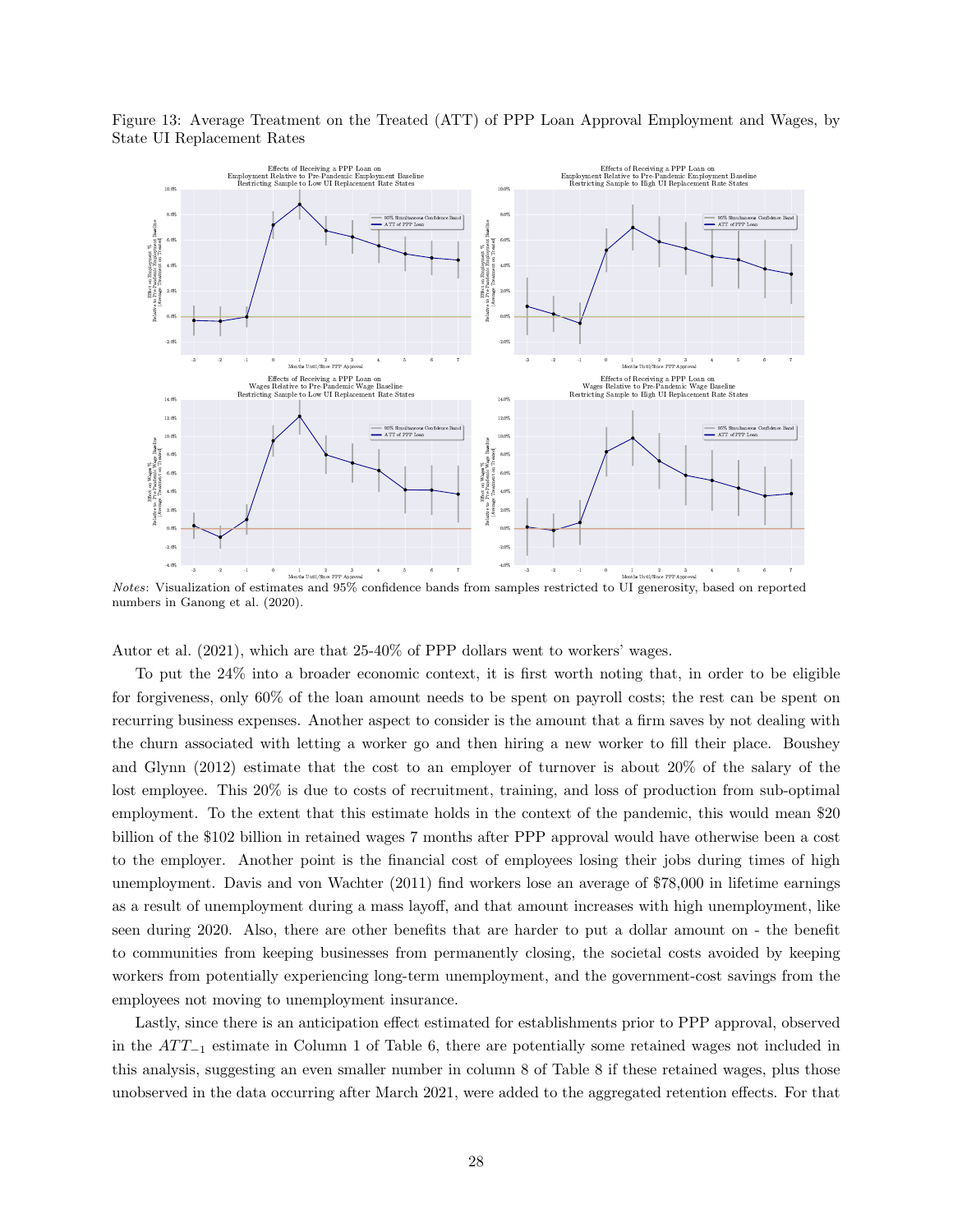| e Months after<br>Employee<br>Wages %<br>Employment $%$<br>PPP Approval<br>Months | Monthly Wages<br>$(\$)$ |
|-----------------------------------------------------------------------------------|-------------------------|
| From Column<br>From Column<br>(3)<br>$(2)$ in Table 3<br>$(2)$ in Table 6         | (4)                     |
| 6.69<br>$ATT_0$<br>9.5<br>3,181,668                                               | 18,631,381,561          |
| 8.0<br>11.48<br>$ATT_1$<br>3,806,132                                              | 22,519,287,722          |
| ATT <sub>2</sub><br>6.16<br>7.86<br>2,929,664                                     | 15,412,910,998          |
| ATT <sub>3</sub><br>4.98<br>5.8<br>2,370,402                                      | 11,389,037,993          |
| 4.44<br>$5.5\,$<br>$ATT_4$<br>2,111,974                                           | 10,785,133,311          |
| ATT <sub>5</sub><br>4.54<br>4.46<br>2,161,518                                     | 8,756,225,479           |
| $ATT_6$<br>4.1<br>3.91<br>1,950,064                                               | 7,678,496,949           |
| 4.04<br>ATT <sub>7</sub><br>3.8<br>1,925,030                                      | 7,457,182,953           |
| Total Retained due to PPP<br>\$ of PPP Loans per                                  |                         |
| Employee-<br>Employee<br>Monthly Wages<br>Month<br>Months<br>$(\$)$<br>Retained   | Dollar-Wage<br>Retained |
| (5)<br>(6)<br>(7)                                                                 | (8)                     |
| 20,436,452<br>102,629,656,965<br>\$20,737                                         | \$4.13                  |

# Table 8: Value of PPP Loans per Employee Retained

Notes:  $ATT<sub>e</sub>$  come from Tables 3 and 6. The employee months saved is the product of the number of employees as of 2019 in establishments that received PPP approval  $(47.6 \text{ million})$  times the ATT<sub>e</sub> for employment %. The monthly wages retained is the product of the total monthly wages in 2019 at establishments that received PPP approval (\$196 billion) times the the  $ATT_e$  for wages %.

reason, the benefits per PPP loan may be even higher.

Prior research has estimated the following— Bartik et al. (2021) estimates between \$32,000 and \$67,000 per job retained, Doniger and Kay (2021) estimates \$100,000 per job retained, Autor et al. (2020) estimates \$224,000 per job retained, and Chetty et al. (2020) estimates \$377,000 per job retained. Autor et al. (2021) use a similar methodology to estimate a cost between \$170,000 and \$258,000 per job-year saved, but our estimate of \$20,700 per employee-month saved or \$249,000 per job-year saved is below their upper bound. Table 8 aggregates multiple months so that these are not specifically jobs retained but employee-months retained, which will be larger as it double counts jobs.

### 6.1 Heterogeneous Effects of PPP

Using the QCEW as the basis of analysis allows us to look at a variety of employer characteristics like wage class, establishment size, and age. The following tables are based on the identical analysis used in Table 3 but estimating each set of parameters separately for each subset of establishments, based on different characteristics. Then analogous results to Columns 5 through 8 in Table 8 are provided for each subset of the sample. The full set of  $ATT_e$  for each grouping can be provided upon request.

One caveat with the following analysis is that the numbers reported are average effects and not marginal effects. While using the average as an approximation for marginal effects is still useful to understand heterogeneity across this variety of employer characteristics, it is important to keep that distinction in mind when interpreting these results.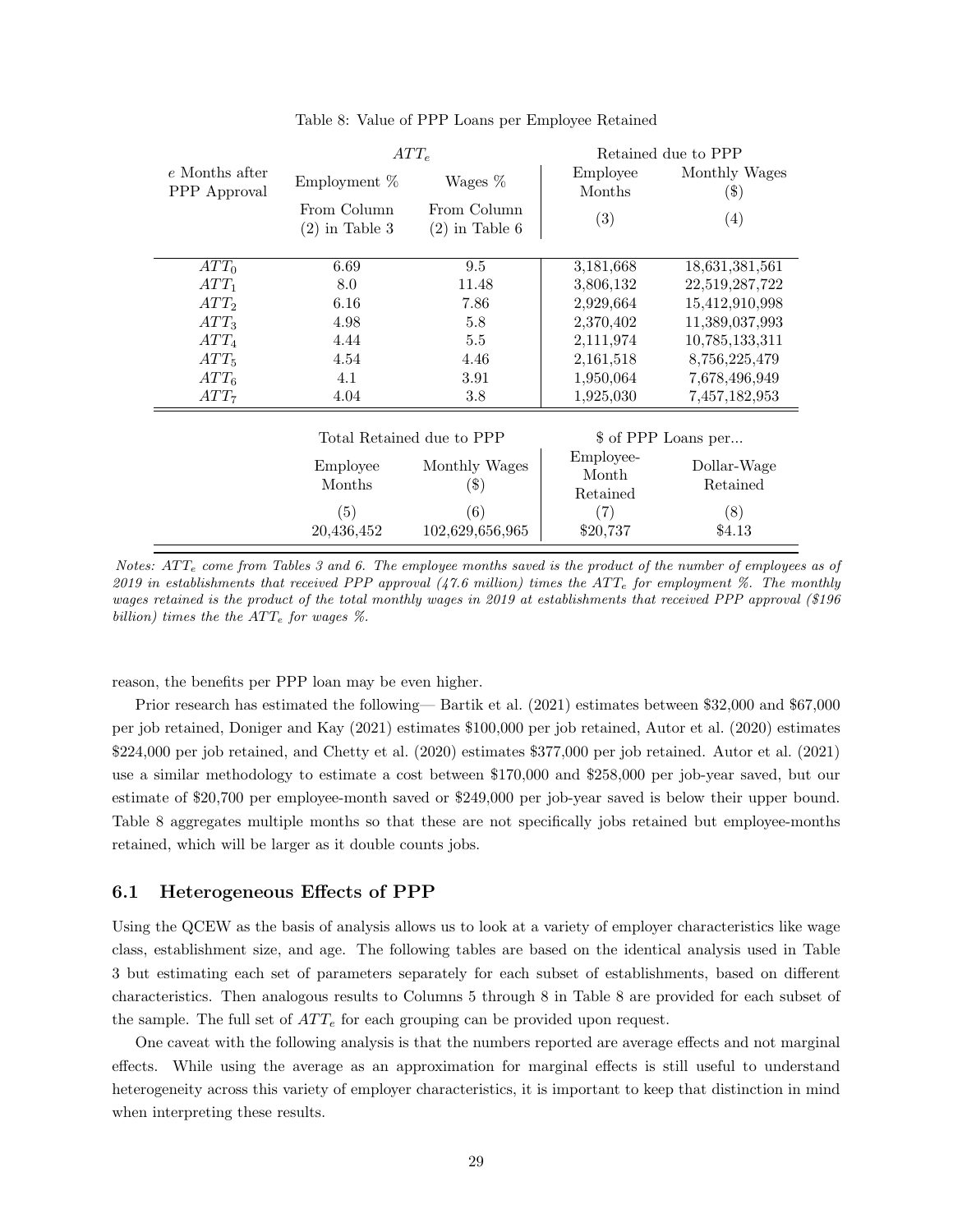#### 6.1.1 Wages

One documented fact over the pandemic is that lower-wage workers experienced a larger employment loss and a slower recovery compared to high-wage workers (Chetty et al. (2020), Crane et al. (2021), and Dalton et al. (2021)). Table 9 reports estimates that breakdown the PPP impact by wage class, where wage class is based on the establishment-wide average wage paid in 2019. On an employee-month retention basis, there were \$6,700 in PPP loans per employee-month retained for the lowest wage class, compared to \$55,000 for the highest wage class. This shows a strong positive gradient moving from lowest wage to highest wage establishments. The lowest wage establishments also had the lowest dollar-wage retained estimate at \$4.41, with the \$60-80,000 wage category showing the largest estimate of \$7.37. Totaling the sum of employee-months and wage-dollars retained using each group's  $ATT_e$  estimates, gives an estimate of an average PPP-dollars per employee-month retained of \$21,000 and per dollar-wage retained of \$5.41.

|  |  |  |  |  | Table 9: Value of PPP Loans per Employee Retained |  |
|--|--|--|--|--|---------------------------------------------------|--|
|--|--|--|--|--|---------------------------------------------------|--|

|                 | \$ of PPP Loans per            |                         |                                  |                                                       |
|-----------------|--------------------------------|-------------------------|----------------------------------|-------------------------------------------------------|
| Wage Class      | Employee-Month<br>Retained     | Dollar-Wage<br>Retained | Percent of PPP<br>Going to Group | Percent of<br>Employment in<br>Group Receiving<br>PPP |
|                 | (1)                            | (2)                     | (3)                              | $\left( 4\right)$                                     |
| $<20\mathrm{k}$ | \$6,714                        | \$4.41                  | 7.23%                            | 40%                                                   |
| $20 - 40k$      | \$13,689                       | \$4.61                  | 23\%                             | 42\%                                                  |
| $40-60k$        | \$27,200                       | \$4.94                  | 28%                              | 42\%                                                  |
| $60-80k$        | \$42,385                       | \$7.37                  | 18%                              | 35%                                                   |
| $80 + k$        | \$55,076                       | \$6.38                  | 22%                              | 24\%                                                  |
|                 |                                |                         | \$ of PPP Loans per              |                                                       |
|                 | Employee-Month Retained<br>(5) |                         | Dollar-Wage Retained             |                                                       |
|                 |                                |                         |                                  | $\left( 6\right)$                                     |
|                 | \$21,434                       |                         |                                  | \$5.41                                                |

Notes:  $ATT<sub>e</sub>$  come from estimates analogous to Tables 3 and 6 but on subsets of the sample based on wage characteristics. The employee months saved is the product of the number of employees as of 2019 in establishments that received PPP approval for each group times the  $ATT<sub>e</sub>$  for employment %. The monthly wages retained is the product of the total monthly wages in 2019 at establishments that received PPP approval for each group times the the  $ATT<sub>e</sub>$ for wages %. This analysis is based on a 10% random sample of private establishments in the QCEW with positive employment in 2019.

#### 6.1.2 Establishment Size

Another notable pattern that emerged over the pandemic is that small establishments struggled more than larger establishments through 2020 (Cajner et al. (2020) and Dalton et al. (2020)). An important caveat to this is that the smallest establishments (fewer than 10 employees) had a steep drop in employment in April 2020 but then bounced back rather quickly compared to the other size classes.<sup>25</sup> One potential explanation is that PPP was particularly effective for the smallest employers. In fact, that is exactly what we see in Table 10, which shows a low ratio of PPP dollars spent on the smallest establishments relative to the number of

 $25$ See Dalton et al. (2020).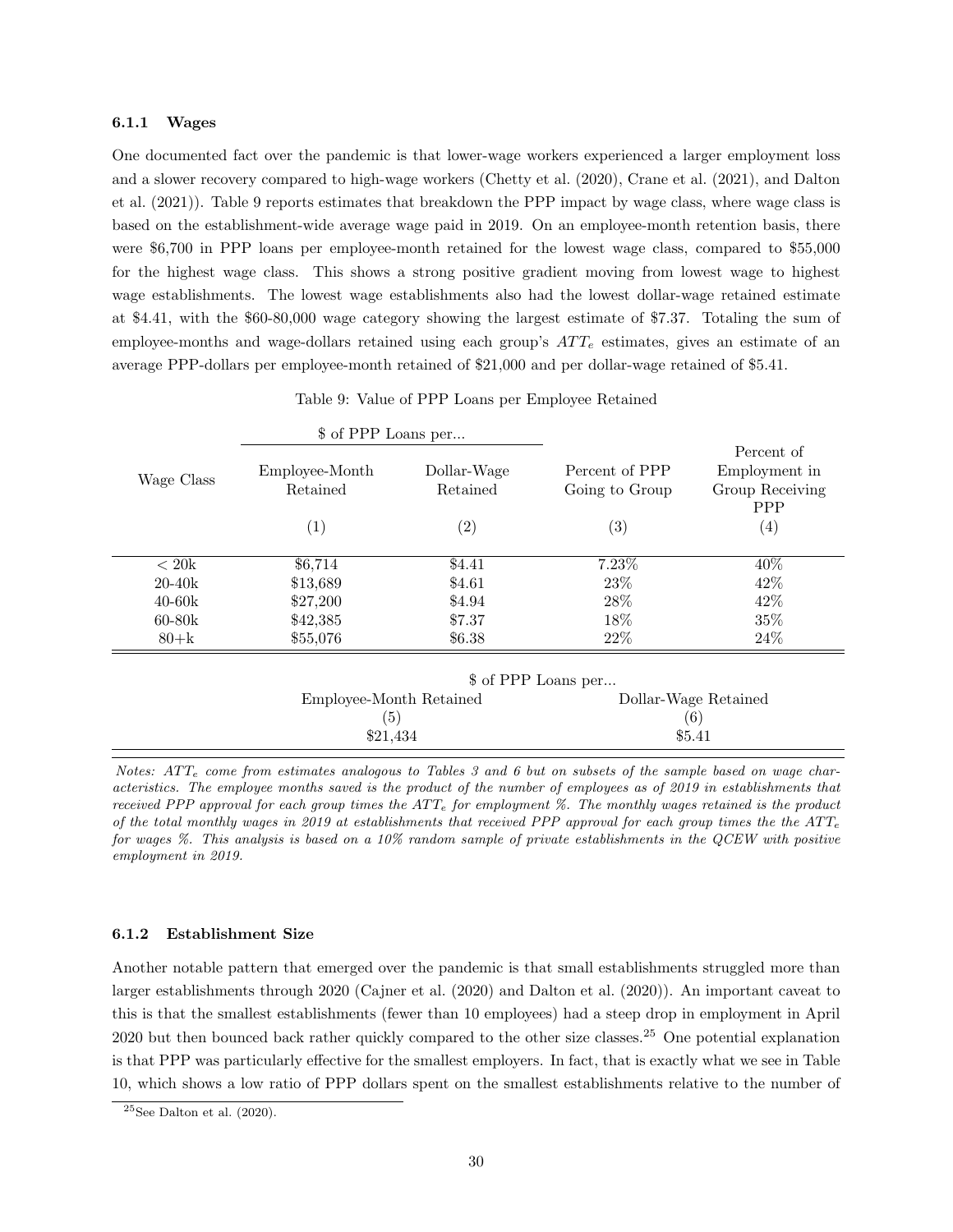employee-months retained by employers. This also holds in the dollar-wage retained measure, too. Figures 14 and 15 display the  $ATT_e$  estimates for each size category. This offers one explanation for why the smallest size class rebounded so much quicker than the other size classifications - PPP had a drastic and immediate impact for small businesses, with an 13.3% increase in wages within a month of PPP approval. This is in contrast to the much smaller effects on wages for the  $100+$  size group. These results help better understand some of the unique patterns observed early in the pandemic: small businesses suffered but PPP had an important impact for the smallest employers that allowed them to maintain employment and bounce back quicker. Combining the estimates gives an estimate of about \$34,000 in PPP loans per employee-month retained, a higher estimate than the baseline estimate in Table 9.

|                     | \$ of PPP Loans per |                   |                     |                   |
|---------------------|---------------------|-------------------|---------------------|-------------------|
|                     |                     |                   |                     | Percent of        |
| Establishment Size  | Employee-Month      | Dollar-Wage       | Percent of PPP \$   | Employment in     |
| Class Employment    | Retained            | Retained          | Going to Group      | Group Receiving   |
|                     |                     |                   |                     | <b>PPP</b>        |
|                     | $\left( 1\right)$   | $\left( 2\right)$ | $\left( 3\right)$   | $\left( 4\right)$ |
|                     |                     |                   |                     |                   |
| 1-10 Employment     | \$21,474            | \$4.2             | 23\%                | 48\%              |
| 10-50 Employment    | \$27,014            | \$5.86            | $40\%$              | 53\%              |
| $50-100$ Employment | \$57,534            | \$12.97           | $16\%$              | 44\%              |
| $100 +$ Employment  | \$290,822           | \$697             | 19%                 | 19%               |
|                     |                     |                   |                     |                   |
|                     |                     |                   | \$ of PPP Loans per |                   |

|                         | $\vee$ of $\cdots$ bodily point. |
|-------------------------|----------------------------------|
| Employee-Month Retained | Dollar-Wage Retained             |
| $\left(5\right)$        | (6)                              |
| \$33.847                | \$7.22                           |
|                         |                                  |

Notes:  $ATT<sub>e</sub>$  come from estimates analogous to Tables 3 and 6 but on subsets of the sample based on establishment size characteristics. The employee months saved is the product of the number of employees as of 2019 in establishments that received PPP approval for each group times the  $ATT_e$  for employment %. The monthly wages retained is the product of the total monthly wages in 2019 at establishments that received PPP approval for each group times the the  $ATT<sub>e</sub>$  for wages %. This analysis is based on a 25% random sample of private establishments in the QCEW with positive employment in 2019.

#### 6.1.3 Age

Haltiwanger et al. (2013) emphasize that firm age, more than firm size, is the key determinant for firm growth. In light of that, Table 11 presents results by establishment age. The gradient is not as obvious as it is by establishment size, but younger establishments are associated with fewer PPP dollars per employeemonth retained compared to the oldest establishments, though higer PPP dollars per dollar-wage retained. 35% of PPP money went to the oldest set of establishments, despite composing only 18% of establishments and 30% of employment. Even after accounting for age heterogeneity, PPP-dollars per employee-month and dollar-wage retained are similar than the baseline estimates observed in Table 3.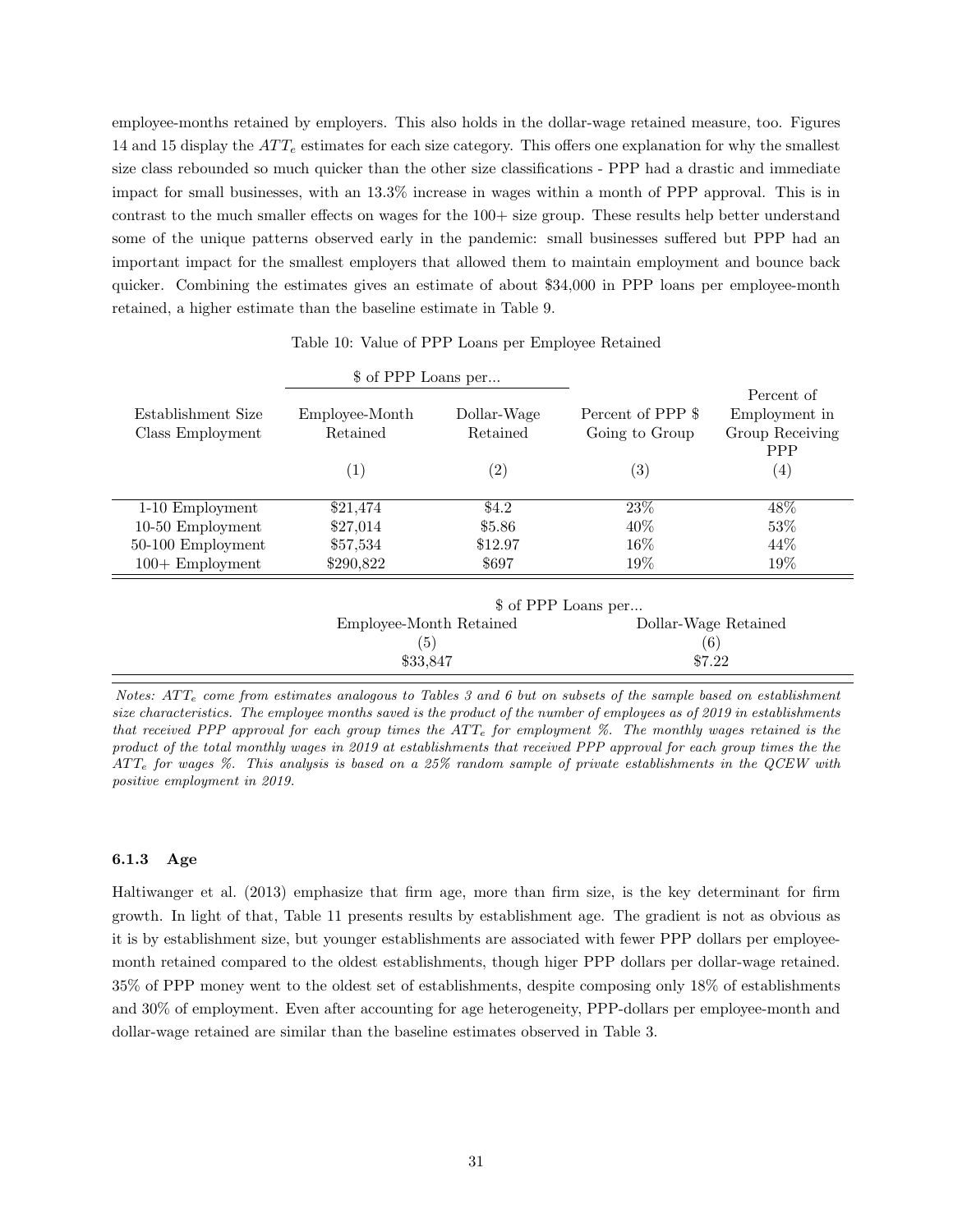

Figure 14: Average Treatment on the Treated (ATT) of PPP Loan Approval on Employment, by Establishment Size

Notes: These are the  $ATT_e$  estimates used in Table 10. They are analogous to the DDID estimates constructed for Table 3 but estimated separately for each subset of the sample.

Figure 15: Average Treatment on the Treated (ATT) of PPP Loan Approval on Wages, by Establishment Size



Notes: These are the  $ATT_e$  estimates used in Table 10. They are analogous to the DDID estimates constructed for Table 3 but estimated separately for each subset of the sample.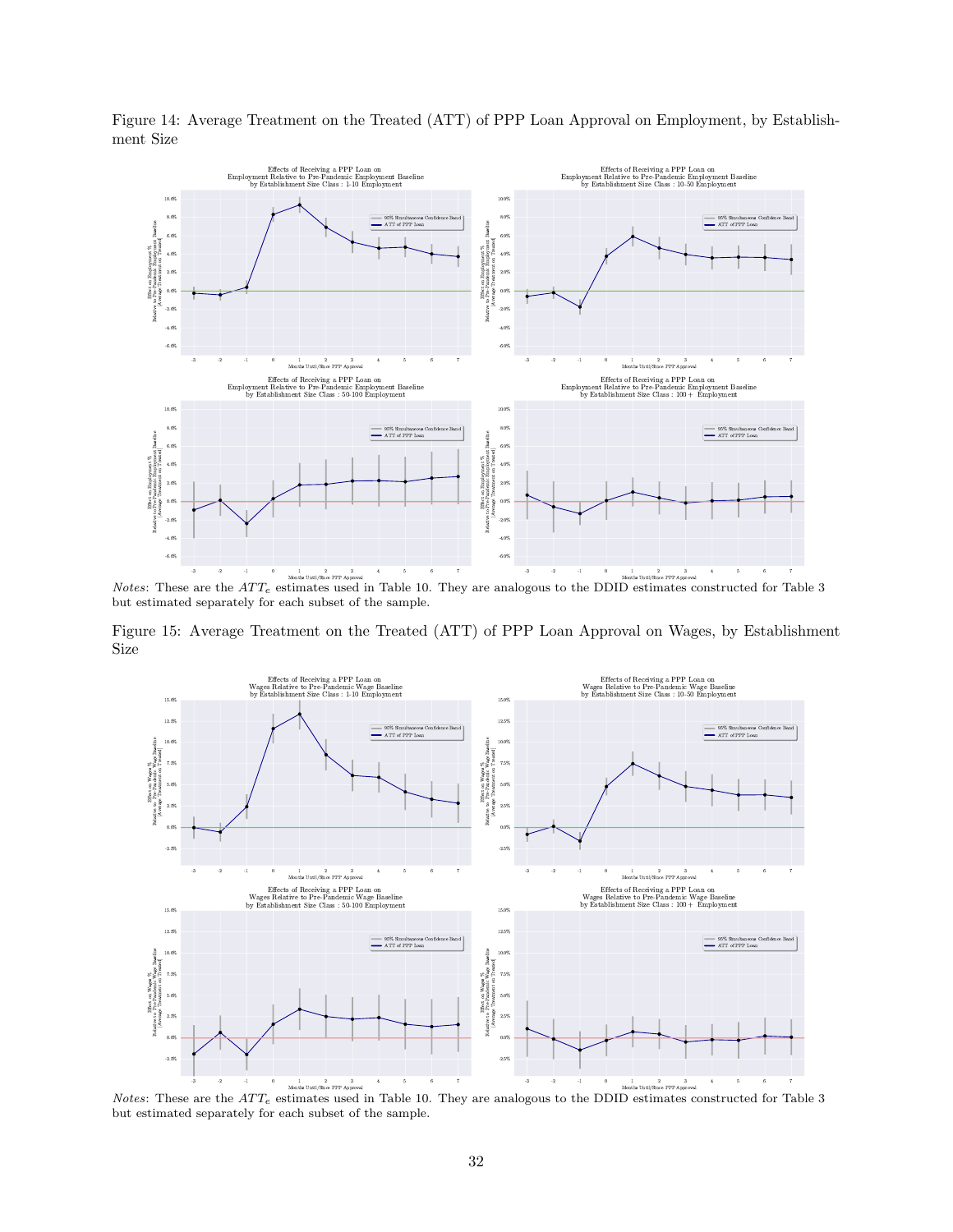|                         | \$ of PPP Loans per        |                         |                                     |                                                |
|-------------------------|----------------------------|-------------------------|-------------------------------------|------------------------------------------------|
| Age of<br>Establishment | Employee-Month<br>Retained | Dollar-Wage<br>Retained | Percent of PPP \$<br>Going to Group | Percent of<br>Employment in<br>Group Receiving |
|                         | $\left( 1\right)$          | (2)                     | $\left( 3\right)$                   | <b>PPP</b><br>$\left( 4\right)$                |
| $< 6$ Years old         | \$18,894                   | \$5.43                  | 22%                                 | 34%                                            |
| 6-11 years old          | \$19,514                   | \$3.83                  | 16%                                 | 38%                                            |
| $11-21$ years old       | \$18,063                   | \$3.32                  | $26\%$                              | 37%                                            |
| $21+$ years old         | \$25,062                   | \$4.48                  | $35\%$                              | 39%                                            |
|                         |                            |                         | \$ of PPP Loans per                 |                                                |
| Employee-Month Retained |                            | Dollar-Wage Retained    |                                     |                                                |
|                         | $\left( 5\right)$          |                         |                                     | $\left( 6\right)$                              |
|                         | \$20,546                   |                         | \$4.14                              |                                                |

### Table 11: Value of PPP Loans per Employee Retained

Notes:  $ATT<sub>e</sub>$  come from estimates analogous to Tables 3 and 6 but on subsets of the sample based on establishment age characteristics. The employee months saved is the product of the number of employees as of 2019 in establishments that received PPP approval for each group times the  $ATT<sub>e</sub>$  for employment %. The monthly wages retained is the product of the total monthly wages in 2019 at establishments that received PPP approval for each group times the the ATT<sub>e</sub> for wages  $\%$ . This analysis is based on a 5% random sample of private establishments in the QCEW with positive employment in 2019.

# 6.1.4 Poverty

Table 12 looks at establishments based on their geography. In this case, every establishment is matched to the poverty rate from 2015-2019 in its county to see if PPP had differential impacts<sup>26</sup>. On wages retained, establishments in the highest poverty areas had higher estimates of  $ATT_e$  compared to the lower poverty counties, which explains the higher PPP dollars per dollar-wage retained for the highest poverty counties. The combined PPP-dollar per employee-month and dollar-wage retained estimates are very similar to the baseline estimates.

### 6.1.5 Telework

Lastly, Table 13 matches the subsample of establishments that are in the 2017-2019 OEWS to get occupation composition within the establishment. Specifically, every detailed occupation is matched to the binary telework classification from Dingel and Neiman (2020). From there, the percentage of employment within the establishment is determined to be "teleworkable" or not. The results show an interesting pattern where establishments with the least employment in teleworkable occupations have about 2/3rds the cost of PPP per employee-month retained compared to the most employment in teleworkable occupations, but also has the highest PPP cost per dollar-wage retained. These conflicting results are likely related to the somewhat conflicting results seen in wage class estimates, where the highest-wage workers had a lower PPP dollars per dollar-wage retained compared to the other two highest wage classes. This is relevant here since high-wage occupations tend to be more likely to be teleworkable.

<sup>26</sup>Based on the 5-Year American Community Survey.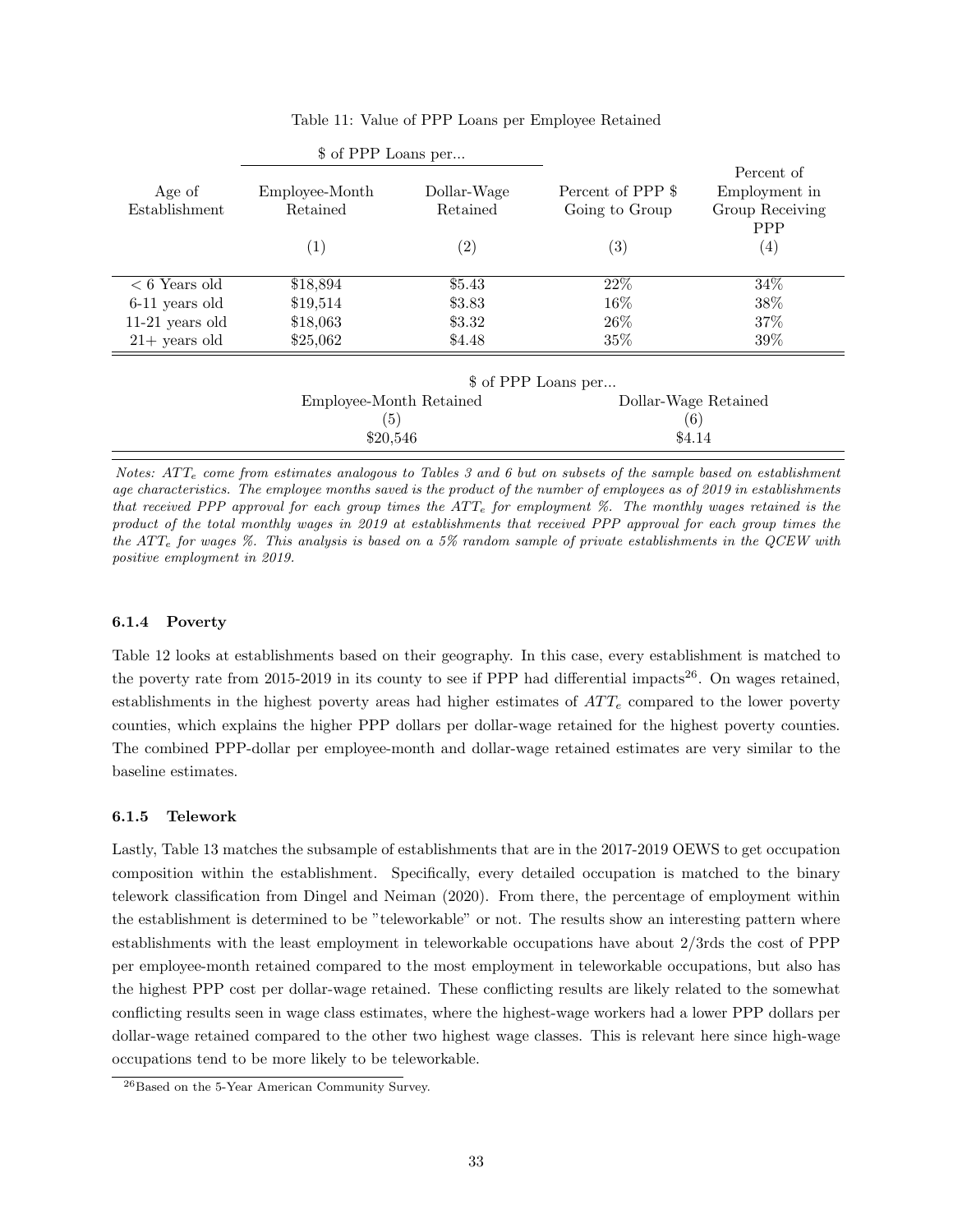|                           | \$ of PPP Loans per        |                         |                                     |                                                              |
|---------------------------|----------------------------|-------------------------|-------------------------------------|--------------------------------------------------------------|
| Poverty Rate in<br>County | Employee-Month<br>Retained | Dollar-Wage<br>Retained | Percent of PPP \$<br>Going to Group | Percent of<br>Employment in<br>Group Receiving<br><b>PPP</b> |
|                           | (1)                        | (2)                     | $\left( 3\right)$                   | $\left( 4\right)$                                            |
| $< 10\%$ Poverty          | \$19,611                   | \$4.53                  | 27\%                                | 38%                                                          |
| $10-15\%$ Poverty         | \$20,813                   | \$4.12                  | 42\%                                | 37\%                                                         |
| $>15\%$ Poverty           | \$18,793                   | \$3.43                  | 27%                                 | 37%                                                          |
|                           |                            |                         | \$ of PPP Loans per                 |                                                              |
|                           | Employee-Month Retained    |                         | Dollar-Wage Retained                |                                                              |
|                           | (5)                        |                         | (6)                                 |                                                              |
|                           | \$19,867                   |                         | \$4.00                              |                                                              |

# Table 12: Value of PPP Loans per Employee Retained

Notes:  $ATT<sub>e</sub>$  come from estimates analogous to Tables 3 and 6 but on subsets of the sample based on poverty in the county of the establishment, determined from the 2015-2019 American Community Survey. The employee months saved is the product of the number of employees as of 2019 in establishments that received PPP approval for each group times the  $ATT_e$  for employment %. The monthly wages retained is the product of the total monthly wages in 2019 at establishments that received PPP approval for each group times the the ATT<sub>e</sub> for wages  $\%$ . This analysis is based on a 5% random sample of private establishments in the QCEW with positive employment in 2019.

Table 13: Value of PPP Loans per Employee Retained

|                                                                     | \$ of PPP Loans per            |                         |                                        |                                                       |
|---------------------------------------------------------------------|--------------------------------|-------------------------|----------------------------------------|-------------------------------------------------------|
| % of Establishment in<br>Teleworkable Occupations                   | Employee-<br>Month<br>Retained | Dollar-Wage<br>Retained | Percent of PPP<br>\$ Going to<br>Group | Percent of<br>Employment in<br>Group<br>Receiving PPP |
|                                                                     | $\left( 1\right)$              | $\left( 2\right)$       | $\left( 3\right)$                      | (4)                                                   |
| $\langle 25\% \text{ of Estab. in} \rangle$<br>Telework Occupations | \$24,055                       | \$5.51                  | $51\%$                                 | 28\%                                                  |
| $25-75\%$ of Estab. in<br>Telework Occupations                      | \$37,830                       | \$5.81                  | 29\%                                   | $30\%$                                                |
| $75 + \%$ of Estab. in<br>Telework Occupations                      | \$33,442                       | \$4.45                  | 19%                                    | 25\%                                                  |
|                                                                     | \$ of PPP Loans per            |                         |                                        |                                                       |
|                                                                     |                                |                         |                                        |                                                       |

| <b>D</b> of PPP Loans per |                      |  |
|---------------------------|----------------------|--|
| Employee-Month Retained   | Dollar-Wage Retained |  |
| $\left(5\right)$          | $\epsilon$           |  |
| \$28,676                  | \$5.35               |  |
|                           |                      |  |

Notes:  $ATT<sub>e</sub>$  come from estimates analogous to Tables 3 and 6 but on subsets of the sample based on occupation composition information merged from the 2017-2019 OEWS microdata. The employee months saved is the product of the number of employees as of 2019 in establishments that received PPP approval for each group times the  $ATT_e$  for employment %. The monthly wages retained is the product of the total monthly wages in 2019 at establishments that received PPP approval for each group times the the  $ATT<sub>e</sub>$  for wages  $\%$ .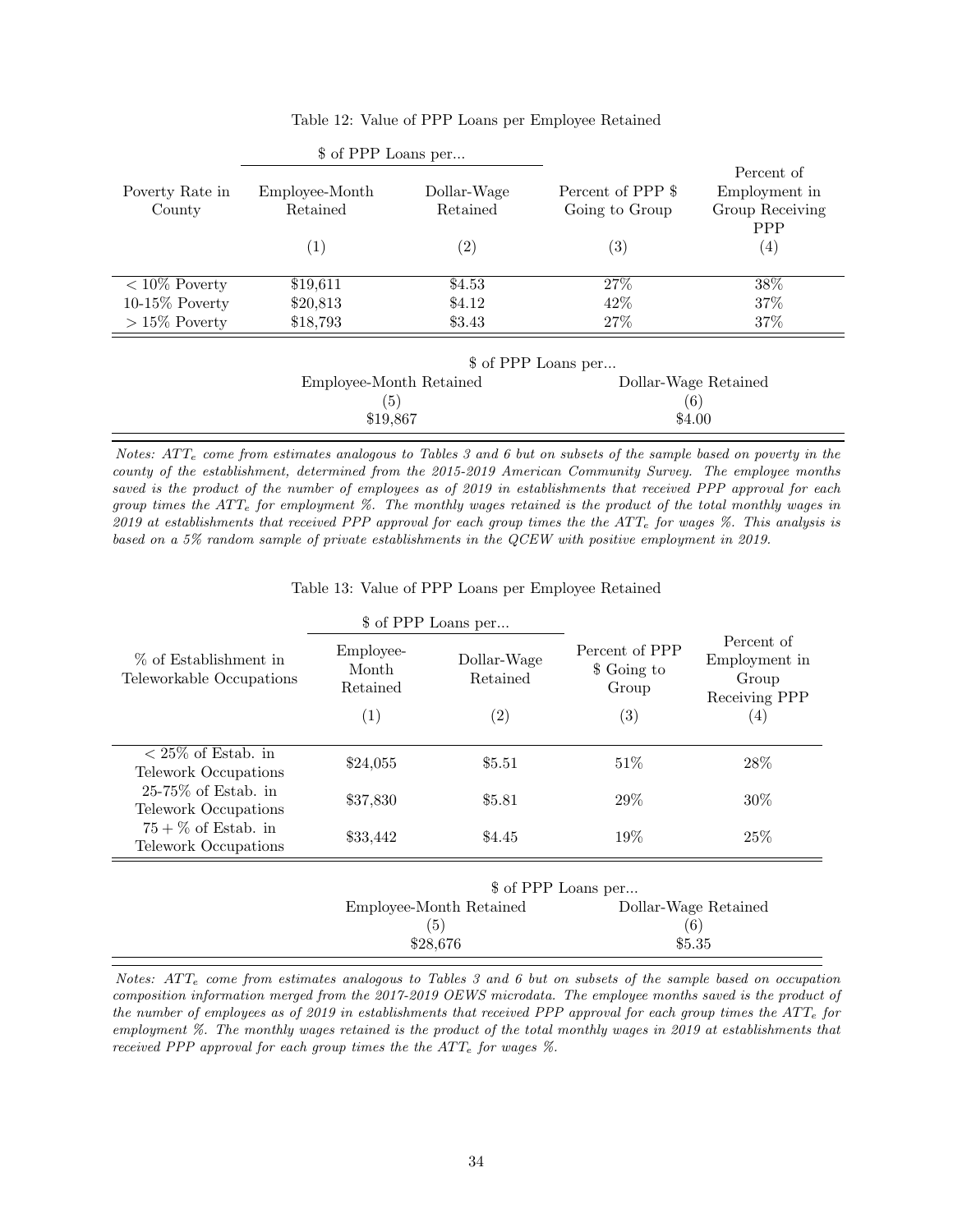# 7 Conclusion

Estimating impacts of PPP on employers via a dynamic difference-in-difference regression using administrative and survey data from the Bureau of Labor Statistics linking microdata directly to over 3 million PPP loans, this paper is able to more thoroughly establish the positive effects of the PPP on employment, closures, and wages while reconciling the results from prior research. I show an 8% increase in employment, 11.5% increase in wages, and a 5.8% decline in the likelihood of closure within one month of PPP approval. 7 months after PPP approval, I find a 4% impact on employment, a 3.8% effect on wages, and a 3.5% decline in the probability of closure. Doing back-of-the-envelope calculations, I find a range of \$20,000 to \$34,000 of PPP spent per employee-month retained, with about 24% of the PPP money going towards wage retention in the baseline model. Seven months after PPP approval, establishments are estimated to have retained \$102 billion in wages as of March, 2021.

I am also able to separate out the effects for larger employers relative to the full sample, which explains a number of the conflicting results shown in the literature. Using the QCEW allows for analysis of the effects of PPP across a variety of employer characteristics like establishment size and wage. I find that low-paying employers had both lower PPP spent per dollar-wage retained and a smaller percentage of PPP dollars received relative to high-wage employers. The smallest establishments and establishments in geographies with higher poverty also had the most employee-months and dollars of wages retained per PPP dollar spent.

Further study will look at longer-term impacts of the PPP both for employers and for the communities that received PPP. Additionally, study of the establishments that had their loans converted to grants should be considered in future work.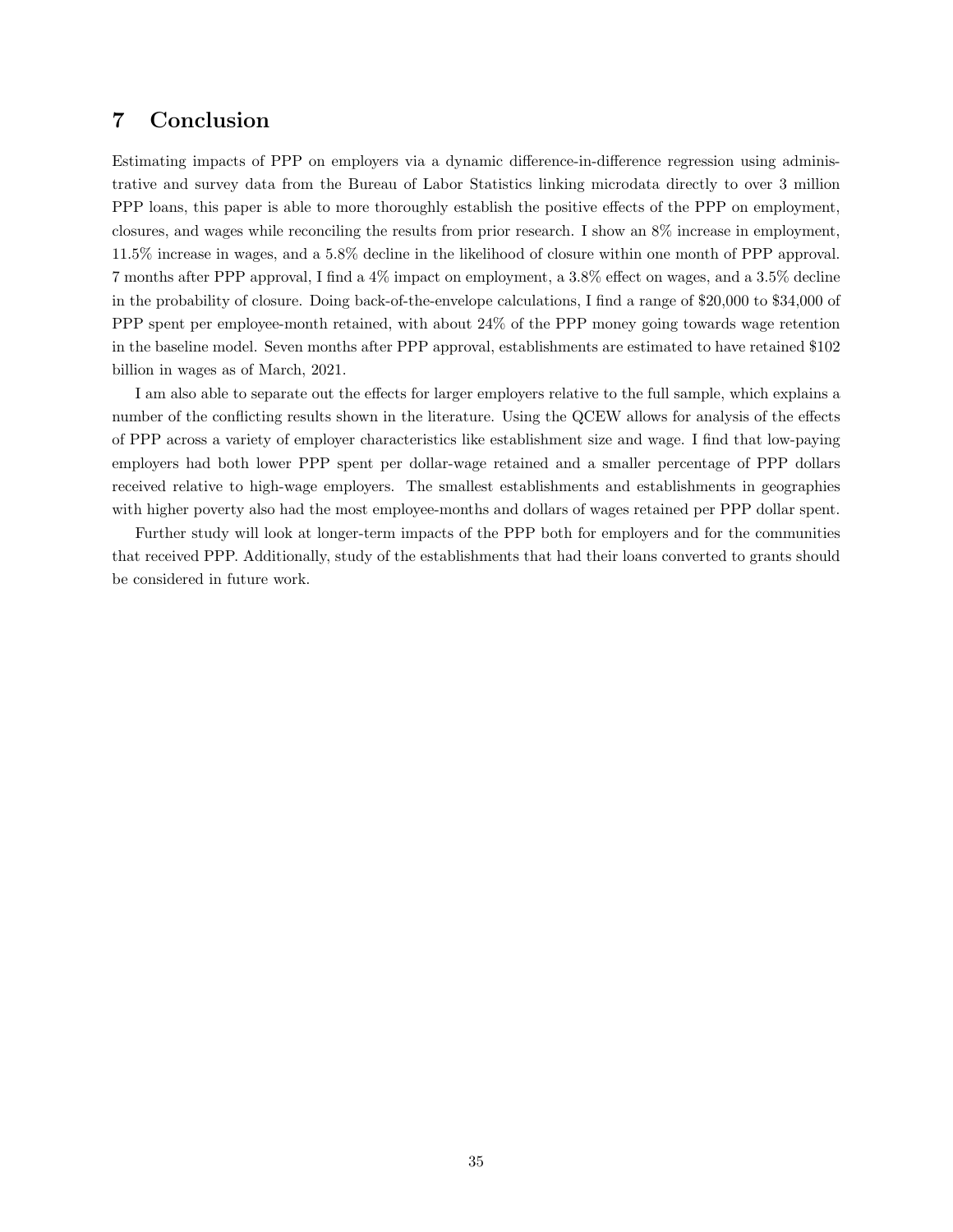# References

- Abadie, Alberto (2005), "Semiparametric difference-in-differences estimators." The Review of Economic Studies, 72, 1–19.
- Autor, D., D. Cho, L. Crane, M. Goldar, B. Lutz, J. Montes, W. Peterman, D. Ratner, D. Villar, and A. Yildirmaz (2020), "An evaluation of the paycheck protection program using administrative payroll microdata." MIT Working Paper.
- Autor, D., D. Cho, L. Crane, M. Goldar, B. Lutz, J. Montes, W. Peterman, D. Ratner, D. Villar, and A. Yildirmaz (2021), "The \$800 billion paycheck protection program: Where did the money go and why did it go there?" MIT Working Paper.
- Bartik, A. W., Z. B. Cullen, E. L. Glaeser, M. Luca, C. T. Stanton, and A. Sunderam (2021), "The targeting and impact of paycheck protection program loans to small businesses (no. w27623)." National Bureau of Economic Research.
- Bartlett, R. P. and A. Morse (2020), "Small business survival capabilities and policy effectiveness: Evidence from oakland." National Bureau of Economic Research, no. w27629.
- Boushey, H and SJ Glynn (2012), "There are significant business costs to replacing employees. washington, dc: Center for american progress."
- Cajner, Tomaz, Leland D. Crane, Ryan A. Decker, John Grigsby, Adrian Hamins-Puertolas, Erik Hurst, Christopher Kurz, and Ahu Yildirmaz (2020), "The U.s. labor market during the beginning of the pandemic recession." Working paper, June 14.
- Callaway, B. and P. H. Sant'Anna (2020), "Difference-in-differences with multiple time periods." Journal of Econometrics.
- Chetty, Raj, John N Friedman, Nathaniel Hendren, Michael Stepner, and The Opportunity Insights Team (2020), "How did covid-19 and stabilization policies affect spending and employment? a new real-time economic tracker based on private sector data." National Bureau of Economic Research Cambridge, MA.
- Crane, L., R. Decker, A. Flaaen, A. Hamins-Puertolas, and C. J. Kurz (2021), "Business exit during the covid-19 pandemic: Non-traditional measures in historical context (no. 2020-089r1)." Board of Governors of the Federal Reserve System (US.
- Dalton, M., J. A. Groen, M. A. Loewenstein, D. S. Piccone, and A. E. Polivka (2021), "The k-shaped recovery: Examining the diverging fortunes of workers in the recovery from the covid-19 pandemic using business and household survey microdata." The Journal of Economic Inequality, 1–24.
- Dalton, Michael, Elizabeth Weber Handwerker, and Mark A. Loewenstein (2020), "An update on employment changes by employer size during the covid19 pandemic: A look at the current employment statistics microdata." BLS Working Papers (532).
- Davis, Steven J. and Till von Wachter (2011), "Recessions and the costs of job loss." Brookings Papers on Economic Activity :, 1–73.
- Dingel, Jonathan I. and Brent Neiman (2020), "How many jobs can be done at home?" Journal of Public Economics, 189.
- Doniger, C. and B. Kay (2021), "Ten days late and billions of dollars short: The employment effects of delays in paycheck protection program financing." Federal Reserve Working Paper.
- Faulkender, R., R. Jackman, and S. Miran (2020), "The job preservation effects of paycheck protection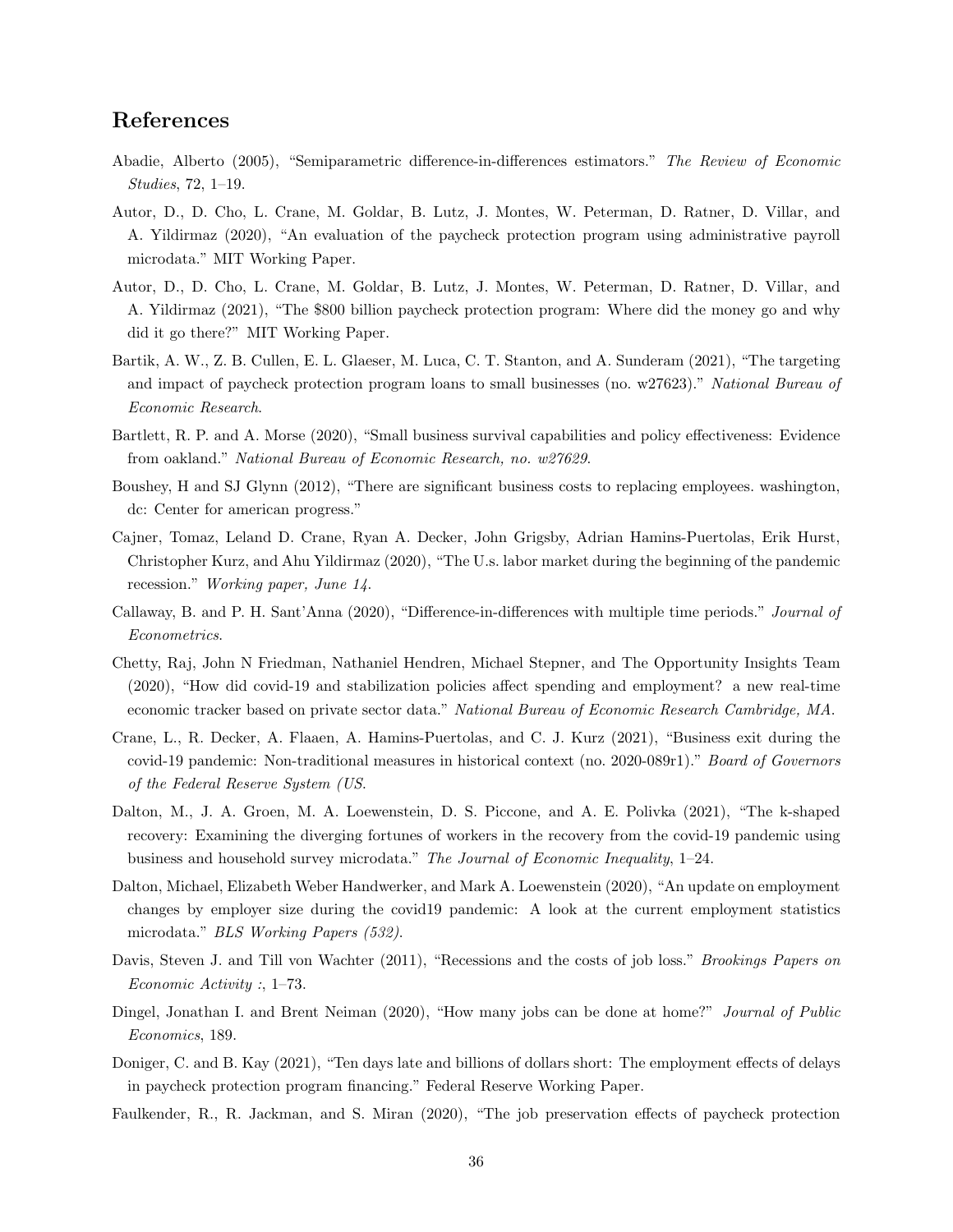program loans." US Department of the Treasury, Office of Economic Policy.

- Ganong, Peter, Pascal Noel, and Joseph Vavra (2020), "Us unemployment insurance replacement rates during the pandemic." Working paper, May 15.
- Goodman-Bacon, Andrew (2021), "Difference-in-differences with variation in treatment timing." Journal of Econometrics.
- Granja, J., C. Makridis, C. Yannelis, and E. Zwick (2020), "Did the paycheck protection program hit the target?" National Bureau of Economic Research, (No. w27095).
- Greig, Fiona, Daniel M Sullivan, Peter Ganong, Pascal Noel, and Joseph Vavra (2021), "When unemployment insurance benefits are rolled back: Impacts on job finding and the recipients of the pandemic unemployment assistance program." Available at SSRN 3896667.
- Haltiwanger, John, Ron S. Jarmin, and Javier Miranda (2013), "Who creates jobs? small versus large versus young." Review of Economics and Statistics, 95, 347–361.
- Heckman, J. J., H. Ichimura, J. Smith, and P. Todd (1998), "Characterizing selection bias using experimental data." Econometrica, 66, 1017–1098.
- Hubbard, R. G. and M. R. Strain (2020), "Has the paycheck protection program succeeded? (no. w28032)." National Bureau of Economic Research.
- Sant'Anna, P. H. and J. Zhao (2020), "Doubly robust difference-in-differences estimators." Journal of Econometrics, 219, 101–122.
- Sun, L. and S. Abraham (2020), "Estimating dynamic treatment effects in event studies with heterogeneous treatment effects." Journal of Econometrics.

# A Appendix

### A.1 Record Linking

Linking the QCEW to other surveys is trivial, since the QCEW is the sample frame for BLS establishment surveys. However, there is no direct way to link with other data sources like the PPP loan microdata. However, in the absence of unique identifiers or other administrative codes, common data between the two databases can be used for matching. The PPP Data includes employer name, address, reported NAICS code.

All of the PPP information comes directly from the loan application. For a variety of reasons, there may be inconsistencies between what is input on the loan application for an establishment and what would show up in the QCEW data. For instance, the person filling out the application may use an abbreviation for the employer that is not used in the trade or legal name in the QCEW. The applicant may provide a local contact address instead of the physical location of the establishment, which may be more common during the pandemic as people were less likely to come directly into the office. For these reasons, it is not immediately straight-forward to match the PPP application data to the QCEW. For this, more advanced record-linking techniques are necessary.

All addresses in the QCEW and PPP are standardized using the Postal Service's geocoding tool that takes address inputs and returns the nearest address in the full index of current addresses. Next, the employer name provided on the PPP application and both the legal and trade names are standardized by removing punctuation and capitalization, and replacing all references to states with the appropriate state abbreviation.